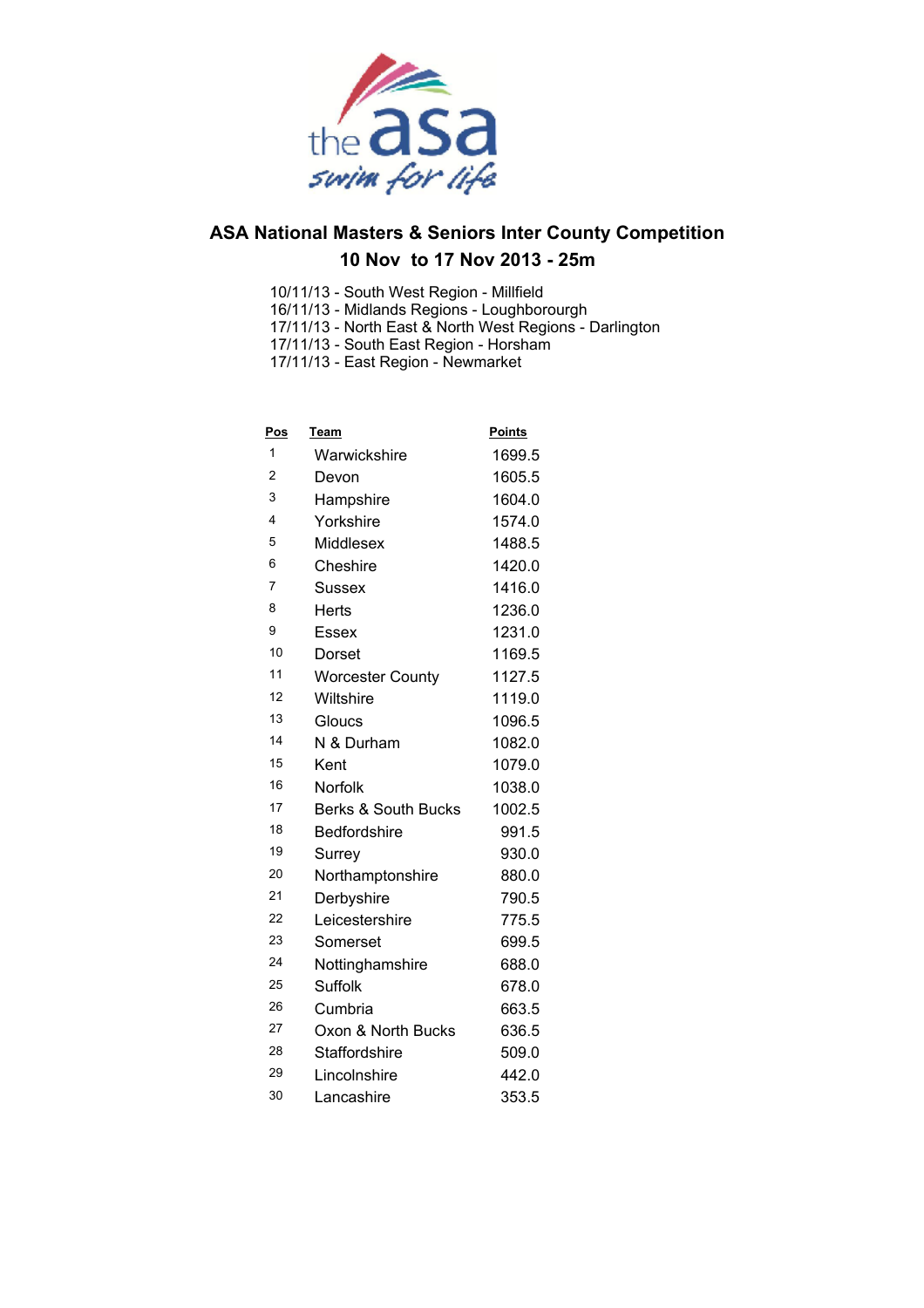|    | <b>Event 1 Mens 65+yrs 50m Freestyle</b>                   |    |                         |             |
|----|------------------------------------------------------------|----|-------------------------|-------------|
| 1  | Chris DUNN                                                 | 67 | Herts                   | 29.14 30    |
| 2  | John Liron                                                 | 65 | Hampshire               | 29.76 29    |
| 3  | <b>Barrie Rolfe</b>                                        | 65 | Sussex                  | 30.20 28    |
| 4  | Duncan BROWN                                               | 66 | Yorkshire               | 30.88 27    |
| 5  | Duncan McCreadie                                           | 68 | Berks & South Bucks     | 30.97 26    |
| 6  | <b>Bill LETCH</b>                                          | 73 | Devon                   | 31.02 25    |
| 7  | Neil MACKINNON                                             | 72 | Cheshire                | 31.49 24    |
| 8  | Richard Braybrook                                          | 67 | Northamptonshire        | 33.31 23    |
| 9  | Colin GERRARD                                              | 66 | N & Durham              | 33.36 22    |
| 10 | John WEBB                                                  | 67 | Gloucs                  | 33.62 21    |
| 11 | Derek Parr                                                 | 69 | Middlesex               | 33.64 20    |
| 12 | Alun Lewis                                                 | 68 | Surrey                  | 34.52 19    |
| 13 | <b>Chris STAINES</b>                                       | 68 | Norfolk                 | 35.13 18    |
| 14 | Peter WADDELL                                              | 70 | Dorset                  | 35.42 17    |
| 15 | Paul Webster                                               | 71 | Kent                    | 35.70 16    |
| 16 | Derek GORE                                                 | 73 | Essex                   | 35.99 15    |
| 17 | David Hall                                                 | 71 | Oxon & North Bucks      | 36.45 14    |
| 18 | <b>Tony Taylor</b>                                         | 71 | Nottinghamshire         | 39.63 13    |
| 19 | Paul CLARKE                                                | 71 | Bedfordshire            | 40.26 12    |
| 20 | lan Cherman                                                | 74 | Derbyshire              | 40.57 11    |
| 21 | Lloyd SHORT                                                | 67 | Wiltshire               | 40.66 10    |
| 22 | <b>Allen Miles</b>                                         | 85 | Leicestershire          | 40.84 9     |
| 23 | <b>Robert BARR</b>                                         | 69 | Somerset                | 40.93 8     |
| 24 | Neil JACKSON                                               | 67 | Lancashire              | 43.68 7     |
|    |                                                            |    |                         |             |
| 1  | <u>Event 2 Womens 65+yrs 50m Freestyle</u><br>Alison Gwynn | 65 | <b>Sussex</b>           | 35.34 30    |
| 2  | Jean HOWARD-JONES                                          | 70 | Dorset                  | 35.48 29    |
| 3  | Julia KEMP                                                 | 65 | Wiltshire               | 37.75 28    |
| 4  | <b>Jill COMPLIN</b>                                        | 73 | Essex                   | 37.93 27    |
| 5  | Elaine Blower                                              | 68 | Middlesex               | 38.79 26    |
| 6  | Jane Asher                                                 | 82 | Surrey                  | 39.39 25    |
| 7  | Rosemarie Green                                            | 65 | Warwickshire            | 40.39 24    |
| 8  | Carol BROWN                                                | 66 | Yorkshire               | 41.00 23    |
| 9  | Vivian BELL-WEST                                           | 68 | Devon                   | 41.67 22    |
| 10 | Jackie JACKSON                                             | 75 | Herts                   | 41.70 21    |
| 11 | Sue HOLDICH                                                | 70 | Suffolk                 | 41.90 20    |
| 12 | Diane Ford                                                 | 70 | Hampshire               | 42.27 19    |
| 13 | Andrea MINOR                                               | 65 | Bedfordshire            | 42.63 18    |
| 14 | Nina Foord                                                 | 65 | Kent                    | 44.07<br>17 |
| 15 | Lee MACDONALD                                              | 65 | Norfolk                 | 46.03 16    |
| 16 | Barbara Kolbert                                            | 65 | Oxon & North Bucks      | 15<br>46.10 |
| 17 | Vivienne Williams-Hewitt 69                                |    | <b>Worcester County</b> | 46.30<br>14 |
| 18 | Helen JENKINS                                              | 67 | Lancashire              | 49.22 13    |
| 19 | <b>Esther MURRAY</b>                                       | 66 | Gloucs                  | 51.44<br>12 |
| 20 | Jean Hiatt                                                 | 66 | Derbyshire              | 52.90<br>11 |
| 21 | Rosemary JOHNSON                                           | 73 | Somerset                | 54.41<br>10 |
| 22 | Rita Baxter                                                | 77 | Lincolnshire            | 57.12 9     |
| 23 | Jean Thomas                                                | 69 | Northamptonshire        | 1:09.86 8   |
| 24 | Jenny Martin                                               | 75 | Cheshire                | 1:11.57 7   |
| 25 | Jenny WALL                                                 | 78 | N & Durham              | 1:13.276    |
|    |                                                            |    |                         |             |

|    | <b>Event 3 Mens 55+yrs 50m Freestyle</b>   |    |                                    |          |    |
|----|--------------------------------------------|----|------------------------------------|----------|----|
| 1  | Colin STEPHENSON                           | 55 | Gloucs                             | 27.08 30 |    |
| 2  | <b>Steve Greenfield</b>                    | 55 | Hampshire                          | 27.56 29 |    |
| 3  | Barry CHANDLER                             | 56 | Herts                              | 27.75 28 |    |
| 4  | Simon VEALE                                | 57 | Devon                              | 27.89 27 |    |
| 5  | Peter KIRK                                 | 57 | Dorset                             | 28.16 26 |    |
| 6  | Paul Tainty                                | 55 | <b>Worcester County</b>            | 28.26 25 |    |
| 7  | <b>Nev BARTON</b>                          | 59 | Cheshire                           | 28.51 24 |    |
| 8  | Stephen Braine                             | 59 | Sussex                             | 28.75 23 |    |
| 9  | <b>Andrew PRATT</b>                        | 55 | Lancashire                         | 29.00 22 |    |
| 10 | <b>Trevor Clark</b>                        | 59 | Warwickshire                       | 29.04 21 |    |
| 11 | Peter SEWARD                               | 57 | Wiltshire                          | 29.37 20 |    |
| 12 | Steve Nash                                 | 57 | Staffordshire                      | 29.55    | 19 |
| 13 | Christopher BROWN                          | 60 | Yorkshire                          | 29.99 18 |    |
| 14 | Christopher Kaethner                       | 58 | Middlesex                          | 30.29 17 |    |
| 15 | Paul NICHOLSON                             | 56 | Cumbria                            | 30.30 16 |    |
| 16 | Philip COTTON                              | 57 | Norfolk                            | 30.52 15 |    |
| 17 | <b>Graham Potter</b>                       | 57 | Surrey                             | 30.56 14 |    |
| 18 | <b>Tony Meek</b>                           | 63 | Kent                               | 30.72 13 |    |
| 19 | lan Urquhart                               | 59 | Lincolnshire                       | 31.40 12 |    |
| 20 | lan Hicks                                  | 55 | Derbyshire                         | 31.45 11 |    |
| 21 | lan Goodall                                | 56 | Northamptonshire                   | 31.62 10 |    |
| 22 | Ray BUTTERS                                | 62 | N & Durham                         | 31.72 9  |    |
| 23 | Pete ILES                                  | 60 | Bedfordshire                       | 31.86 8  |    |
| 24 | John Munday                                | 58 | Berks & South Bucks                | 33.44 7  |    |
| 25 | <b>Terry MANSI</b>                         | 64 | Suffolk                            | 33.74 6  |    |
| 26 | Tim Ashley-Sparks                          | 57 | Oxon & North Bucks                 | 34.18 5  |    |
| 27 | Nicholas HUNT                              | 57 | Essex                              | 34.30 4  |    |
| 28 | Paul PARTINGTON                            | 65 | Somerset                           | 37.59 3  |    |
|    | <u>Event 4 Womens 55+yrs 50m Freestyle</u> |    |                                    |          |    |
| 1  | <b>Lindsey Gowland</b>                     | 56 | Staffordshire                      | 30.46 30 |    |
| 2  | Eileen Luther                              | 55 | Sussex                             | 31.43 29 |    |
| 3  | Alyson FORDHAM                             | 57 | Essex                              | 31.60 28 |    |
| 4  | Sue HODGE                                  | 60 | Gloucs                             | 32.00 27 |    |
| 5  | Catherine Beckett                          | 57 | Hampshire                          | 32.56 26 |    |
| 6  | Amanda Heath                               | 56 | Berks & South Bucks                | 33.15 25 |    |
| 7  | Sue HAIGH                                  | 61 | Devon                              | 33.48 24 |    |
| 8  | Mary PURVIS                                | 58 |                                    |          |    |
| 9  |                                            |    | N & Durham                         | 33.76 23 |    |
|    | Sara Perry                                 | 56 | Middlesex                          | 34.44 22 |    |
| 10 | Anne Bourne                                | 59 | Warwickshire                       | 34.47 21 |    |
| 11 | Viv Jones                                  | 59 | <b>Worcester County</b>            | 35.40 20 |    |
| 12 | Val Thorpe                                 | 60 |                                    | 35.59 19 |    |
| 13 | Sandra Vincent                             | 63 | Derbyshire<br>Kent                 | 35.71    | 18 |
| 14 | Chris Gillard                              | 57 | Nottinghamshire                    | 35.78    | 17 |
| 15 | Wendy OFFORD                               | 59 | Yorkshire                          | 35.84    | 16 |
| 16 | Linda ASHMORE                              | 67 | Dorset                             | 35.95    | 15 |
| 17 | <b>Bernice Battams</b>                     | 56 |                                    | 36.01    | 14 |
| 18 | Janet Wood                                 | 63 | Northamptonshire<br>Leicestershire | 36.29 13 |    |
| 19 | Vanessa FOSTER                             | 55 | Cumbria                            | 36.34 12 |    |
| 20 | <b>Christine AYERS</b>                     | 60 | Bedfordshire                       | 36.91    | 11 |
| 21 | Sharon MCLELLAN                            | 55 | Suffolk                            | 37.97 10 |    |
| 22 | Carol BARKER                               | 61 | Cheshire                           | 37.98 9  |    |
| 23 | Margaret CARRIER                           | 59 | Herts                              | 38.24 8  |    |
| 24 | Christina Victor                           | 59 | Surrey                             | 39.32 7  |    |
| 25 | Vanessa POOLEY                             | 55 | Norfolk                            | 39.47 6  |    |
| 26 | Sharon CARLING                             | 57 | Wiltshire                          | 40.97 5  |    |
| 27 | Jeanette Benn                              | 62 | Lincolnshire                       | 42.79 4  |    |
| 28 | Chris OSBORNE                              | 55 | Somerset                           | 44.74 3  |    |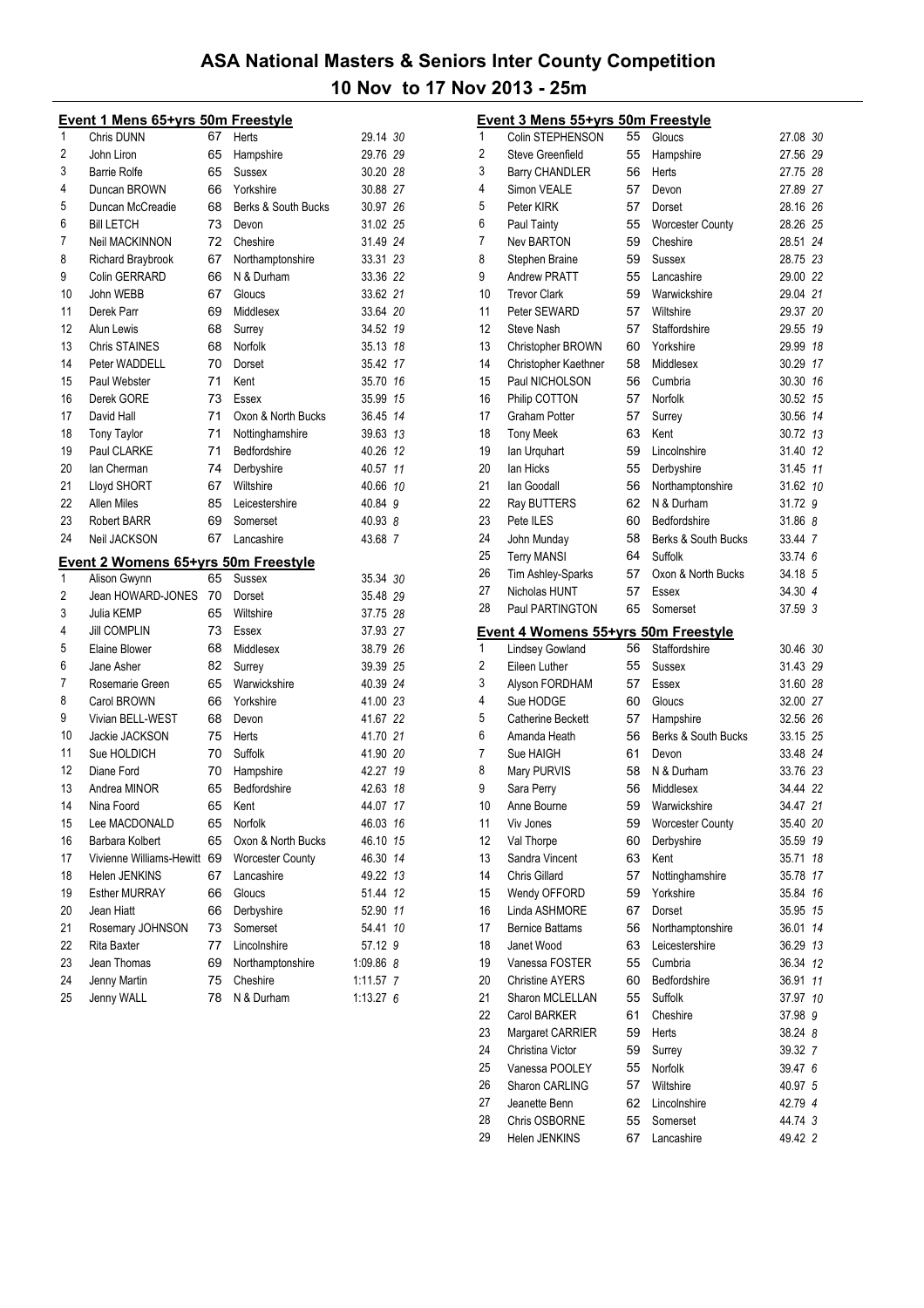|     | <b>Event 5 Mens 45+yrs 50m Freestyle</b>   |    |                         |           |  |
|-----|--------------------------------------------|----|-------------------------|-----------|--|
| 1   | Nic VAUGHAN                                | 49 | Dorset                  | 26.16 30  |  |
| 2   | David CHANEY                               | 45 | N & Durham              | 26.25 29  |  |
| 3   | Adam Perrott                               | 46 | Hampshire               | 26.39 28  |  |
| 4   | Simon Rigg                                 | 46 | Warwickshire            | 26.42 27  |  |
| 5   | Craig KIRKLAND                             | 45 | Herts                   | 26.59 26  |  |
| 6   | Mark Reynolds                              | 50 | Middlesex               | 26.66 25  |  |
| 7   | Raymond Smith                              | 45 | Derbyshire              | 26.95 24  |  |
| 8   | Alec JOHNSON                               | 51 | Cheshire                | 26.97 23  |  |
| 9   | Stephen Hirst                              | 51 | Sussex                  | 27.08 22  |  |
| 10  | Lucas Bullard                              | 47 | Kent                    | 27.39 21  |  |
| 11  | <b>Matthew Gomez</b>                       | 47 | Oxon & North Bucks      | 27.49 20  |  |
| 12  | <b>Graham CRIDLAND</b>                     | 45 | Devon                   | 27.60 19  |  |
| 13  | Mark LITTLE                                | 47 | Cumbria                 | 27.64 18  |  |
| 14  | Andrew WYCHERLEY                           | 48 | Yorkshire               | 27.70 17  |  |
| 15  | Dave BRYANT                                | 48 | Wiltshire               | 27.85 16  |  |
| 16  | Chris Ehinger                              | 49 | Berks & South Bucks     | 27.90 15  |  |
| 17  | Marcel SCHOLTEN                            | 47 | Bedfordshire            | 28.05 14  |  |
| 18  | Andy Mackay                                | 45 | Leicestershire          | 28.10 13  |  |
| 19  | Gavin Barlow                               | 45 | Surrey                  | 28.22 12  |  |
| 20  | Simon EMERY                                | 50 | Somerset                | 28.25 11  |  |
| 21  | Kevin Boddington                           | 50 | Northamptonshire        | 28.42 9.5 |  |
| $=$ | Malcolm Latta                              | 48 | <b>Worcester County</b> | 28.42 9.5 |  |
| 23  | Phillip MOULSON                            | 47 | Norfolk                 | 29.47 8   |  |
| 24  | <b>Geoff BAKER</b>                         | 54 | Essex                   | 29.66 7   |  |
| 25  | Phil GILBEY                                | 46 | Suffolk                 | 29.69 6   |  |
| 26  | Guy Hird                                   | 48 | Lincolnshire            | 31.15 5   |  |
| 27  | Mark JONES                                 | 53 | Lancashire              | 31.27 4   |  |
| 28  | Martyn Finney                              | 55 | Staffordshire           | 31.65 3   |  |
| 29  | <b>Brian ARMSTRONG</b>                     | 51 | Gloucs                  | 31.79 2   |  |
| 30  | Mark Shipston                              | 53 | Nottinghamshire         | 34.15 1   |  |
|     |                                            |    |                         |           |  |
|     | <b>Event 6 Womens 45+yrs 50m Freestyle</b> |    |                         |           |  |
| 1   | Nikki HARRIS                               | 45 | Wiltshire               | 27.87 30  |  |
| 2   | Carolynn Curtis                            | 50 | Berks & South Bucks     | 29.16 29  |  |
| 3   | Rebecca JENKINSON                          | 50 | Devon                   | 29.17 28  |  |
| 4   | Liz WOOLNER                                | 46 | Bedfordshire            | 29.56 27  |  |
| 5   | Joanne Seymour                             | 48 | Warwickshire            | 29.91 26  |  |
| 6   |                                            |    |                         |           |  |
|     | Karen GRAHAM                               | 48 | Yorkshire               | 30.21 25  |  |
| 7   | <b>Judith HATTLE</b>                       | 53 | Cumbria                 | 30.23 24  |  |
| 8   | Jane McMenemy                              | 45 | Middlesex               | 30.26 23  |  |
| 9   | <b>Judy BROWN</b>                          | 49 | Cheshire                | 30.58 22  |  |
| 10  | Del Jenkins                                | 47 | Kent                    | 30.99 21  |  |
| 11  | Madeline RAYMOND                           | 51 | Essex                   | 31.15 20  |  |
| 12  | Sally WINTER                               | 53 | Herts                   | 31.59 19  |  |
| 13  | Helen KULA-PRZEZWANS4                      |    | Gloucs                  | 31.69 18  |  |
| 14  | Pauline Freestone                          | 46 | Sussex                  | 31.79 17  |  |
| 15  | Jayne SIMPSON                              | 46 | N & Durham              | 31.86 16  |  |
| 16  | <b>Isobel ROBSON</b>                       | 48 | Norfolk                 | 31.90 15  |  |
| 17  | Lou Mcleish                                | 51 | Leicestershire          | 31.98 14  |  |
| 18  | Adele PARHAM                               | 46 | Somerset                | 32.15 13  |  |
| 19  | Diane Nash                                 | 59 | Staffordshire           | 32.72 12  |  |
| 20  | Sue Arrowsmith                             | 51 | Nottinghamshire         | 32.87 11  |  |
| 21  | Jacqueline Hunt                            | 45 | Hampshire               | 33.56 10  |  |
| 22  | Kate MASON                                 | 54 | Dorset                  | 34.70 9   |  |
| 23  | Sue Watt                                   | 51 | <b>Worcester County</b> | 35.26 8   |  |
| 24  | Jane SMITH                                 | 49 | Suffolk                 | 35.87 7   |  |
| 25  | Amanda Doyle                               | 57 | Surrey                  | 36.13 6   |  |
| 26  | Sharon Stirling                            | 47 | Northamptonshire        | 37.88 5   |  |
| 27  | Jackie Crockett                            | 52 | Lincolnshire            | 38.96 4   |  |
| 28  | Lindsey Meil                               | 64 | Derbyshire              | 40.32 3   |  |

|     | <u>Event 7 Mens 35+yrs 50m Freestyle</u>   |    |                         |            |  |
|-----|--------------------------------------------|----|-------------------------|------------|--|
| 1   | <b>Neal Smith</b>                          | 36 | Warwickshire            | 24.10 30   |  |
| 2   | Paul CLEMENCE                              | 43 | Yorkshire               | 24.59 29   |  |
| 3   | Dave Warren                                | 42 | Middlesex               | 24.88 28   |  |
| 4   | Jim Kearney                                | 41 | Nottinghamshire         | 25.06 27   |  |
| 5   | David REES                                 | 40 | Cheshire                | 25.11 26   |  |
| 6   | Paul Allen                                 | 41 | Sussex                  | 25.26 25   |  |
| 7   | Daryl MASON                                | 43 | Herts                   | 25.30 24   |  |
| 8   | Martin LANE                                | 42 | Essex                   | 25.35 23   |  |
| 9   | <b>Chris Fawkes</b>                        | 36 | Hampshire               | 25.58 22   |  |
| 10  | David Denny                                | 37 | Oxon & North Bucks      | 26.28 21   |  |
| 11  | <b>Tony FLATTERY</b>                       | 35 | Dorset                  | 26.30 20   |  |
| 12  | Graeme WILKINSON                           | 35 | N & Durham              | 26.38 19   |  |
| 13  | Gary Wright                                | 44 | <b>Worcester County</b> | 26.48 18   |  |
| 14  | Jamie PAGE                                 | 36 | Devon                   | 26.57 16.5 |  |
| $=$ | Graham MARSHALL                            | 37 | Gloucs                  | 26.57 16.5 |  |
| 16  | Steve lley                                 | 44 | Berks & South Bucks     | 26.91 15   |  |
| 17  | <b>Nick Bunclark</b>                       | 39 | Kent                    | 26.94 14   |  |
| 18  | David WEBSTER                              | 35 | Norfolk                 | 27.05 12.5 |  |
| $=$ | <b>Richard Stock</b>                       | 46 | Leicestershire          | 27.05 12.5 |  |
| 20  | <b>Martin HAILES</b>                       | 39 | Suffolk                 | 27.42 11   |  |
| 21  | Keith WITHERS                              | 39 | Wiltshire               | 27.62 10   |  |
| 22  | Philip CROXALL                             | 44 | Lancashire              | 27.65 9    |  |
| 23  | Matt Leach                                 | 37 | Derbyshire              | 27.73 8    |  |
| 24  | <b>Adrian Homer</b>                        | 43 | Northamptonshire        | 28.06 7    |  |
| 25  | <b>Stuart Galvin</b>                       | 46 | Surrey                  | 28.35 6    |  |
| 26  | Mark WAREHAM                               | 41 | Bedfordshire            | 28.74 5    |  |
| 27  | Paul GIBSON                                | 48 | Cumbria                 | 29.66 4    |  |
| 28  | Simeon Hemming                             | 41 | Staffordshire           | 30.33 3    |  |
| 29  | Simon EMERY                                | 50 | Somerset                | 30.47 2    |  |
|     |                                            |    |                         |            |  |
|     | <u>Event 8 Womens 35+yrs 50m Freestyle</u> |    |                         |            |  |
| 1   | Gina Hobson                                | 36 | Middlesex               | 28.12 30   |  |
| 2   | Nina WILLIAMS                              | 43 | Yorkshire               | 28.67 29   |  |
| 3   | Heidi HUNT                                 | 43 | Devon                   | 28.82 28   |  |
| 4   | Dawn PALMER                                | 38 | Essex                   | 29.00 27   |  |
| 5   | Michelle Matson                            | 35 | Hampshire               | 29.09 26   |  |
| 6   | Claire HUGHES                              | 44 | Cheshire                | 29.10 25   |  |
| 7   | Kate WARWICK                               | 35 | Norfolk                 | 29.47 24   |  |
| 8   | Sharon Burchell                            | 37 | <b>Sussex</b>           | 29.60 23   |  |
| 9   | Hayley Bettinson                           | 50 | Warwickshire            | 29.61 22   |  |
| 10  | Sarah Noble-Kendrick                       | 39 | Northamptonshire        | 30.04 21   |  |
| 11  | Anne VANNER                                | 41 | Herts                   | 30.26 20   |  |
| 12  | Kelly STEENKAMP                            | 35 | Wiltshire               | 30.51 19   |  |
| 13  | Deborah Addison                            | 43 | Surrey                  | 30.53 18   |  |
| 14  | <b>Alison Willis</b>                       | 41 | <b>Worcester County</b> | 30.60 17   |  |
| 15  | Karen Leftley                              | 43 | Berks & South Bucks     | 30.78 16   |  |
| 16  | Bethan LEWIS                               | 40 | Gloucs                  | 30.94 15   |  |
| 17  | <b>Sharon PERRY</b>                        | 41 | Suffolk                 | 31.01 14   |  |
| 18  | Kelly Bullimore                            | 35 | Lincolnshire            | 31.04 13   |  |
| 19  | Alison USHER                               | 37 | Somerset                | 31.19 12   |  |
| 20  | Gabriella Little                           | 43 | Oxon & North Bucks      | 31.21 11   |  |
| 21  | Nicki O'Brien                              | 37 | Kent                    | 31.51 10   |  |
| 22  | <b>Bryony Wilkes</b>                       | 43 | Leicestershire          | 31.84 9    |  |
| 23  | <b>Helen Akers</b>                         | 42 | Derbyshire              | 32.06 8    |  |
| 24  | Cheryl TEMPLEMAN                           | 35 | Bedfordshire            | 32.54 7    |  |
| 25  | Diane Asbury                               | 38 | Staffordshire           | 33.74 6    |  |
| 26  | Karen Blakemore                            | 50 | Nottinghamshire         | 33.75 5    |  |
| 27  | <b>Elizabeth YANESKE</b>                   | 36 | N & Durham              | 34.65 4    |  |
| 28  | Sharon SNELGROVE                           | 40 | Dorset                  | 34.98 3    |  |
| 29  | Hannah BURGESS                             | 40 | Lancashire              | 36.14 2    |  |
| 30  | Ann DODD                                   | 48 | Cumbria                 | 38.07 1    |  |
|     |                                            |    |                         |            |  |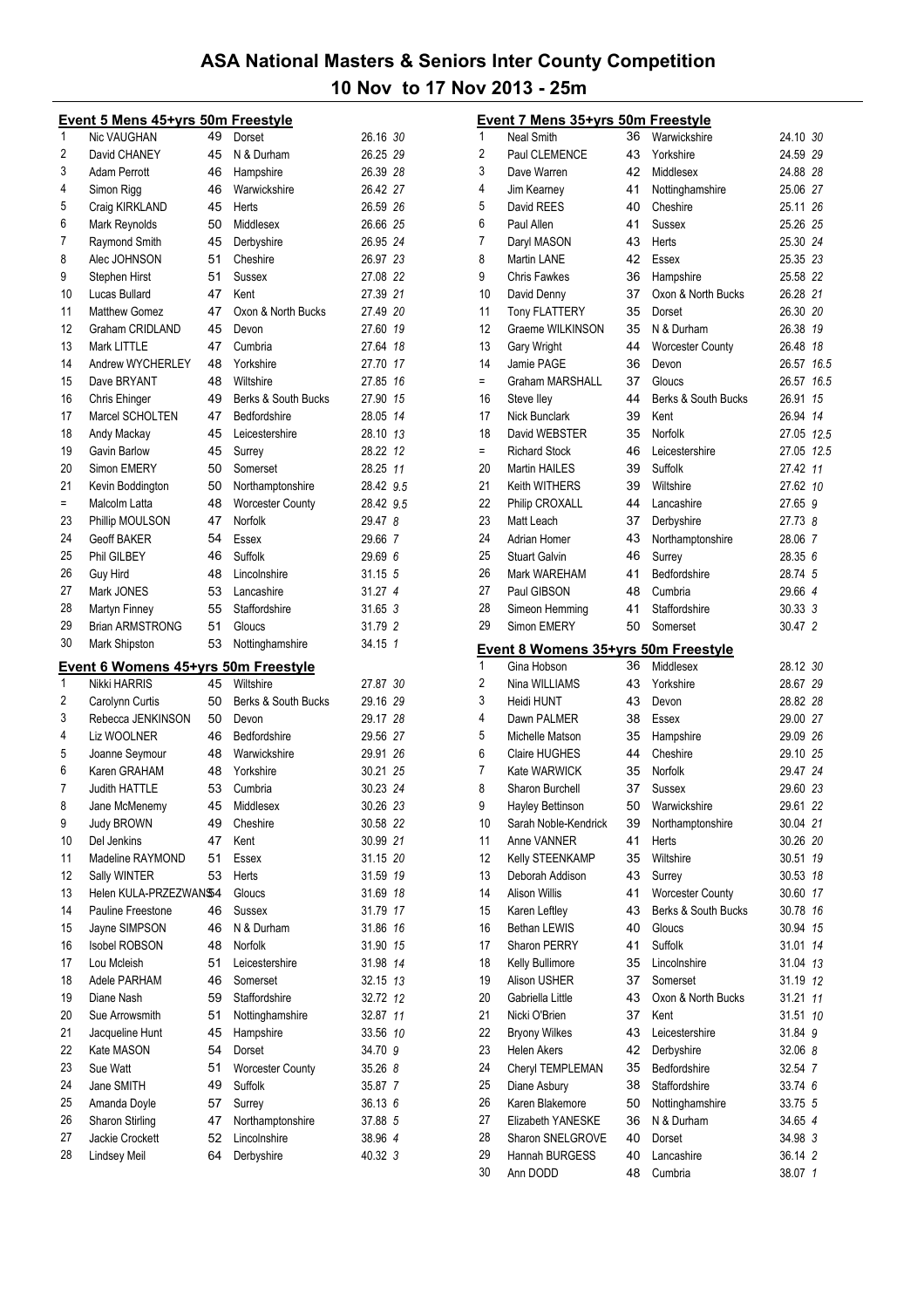|     | <b>Event 9 Mens 25+yrs 50m Freestyle</b>    |    |                         |             |
|-----|---------------------------------------------|----|-------------------------|-------------|
| 1   | Phil MUSPRATT                               | 28 | Wiltshire               | 23.29 30    |
| 2   | <b>Alistair CRAWFORD</b>                    | 29 | Yorkshire               | 23.99 29    |
| 3   | <b>Warren BARRETT</b>                       | 26 | Devon                   | 24.07 28    |
| 4   | James Wardle                                | 28 | Warwickshire            | 24.29 27    |
| 5   | Ryan Steward                                | 26 | Oxon & North Bucks      | 25.06 26    |
|     |                                             |    |                         | 25.10 25    |
| 6   | <b>Stuart Kirk</b>                          | 26 | <b>Worcester County</b> |             |
| 7   | James Brown                                 | 27 | Nottinghamshire         | 25.16 24    |
| 8   | <b>Richaerd HILL</b>                        | 25 | Somerset                | 25.34 22.5  |
| Ξ   | Chris Osman                                 | 31 | Hampshire               | 25.34 22.5  |
| 10  | Simon CHURCHMAN                             | 26 | Cumbria                 | 25.37 21    |
| 11  | <b>Matthews LANDS</b>                       | 25 | Dorset                  | 25.39 19.5  |
| $=$ | James EDMONDS                               | 27 | Gloucs                  | 25.39 19.5  |
| 13  | David Ebanks                                | 31 | Essex                   | 25.42 18    |
| 14  | Will APPLEBY                                | 31 | Norfolk                 | 25.44 17    |
| 15  | Dave Roberts                                | 32 | Middlesex               | 25.46 16    |
| 16  | Shane HASSALL                               | 25 | N & Durham              | 25.52 15    |
| 17  | Chris Middleton                             | 30 | Northamptonshire        | 25.62 14    |
| 18  | Ashley BUCK                                 | 33 | Suffolk                 | 25.64 13    |
| 19  | <b>Andrew Farrell</b>                       | 35 | Sussex                  | 25.91 12    |
| 20  | Ivo Mandradzhiyski                          | 27 | Surrey                  | 25.92 11    |
| 21  | Craig WARD                                  | 28 | Cheshire                | 25.97 10    |
| 22  |                                             |    |                         |             |
|     | <b>Stuart CLARKE</b>                        | 29 | Herts                   | 25.99 9     |
| 23  | <b>Tony Bagnall</b>                         | 36 | Kent                    | 26.50 8     |
| 24  | Simon O'Haro                                | 25 | Berks & South Bucks     | 26.84 7     |
| 25  | Nathan White                                | 30 | Staffordshire           | 27.15 6     |
| 26  | Joe Scurrah                                 | 25 | Derbyshire              | 27.30 5     |
| 27  | Chris LEWINDON                              | 30 | Bedfordshire            | 27.95 4     |
| 28  | Tom LOWNDES                                 | 26 | Lancashire              | 28.59 3     |
| 29  | John Edwards                                | 30 | Leicestershire          | 29.22 2     |
| 30  | Andrew Green                                | 32 | Lincolnshire            | 30.17 1     |
|     |                                             |    |                         |             |
|     |                                             |    |                         |             |
|     | <u>Event 10 Womens 25+yrs 50m Freestyle</u> |    |                         |             |
| 1   | Emma DEANE                                  | 26 | Somerset                | 27.52 30    |
| 2   | Rebecca SMITH                               | 34 | Wiltshire               | 27.62 29    |
| 3   | Caroline SAXBY                              | 30 | N & Durham              | 27.82 28    |
| 4   | Victoria Standen                            | 30 | <b>Worcester County</b> | 28.09 27    |
| 5   | Kirsty Johnson                              | 32 | Berks & South Bucks     | 28.13 26    |
| 6   | <b>Kirsty HEARD</b>                         | 29 | Dorset                  | 28.29 25    |
| 7   | Miriam OWENS                                | 30 | Bedfordshire            | 28.94 24    |
| 8   | Emma CHALLIS                                | 27 | Devon                   | 29.01 22.5  |
| $=$ | Rachel CURNOCK                              | 26 | Gloucs                  | 29.01 22.5  |
| 10  | Catherine MARKWELL                          | 32 | Norfolk                 | 29.05 21    |
| 11  | Elizabeth BELLINGER                         | 35 | Herts                   | 29.12 20    |
| 12  | Melanie Mcwhirter                           | 40 | Warwickshire            | 29.13 19    |
| 13  | Sachika Yamawaki                            | 32 | Middlesex               | 29.15<br>18 |
| 14  |                                             |    |                         |             |
|     | Kirsty Krouwel                              | 34 | Sussex                  | 17<br>29.31 |
| 15  | Michelle CURRY                              | 26 | Essex                   | 29.36 16    |
| 16  | Leanne Atkins                               | 27 | Derbyshire              | 15<br>29.44 |
| 17  | Laura BOWDEN                                | 26 | Cheshire                | 29.73 14    |
| 18  | Sarah LIVESEY                               | 27 | Yorkshire               | 13<br>29.81 |
| 19  | Philippa DAVIES                             | 29 | Suffolk                 | 30.29 12    |
| 20  | Amy Vaughan                                 | 27 | Northamptonshire        | 30.64 11    |
| 21  | Natalie Penniston                           | 29 | Lincolnshire            | 31.13 10    |
| 22  | <b>Emma Miles</b>                           | 25 | Hampshire               | 31.14 9     |
| 23  | Amy Melbourne                               | 26 | Leicestershire          | 32.13 8     |
| 24  | Melanie Parris                              | 26 | Kent                    | 32.46 7     |
| 25  | <b>Hester Pollock</b>                       | 43 | Oxon & North Bucks      | 32.75 6     |
| 26  | Louise Woolley                              | 27 | Surrey                  | 33.07 5     |
| 27  | Julia CAPPER                                | 30 | Cumbria                 | 33.24 4     |
| 28  | Justine Doody                               | 41 | Staffordshire           | 33.39 3     |
| 29  | Kiyoko Naish                                | 54 | Nottinghamshire         | 37.45 2     |

|          | Event 11 Mens 18+yrs 50m Freestyle   |    |                         |            |  |
|----------|--------------------------------------|----|-------------------------|------------|--|
| 1        | <b>Robin Williams</b>                | 23 | Worcester County        | 23.92 30   |  |
| 2        | <b>Thomas Hill</b>                   | 23 | Hampshire               | 24.01 29   |  |
| 3        | Adam FROST                           | 18 | Cheshire                | 24.33 28   |  |
| 4        | Christopher KNEE                     | 34 | Yorkshire               | 24.64 26.5 |  |
| $\equiv$ | Levin VEALE                          | 19 | Devon                   | 24.64 26.5 |  |
| 6        | Matt Jary                            | 24 | Leicestershire          | 24.68 25   |  |
| 7        | Marc WILLIAMS                        | 24 | Gloucs                  | 24.94 24   |  |
| 8        | Mark COLLINS                         | 20 | Norfolk                 | 25.22 23   |  |
| 9        | Jamie GRAY                           | 18 | Dorset                  | 25.23 22   |  |
| 10       | Xavier Edmonds-Allen                 | 20 | Warwickshire            | 25.36 21   |  |
| 11       | Richard CHARLESWORT125               |    | Herts                   | 25.48 20   |  |
| 12       | Joe Moyes                            | 21 | Nottinghamshire         | 25.54 19   |  |
| 13       | lain HODGSON                         | 24 | N & Durham              | 25.97 18   |  |
| 14       | Danny BAKER                          | 19 | Essex                   | 26.03 17   |  |
| 15       | Adrian Wright                        | 19 | Sussex                  | 26.19 16   |  |
| 16       | Nicolas Barber                       | 29 | Middlesex               | 26.21 15   |  |
| 17       | Andrew Smith                         | 27 | Oxon & North Bucks      | 26.24 14   |  |
| 18       |                                      | 22 | Surrey                  | 26.39 13   |  |
| 19       | Jamie Oakey<br>James Carver          |    |                         | 26.41 12   |  |
|          |                                      | 21 | Derbyshire              |            |  |
| 20       | Jake HUGHES                          | 18 | Suffolk                 | 26.50 11   |  |
| 21       | Jonny Glenny                         | 23 | Kent                    | 26.51 10   |  |
| 22       | <b>Edward LUPTON</b>                 | 18 | Somerset                | 26.52 9    |  |
| 23       | James Smith                          | 18 | Lincolnshire            | 26.65 8    |  |
| 24       | <b>JH Munday</b>                     | 19 | Berks & South Bucks     | 26.86 7    |  |
| 25       | Jon RUSSELL                          | 32 | Wiltshire               | 26.93 6    |  |
| 26       | Matt Aitken                          | 20 | Northamptonshire        | 27.22 5    |  |
| 27       | Lewis KING                           | 23 | Bedfordshire            | 27.73 4    |  |
| 28       | Alan YOUNG                           | 28 | Cumbria                 | 28.78 3    |  |
| 29       | <b>Max ROTHWELL</b>                  | 20 | Lancashire              | 29.32 2    |  |
|          | Event 12 Womens 18+yrs 50m Freestyle |    |                         |            |  |
| 1        | Nicola REES                          | 23 | Essex                   | 27.06 30   |  |
| 2        | Ruth Leong-Scanlan                   | 20 | Warwickshire            | 27.12 29   |  |
| 3        | Stephanie BREMNER                    | 19 | Wiltshire               | 27.21 28   |  |
| 4        | Jodie Barber                         | 24 | Northamptonshire        | 27.56 26.5 |  |
| Ξ        | Sarah Owen                           | 23 | Hampshire               | 27.56 26.5 |  |
| 6        | <b>Chloe Robbins</b>                 | 19 | <b>Worcester County</b> | 27.68 25   |  |
| 7        | Lucy CHARLES                         | 20 | Herts                   | 27.88 24   |  |
| 8        | Cheryl WILSON                        | 19 | Cheshire                | 27.97 23   |  |
| 9        | Becky O'Brien                        | 24 | Berks & South Bucks     | 28.38 22   |  |
| 10       | Leigh THOMPSON                       | 18 | Cumbria                 | 28.66 21   |  |
| 11       | Marcella ARIS                        | 18 | Norfolk                 |            |  |
| 12       |                                      |    |                         | 28.73 20   |  |
|          | <b>Beth COOMES</b>                   | 19 | Devon                   | 28.82 19   |  |
| 13       | Carla KING                           | 30 | Bedfordshire            | 29.16 18   |  |
| 14       | Sara Pezzutto                        | 21 | Sussex                  | 29.40 17   |  |
| 15       | <b>Esther Allen</b>                  | 22 | Staffordshire           | 29.59 16   |  |
| 16       | Amii TURNBULL                        | 19 | N & Durham              | 29.62 15   |  |
| 17       | Catherine Hasnain                    | 32 | Middlesex               | 29.70 14   |  |
| 18       | Elizabeth BENTLEY                    | 20 | Yorkshire               | 29.74 13   |  |
| 19       | <b>Tracey KIDNER</b>                 | 22 | Somerset                | 29.77 12   |  |
| 20       | Bethany Kendall                      | 18 | Nottinghamshire         | 29.90 11   |  |
| 21       | Emma BAIRD                           | 20 | Dorset                  | 30.26 9.5  |  |
| $\equiv$ | Nia WESTLAKE                         | 20 | Gloucs                  | 30.26 9.5  |  |
| 23       | Laura Phillips                       | 18 | Kent                    | 30.77 8    |  |
| 24       | Kelly MURRAY                         | 23 | Suffolk                 | 30.93 7    |  |
| 25       | <b>Emily Wright</b>                  | 24 | Lincolnshire            | 31.42 6    |  |
| 26       | Kim Ewins                            | 30 | Surrey                  | 31.72 5    |  |
| 27       | Nissy Cheema                         | 22 | Leicestershire          | 31.91 4    |  |
| 28       | Lindsay MURPHY                       | 23 | Lancashire              | 32.92 3    |  |
| 29       | Sarah Wyllie-Howkins                 | 36 | Oxon & North Bucks      | 33.12 2    |  |
| 30       | Kelly Ann' Hutchinson                | 21 | Derbyshire              | 34.18 1    |  |
|          |                                      |    |                         |            |  |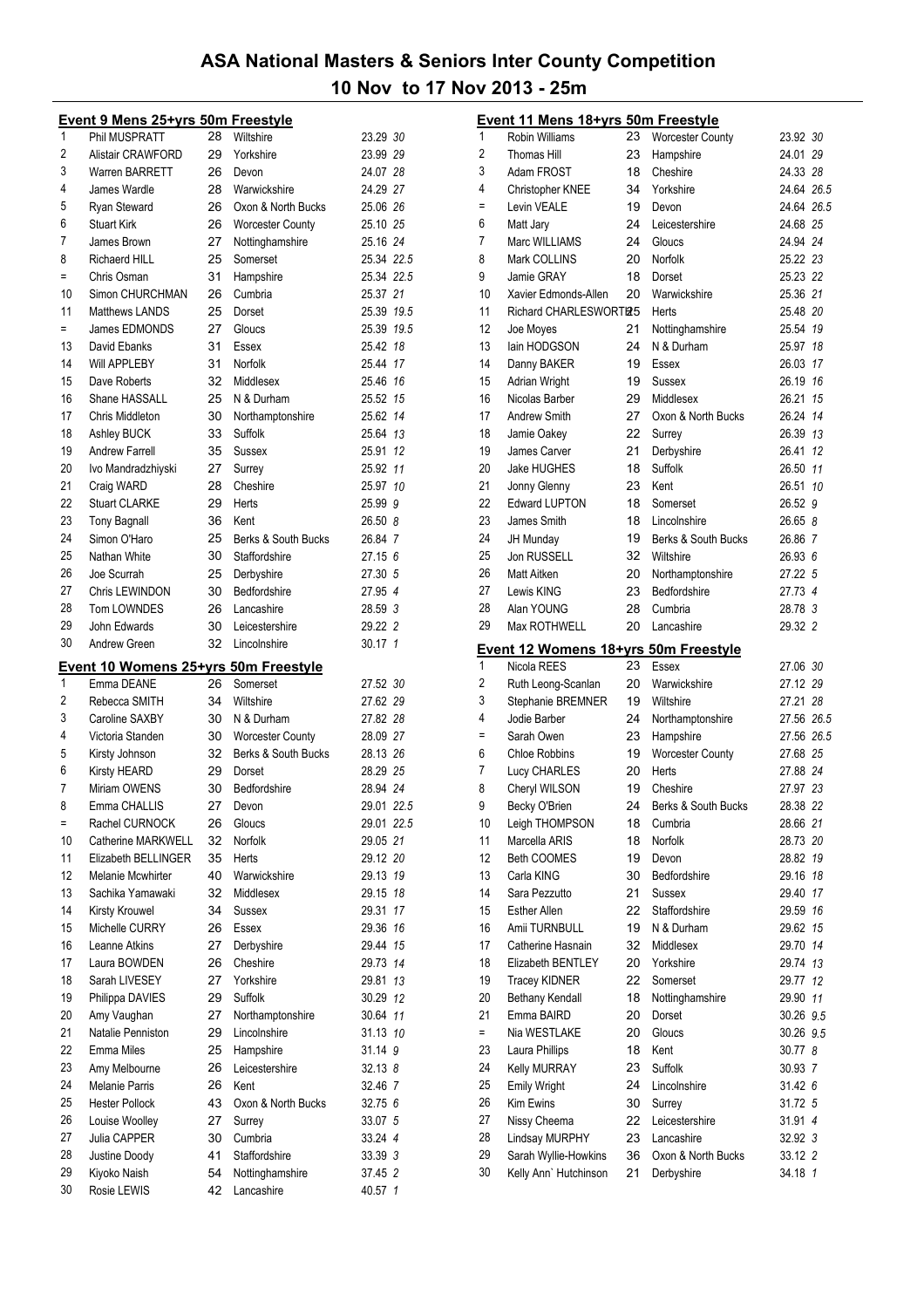|    | Event 13 Mixed 260+yrs 4x50m Medley Relay                  |             |
|----|------------------------------------------------------------|-------------|
| 1  | Warwickshire                                               | 2:36.35 30  |
| 2  | Devon                                                      | 2:36.61 29  |
| 3  | Hampshire                                                  | 2:38.96 28  |
| 4  | Sussex                                                     | 2:41.01 27  |
| 5  | Herts                                                      | 2:44.47 26  |
| 6  | Kent                                                       | 2:46.60 25  |
| 7  | Derbyshire                                                 | 2:48.33 24  |
| 8  | Yorkshire                                                  | 2:49.82 23  |
| 9  | Dorset                                                     | 2:51.95 22  |
| 10 | Surrey                                                     | 2:52.26 21  |
| 11 | Wiltshire                                                  | 2:53.85 20  |
| 12 | Essex                                                      | 2:56.99 19  |
| 13 | Northamptonshire                                           | 3:12.11 18  |
| 14 | Cheshire                                                   | 3:23.73 17  |
| 15 | Somerset                                                   | 3:27.72 16  |
|    | Norfolk                                                    | DQ FO       |
|    | Bedfordshire                                               | DQ S        |
|    |                                                            |             |
| 1  | Event 14 Womens 180+yrs 4x50m Medley Relay<br>Warwickshire | 2:14.83 30  |
| 2  | Middlesex                                                  | 2:16.49 29  |
| 3  | Essex                                                      | 2:17.07 28  |
| 4  | Yorkshire                                                  | 2:19.13 27  |
| 5  | Devon                                                      | 2:21.64 26  |
| 6  |                                                            | 2:21.95 25  |
| 7  | Berks & South Bucks<br>Cheshire                            | 2:24.17 24  |
| 8  |                                                            | 2:25.38 23  |
| 9  | Hampshire<br>Gloucs                                        |             |
| 10 |                                                            | 2:26.12 22  |
| 11 | Nottinghamshire                                            | 2:26.31 21  |
|    | Norfolk                                                    | 2:28.36 20  |
| 12 | Sussex                                                     | 2:29.05 19  |
| 13 | Kent                                                       | 2:29.19 18  |
| 14 | Herts                                                      | 2:29.45 17  |
| 15 | Staffordshire                                              | 2:29.59 16  |
| 16 | Bedfordshire                                               | 2:32.14 15  |
| 17 | N & Durham                                                 | 2:33.65 14  |
| 18 | Derbyshire                                                 | 2:34.73 13  |
| 19 | Somerset                                                   | 2:36.24 12  |
| 20 | Cumbria                                                    | 2:37.96 11  |
| 21 | Leicestershire                                             | 2:39.98 10  |
| 22 | <b>Worcester County</b>                                    | 2:42.26 9   |
| 23 | Suffolk                                                    | 2:42.35 8   |
| 24 | Dorset                                                     | 2:43.77 7   |
| 25 | Surrey                                                     | 2:49.87 6   |
| 26 | Lancashire                                                 | 2:59.57 5   |
| 27 | Northamptonshire                                           | 3:01.33 4   |
| 28 | Lincolnshire                                               | $3:08.35$ 3 |
|    | Wiltshire                                                  | DQ O 6L     |

|          | Event 15 Mens 180+yrs 4x50m Medley Relay                |                         |  |
|----------|---------------------------------------------------------|-------------------------|--|
| 1        | Warwickshire                                            | 1:59.81 29.5            |  |
| Ξ        | Middlesex                                               | 1:59.81 29.5            |  |
| 3        | Devon                                                   | 2:01.45 28              |  |
| 4        | Cheshire                                                | 2:01.51 27              |  |
| 5        | <b>Worcester County</b>                                 | 2:02.32 26              |  |
| 6        | Yorkshire                                               | 2:02.47 25              |  |
| 7        | Kent                                                    | 2:03.01 24              |  |
| 8        | Hampshire                                               | 2:03.13 23              |  |
| 9        | Sussex                                                  | 2:04.31 22              |  |
| 10       | N & Durham                                              | 2:07.72 21              |  |
| 11       | Cumbria                                                 | 2:10.41 20              |  |
| 12       | Berks & South Bucks                                     | 2:11.50 19              |  |
| 13       | Bedfordshire                                            | 2:11.75 18              |  |
| 14       | Nottinghamshire                                         | 2:12.16 17              |  |
| 15       | Derbyshire                                              | 2:12.17 16              |  |
| 16       | Dorset                                                  | 2:12.20 15              |  |
| 17       | Wiltshire                                               | 2:12.55 14              |  |
| 18<br>19 | Essex                                                   | 2:13.18 13              |  |
| 20       | Oxon & North Bucks                                      | 2:13.19 12              |  |
| 21       | Gloucs<br>Leicestershire                                | 2:14.15 11              |  |
| 22       | Herts                                                   | 2:14.16 10<br>2:16.16 9 |  |
| 23       | Norfolk                                                 | 2:16.40 8               |  |
| 24       | Suffolk                                                 | 2:17.59 7               |  |
| 25       | Northamptonshire                                        | $2:18.28$ 6             |  |
| 26       | Somerset                                                | 2:26.75 5               |  |
| 27       | Surrey                                                  | 2:27.82 4               |  |
| 28       | Lancashire                                              | 2:28.29 3               |  |
| 29       | Lincolnshire                                            | 2:32.58 2               |  |
| 30       | Staffordshire                                           | 2:44.27 1               |  |
|          |                                                         |                         |  |
| 1        | Event 16 Womens 100+yrs 4x50m Medley Relay<br>Middlesex | 2:09.70 30              |  |
| 2        | Dorset                                                  | 2:10.16 29              |  |
| 3        | Cheshire                                                | 2:10.29 28              |  |
| 4        | Warwickshire                                            | 2:10.80 27              |  |
| 5        | Wiltshire                                               | 2:11.65 26              |  |
| 6        | Devon                                                   | 2:11.89 25              |  |
| 7        | Berks & South Bucks                                     | 2:12.13 24              |  |
| 8        | Essex                                                   | 2:12.56 23              |  |
| 9        | Yorkshire                                               | 2:13.18 22              |  |
| 10       | Hampshire                                               | 2:14.53 21              |  |
| 11       | Bedfordshire                                            | 2:14.85 20              |  |
| 12       | <b>Worcester County</b>                                 | 2:14.95 19              |  |
| 13       | Herts                                                   | 2:15.60 18              |  |
| 14       | Norfolk                                                 | 2:15.74 17              |  |
| 15       | Gloucs                                                  | 2:16.58 16              |  |
| 16       | N & Durham                                              | 2:18.85 15              |  |
| 17       | Leicestershire                                          | 2:19.02 14              |  |
| 18       | Surrey                                                  | 2:19.95 13              |  |
| 19       | Sussex                                                  | 2:21.93 12              |  |
| 20       | Suffolk                                                 | 2:23.13 11              |  |
| 21       | Derbyshire                                              | 2:23.71 10              |  |
| 22       | Kent                                                    | 2:24.36 9               |  |
| 23       | Northamptonshire                                        | 2:25.13 8               |  |
| 24       | Staffordshire                                           | 2:28.25 7               |  |
| 25       | Lincolnshire                                            | 2:29.016                |  |
| 26       | Cumbria                                                 | 2:31.15 5               |  |
| 27<br>28 | Nottinghamshire                                         | 2:34.62 4               |  |
|          |                                                         |                         |  |
| 29       | Somerset<br>Lancashire                                  | 2:35.01 3<br>2:44.54 2  |  |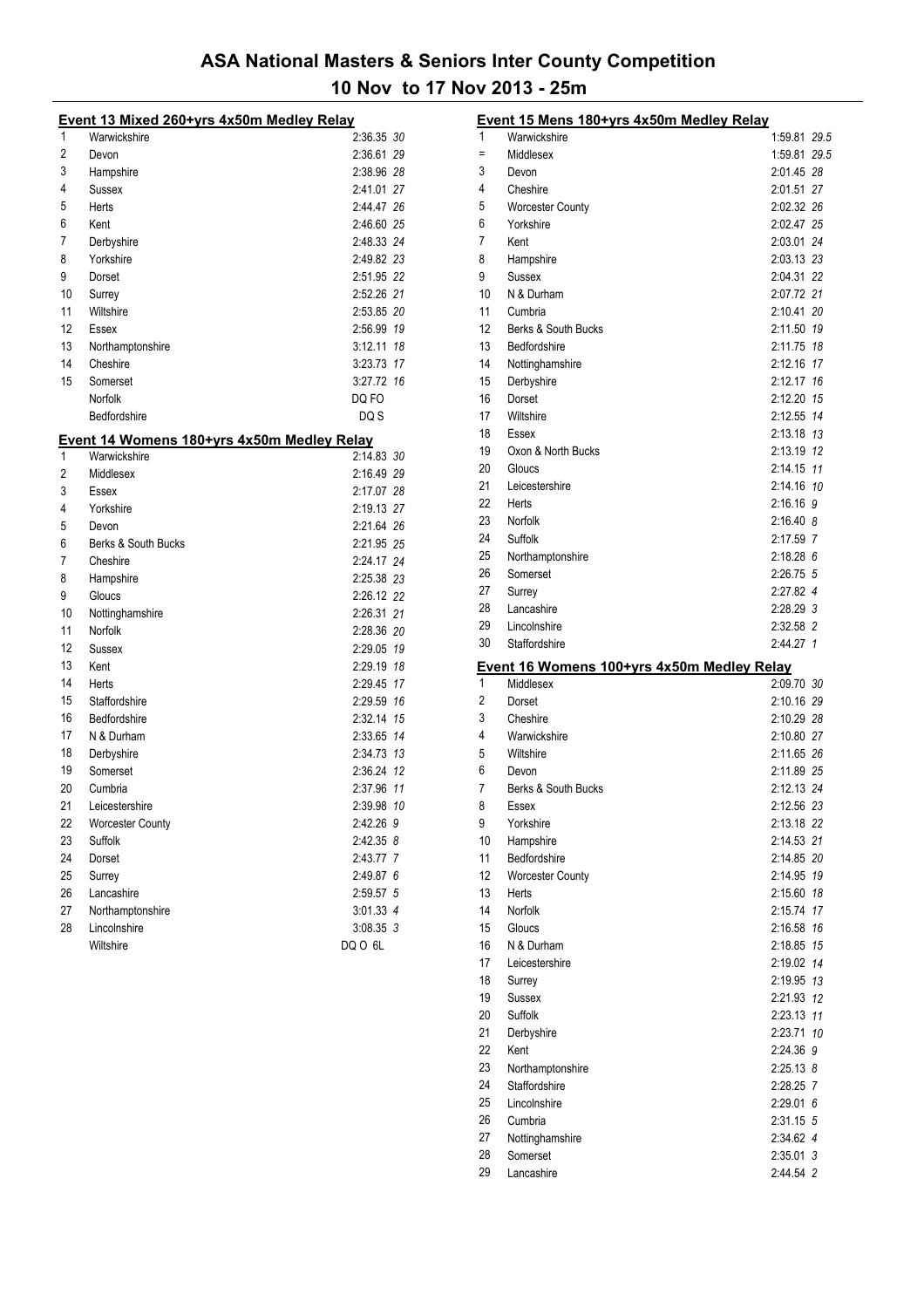|    | Event 17 Mens 100+yrs 4x50m Medley Relay |    |                    |             |    |
|----|------------------------------------------|----|--------------------|-------------|----|
| 1  | Warwickshire                             |    |                    | 1:49.35 30  |    |
| 2  | Yorkshire                                |    |                    | 1:50.74 29  |    |
| 3  | <b>Worcester County</b>                  |    |                    | 1:51.05 28  |    |
| 4  | Gloucs                                   |    |                    | 1:52.63 27  |    |
| 5  | Devon                                    |    |                    | 1:53.60 26  |    |
| 6  | Hampshire                                |    |                    | 1:53.89 25  |    |
| 7  | Essex                                    |    |                    | 1:54.04 24  |    |
| 8  | Sussex                                   |    |                    | 1:54.64 23  |    |
| 9  | Dorset                                   |    |                    | 1:54.89 22  |    |
| 10 | Suffolk                                  |    |                    | 1:55.29 21  |    |
| 11 | Oxon & North Bucks                       |    |                    | 1:55.35 20  |    |
| 12 | N & Durham                               |    |                    | 1:56.62 19  |    |
| 13 | Middlesex                                |    |                    | 1:57.34 18  |    |
| 14 | Somerset                                 |    |                    | 1:57.60 17  |    |
| 15 | Herts                                    |    |                    | 1:58.44 16  |    |
| 16 | Cheshire                                 |    |                    | 1:59.27 15  |    |
| 17 | Surrey                                   |    |                    | 1:59.48 14  |    |
| 18 | Nottinghamshire                          |    |                    | 1:59.59 13  |    |
| 19 | Bedfordshire                             |    |                    | 1:59.91     | 12 |
| 20 | Wiltshire                                |    |                    | 1:59.98 11  |    |
| 21 | Leicestershire                           |    |                    |             |    |
| 22 | Kent                                     |    |                    | 2:03.02 10  |    |
|    |                                          |    |                    | 2:03.03 9   |    |
| 23 | Derbyshire                               |    |                    | 2:03.67 8   |    |
| 24 | Berks & South Bucks                      |    |                    | 2:06.61 7   |    |
| 25 | Northamptonshire                         |    |                    | 2:08.83 6   |    |
| 26 | Cumbria                                  |    |                    | 2:12.26 5   |    |
| 27 | Lincolnshire                             |    |                    | 2:15.49 4   |    |
| 28 | Lancashire                               |    |                    | 2:19.62 3   |    |
|    | Norfolk                                  |    |                    | DQ SL 4L    |    |
|    | Event 18 Womens 65+yrs 50m Breaststroke  |    |                    |             |    |
| 1  | Diane Ford                               | 70 | Hampshire          | 46.39 30    |    |
| 2  | Helen JENKINS                            | 67 | Lancashire         | 48.20 29    |    |
| 3  | Elaine Bromwich                          | 71 | Warwickshire       | 48.75 28    |    |
| 4  | Pat JACKSON                              | 66 | Norfolk            | 49.52 27    |    |
| 5  | Rose Dudeney                             | 66 | Sussex             | 50.04 26    |    |
| 6  | Muriel HITCHCOCK                         | 75 | Wiltshire          | 50.38 25    |    |
| 7  | <b>Jill COMPLIN</b>                      | 73 | Essex              | 50.71 24    |    |
| 8  | Jean HOWARD-JONES                        | 70 | Dorset             | 51.60 23    |    |
| 9  | Elaine Blower                            |    | 68 Middlesex       | 53.09 22    |    |
| 10 | Andrea MINOR                             | 65 | Bedfordshire       | 53.23 21    |    |
| 11 | Carol BROWN                              | 66 | Yorkshire          | 53.58 20    |    |
| 12 | Sue HOLDICH                              | 70 | Suffolk            | 53.68 19    |    |
| 13 | Barbara EDLIN                            | 68 | Herts              | 54.26 18    |    |
| 14 | Vivian BELL-WEST                         | 68 | Devon              | 56.42 17    |    |
| 15 | Jenny Bass                               | 70 | Surrey             | 57.52 16    |    |
| 16 | Patricia Ling                            | 65 | Kent               | 57.57       | 15 |
| 17 | Barbara Kolbert                          | 65 | Oxon & North Bucks | 57.68       | 14 |
| 18 | <b>Esther MURRAY</b>                     | 66 | Gloucs             | 1:00.31     | 13 |
| 19 | Vivienne Williams-Hewitt 69              |    | Worcester County   | 1:12.81     | 12 |
| 20 | Rita Baxter                              | 77 | Lincolnshire       | 1:13.51     | 11 |
| 21 | Jean Thomas                              | 69 | Northamptonshire   | 1:17.16 10  |    |
| 22 | Jenny WALL                               | 78 | N & Durham         | 1:29.18 9   |    |
| 23 | Jenny Martin                             | 75 | Cheshire           | $1:35.61$ 8 |    |

|                | Event 19 Mens 65+yrs 50m Breaststroke          |    |                         |           |    |
|----------------|------------------------------------------------|----|-------------------------|-----------|----|
| 1              | John Liron                                     | 65 | Hampshire               | 36.67 30  |    |
| $\overline{2}$ | Robert Apel                                    | 69 | Northamptonshire        | 40.27 29  |    |
| 3              | Duncan McCreadie                               | 68 | Berks & South Bucks     | 40.62 28  |    |
| 4              | Terry WINDEATT                                 | 65 | Devon                   | 40.92 27  |    |
| 5              | Malcolm Munro                                  | 66 | Middlesex               | 41.16 26  |    |
| 6              | Chris DUNN                                     | 67 | Herts                   | 41.47 25  |    |
| 7              | Duncan BROWN                                   | 66 | Yorkshire               | 41.52 24  |    |
| 8              | Chris TRUEMAN                                  | 66 | Norfolk                 | 41.76 23  |    |
| 9              | Keith Ingram                                   | 73 | Warwickshire            | 42.61 22  |    |
| 10             | Mike Wake                                      | 72 | Kent                    | 43.22 21  |    |
| 11             | Alan CANHAM                                    | 73 | Essex                   | 43.25 20  |    |
| 12             | Graham PADGETT                                 | 66 | Cheshire                | 43.31 19  |    |
| 13             | John SUTTON                                    | 65 | Somerset                | 45.72 18  |    |
| 14             | Carl BUTLER                                    | 69 | N & Durham              | 45.97 17  |    |
| 15             | Lloyd SHORT                                    | 67 | Wiltshire               | 46.58     | 16 |
| 16             | Roger Billing                                  | 70 | Surrey                  | 47.11     | 15 |
| 17             | Anthony Gimson                                 | 76 | <b>Sussex</b>           | 47.60     | 14 |
| 18             | Paul CLARKE                                    | 71 | Bedfordshire            | 49.23 13  |    |
| 19             | <b>Richard Milner</b>                          | 66 | Derbyshire              | 51.40 12  |    |
| 20             | Neil JACKSON                                   | 67 | Lancashire              | 53.61     | 11 |
| 21             | <b>Brian Reed</b>                              | 76 | Oxon & North Bucks      | 54.53 10  |    |
| 22             | <b>Tony Taylor</b>                             | 71 | Nottinghamshire         | 57.12 9   |    |
| 23             | Allen Miles                                    | 85 | Leicestershire          | 1:02.70 8 |    |
|                | Robert LLOYD-EVANS                             | 71 | Dorset                  | DQ SL 1L  |    |
|                |                                                |    |                         |           |    |
|                | <u>Event 20 Womens 55+yrs 50m Breaststroke</u> |    |                         |           |    |
| 1              | Maggie Kelly                                   | 57 | Nottinghamshire         | 38.35 30  |    |
| $\overline{2}$ | Amanda Heath                                   | 56 | Berks & South Bucks     | 40.93 29  |    |
| 3              | Sally SHIELDS                                  | 59 | Yorkshire               | 41.31 28  |    |
| 4              | <b>Lindsey Gowland</b>                         | 56 | Staffordshire           | 41.57 27  |    |
| 5              | Jenny Meritt                                   | 62 | Derbyshire              | 42.15 26  |    |
| 6              | Judith McKerchar                               | 56 | <b>Sussex</b>           | 42.82 25  |    |
| 7              | Sara Perry                                     | 56 | Middlesex               | 43.20 24  |    |
| 8              | Kate Chase                                     | 56 | Warwickshire            | 44.90 23  |    |
| 9              | Barbara BOXALL                                 | 58 | Essex                   | 45.17 22  |    |
| 10             | <b>Christine AYERS</b>                         | 60 | Bedfordshire            | 45.88 21  |    |
| 11             | <b>Judith BARTON</b>                           | 57 | Dorset                  | 46.10 20  |    |
| 12             | Pauline Hogg                                   | 56 | Hampshire               | 46.32 19  |    |
| 13             | Christine Goodair                              | 56 | Surrey                  | 46.58 18  |    |
| 14             | Anne NICHOLLS                                  | 56 | Gloucs                  | 48.12 17  |    |
| 15             | <b>Bernice Battams</b>                         | 56 | Northamptonshire        | 48.29 16  |    |
| 16             | Margaret CARRIER                               | 59 | Herts                   | 48.61     | 15 |
| 17             | Vanessa FOSTER                                 | 55 | Cumbria                 | 49.03 14  |    |
| 18             | Helen JENKINS                                  | 67 | Lancashire              | 49.04 13  |    |
| 19             | Carol BARKER                                   | 61 | Cheshire                | 49.16 12  |    |
| 20             | Margaret BICKLEY                               | 62 | Devon                   | 49.26 11  |    |
| 21             | Viv Jones                                      | 59 | <b>Worcester County</b> | 49.39 10  |    |
| 22             | Janet Woods                                    | 63 | Leicestershire          | 49.83 9   |    |
| 23             | Sue THORNETT                                   | 58 | Norfolk                 | 50.35 8   |    |
| 24             | Sandra Vincent                                 | 63 | Kent                    | 50.54 7   |    |
| 25             | <b>Sharon CARLING</b>                          | 57 | Wiltshire               | 52.93 6   |    |
| 26             | Sharon MCLELLAN                                | 55 | Suffolk                 | 53.14 5   |    |
| 27             | Chris OSBORNE                                  | 55 | Somerset                | 54.37 4   |    |
| 28             | Joan EDWARDS                                   | 55 | N & Durham              | 56.25 3   |    |
|                |                                                |    |                         |           |    |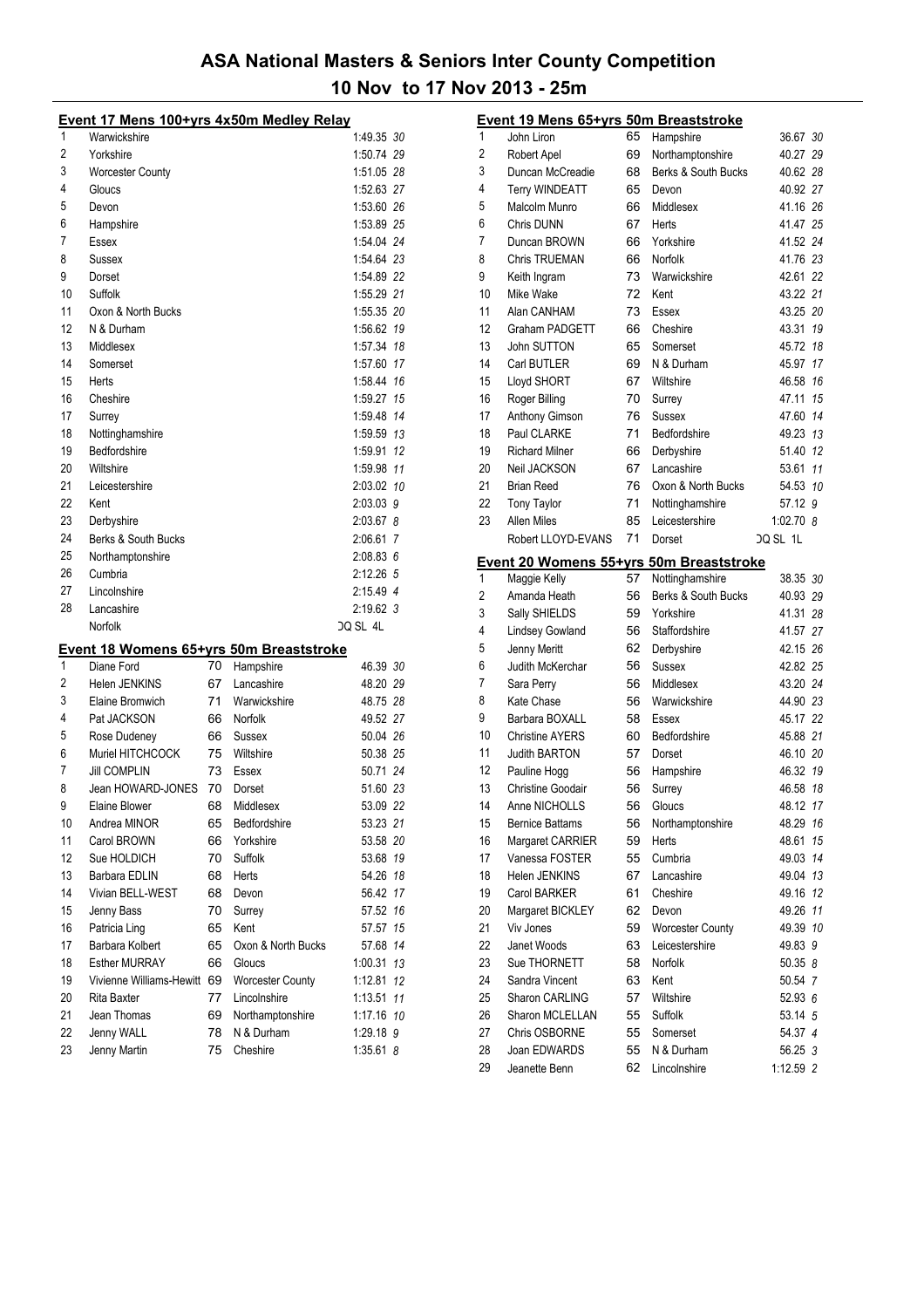|    | Event 21 Mens 55+yrs 50m Breaststroke   |    |                         |                      |
|----|-----------------------------------------|----|-------------------------|----------------------|
| 1  | David SMITH                             | 58 | Devon                   | 34.89 <i>30</i>      |
| 2  | <b>Nev BARTON</b>                       | 59 | Cheshire                | 35.34 29             |
| 3  | Graham PEARSON                          | 61 | Cumbria                 | 36.47 28             |
| 4  | Christopher Kaethner                    | 58 | Middlesex               | 36.69 27             |
| 5  | Nicholas HUNT                           | 57 | Essex                   | 36.92 26             |
| 6  | <b>Brian TAYLOR</b>                     | 63 | Yorkshire               | 37.86 25             |
| 7  | Graham Reeve                            | 57 | Surrey                  | 38.36 24             |
| 8  | Philip COTTON                           | 57 | Norfolk                 | 39.22 23             |
| 9  | <b>Frank Stoney</b>                     | 63 | Warwickshire            | 39.70 22             |
| 10 | Paul Tainty                             | 55 | <b>Worcester County</b> | 39.81 21             |
| 11 | <b>Steve Nash</b>                       | 57 | Staffordshire           | 40.30 20             |
| 12 | lan Goodall                             | 56 | Northamptonshire        | 40.49 19             |
| 13 | lan Urguhart                            | 59 | Lincolnshire            | 40.58 18             |
| 14 | Paul BRIGNELL                           | 59 | Bedfordshire            | 40.70 17             |
| 15 | lan BAYS                                | 62 | Herts                   | 40.79 16             |
| 16 | David Hart                              | 63 | Sussex                  | 41.00 15             |
| 17 | Peter SEWARD                            | 57 | Wiltshire               | 41.24 14             |
| 18 | Chris Thorpe                            | 63 | Derbyshire              | 41.27 13             |
| 19 | Ray BUTTERS                             | 62 | N & Durham              | 41.49 12             |
| 20 | Simon Hindshaw                          | 56 | Hampshire               | 41.94 11             |
| 21 | Nigel Perrin                            | 56 | Kent                    | 42.18 10             |
| 22 | Peter GROUNDS                           | 60 | Dorset                  | 42.42 9              |
| 23 | Rob HUTCHINSON                          | 60 | Gloucs                  | 43.44 8              |
| 24 | John Munday                             | 58 | Berks & South Bucks     | 44.91 7              |
| 25 | Tim Ashley-Sparks                       | 57 | Oxon & North Bucks      | 45.38 6              |
| 26 | <b>Stuart MCLELLAN</b>                  | 64 | Suffolk                 | 45.99 5              |
|    | <b>Robert BARR</b>                      | 69 | Somerset                | <b>JQ SA 1L</b>      |
|    |                                         |    |                         |                      |
|    |                                         |    |                         |                      |
| 1  | Event 22 Womens 45+yrs 50m Breaststroke | 48 | Warwickshire            | 37.84 30             |
| 2  | Joanne Seymour<br>Fiona MULLEN          | 46 | Devon                   |                      |
| 3  | Del Jenkins                             | 47 | Kent                    | 38.29 29<br>39.04 28 |
| 4  | <b>Judith HATTLE</b>                    | 53 | Cumbria                 | 39.86 27             |
| 5  |                                         | 45 | Middlesex               |                      |
| 6  | Jane McMenemy<br>Jo BOLTON              | 47 | Cheshire                | 40.01 26<br>40.64 25 |
| 7  | Carolynn Curtis                         | 50 | Berks & South Bucks     | 40.77 24             |
| 8  |                                         | 49 | Gloucs                  | 40.87 23             |
| 9  | Sandy JONES<br>Madeline RAYMOND         | 50 | Essex                   | 41.11 22             |
| 10 | <b>Isobel ROBSON</b>                    | 48 | Norfolk                 | 41.42 21             |
| 11 | Adele PARHAM                            | 46 |                         | 41.71 20             |
| 12 |                                         | 54 | Somerset<br>N & Durham  | 41.74 19             |
| 13 | Verity DOBBIE<br>Tina-Marie Parkin      | 51 | Hampshire               | 41.79 18             |
| 14 | Sharon ALLEN                            | 52 | Wiltshire               | 42.32 17             |
| 15 | Sian MACDONALD                          | 51 | Herts                   | 42.94 16             |
| 16 | Chris Barnet                            | 53 | Leicestershire          | 43.40 15             |
| 17 | Pauline Freestone                       | 46 | Sussex                  | 43.59 14             |
| 18 | Karen Blakemore                         | 50 | Nottinghamshire         | 43.65 13             |
| 19 | <b>Nicky BRUNELL</b>                    | 46 | Dorset                  | 43.95 12             |
| 20 | Lynne DAWSON                            | 46 | Yorkshire               | 44.06 11             |
| 21 | Julie Moore                             | 48 | Northamptonshire        | 44.39 10             |
| 22 | Maggi Tuck                              | 51 | Derbyshire              | 44.65 9              |
| 23 | Alison Whiteman                         | 51 | Worcester County        | 45.10 8              |
| 24 | Lesley Hawkes                           | 47 | Lincolnshire            | 46.20 7              |
| 25 | Jackie MAYCOCK                          | 51 | Bedfordshire            | 46.23 6              |
| 26 | Laurel GRESZLER                         | 45 | Suffolk                 | 46.70 5              |
| 27 | Denise Humphries                        | 46 | Surrey                  | 47.12 4              |

|                | Event 23 Mens 45+yrs 50m Breaststroke   |    |                         |           |
|----------------|-----------------------------------------|----|-------------------------|-----------|
| 1              | Mike Hodgson                            | 46 | Surrey                  | 30.90 30  |
| $\overline{2}$ | Dave BRYANT                             | 48 | Wiltshire               | 33.04 29  |
| 3              | <b>Mark PARTRIDGE</b>                   | 50 | Gloucs                  | 33.69 28  |
| $\overline{4}$ | Philip Bradley                          | 45 | Kent                    | 33.74 27  |
| 5              | Simon Rigg                              | 46 | Warwickshire            | 33.80 26  |
| 6              | <b>Adrian Smith</b>                     | 45 | Sussex                  | 33.89 25  |
| 7              | Russell MASON                           | 50 | Cheshire                | 34.14 24  |
| 8              | Mark Reynolds                           | 50 | Middlesex               | 34.32 23  |
| 9              | Marcel SCHOLTEN                         | 47 | Bedfordshire            | 34.34 22  |
| 10             | <b>Nigel Vickers</b>                    | 47 | Hampshire               | 34.55 21  |
| 11             | Craig HEGGIE                            | 51 | Cumbria                 | 34.62 20  |
| 12             | Paul Davis                              | 47 | Oxon & North Bucks      | 34.70 19  |
| 13             | Darren BEER                             | 46 | Devon                   | 35.11 18  |
| 14             | Peter JACKSON                           | 47 | Yorkshire               | 35.20 17  |
| 15             | Keith ODDY                              | 50 | Essex                   | 36.28 16  |
| 16             | Graham KING                             | 50 | Suffolk                 | 36.51 15  |
| 17             | Dave Fereday                            | 50 | Staffordshire           | 36.58 14  |
| 18             | lan Pragnell                            | 51 | Northamptonshire        | 36.69 13  |
| 19             | Frank HOLMES                            | 47 | Norfolk                 | 36.90 12  |
| 20             | Garry Vickers                           | 45 | Derbyshire              | 37.18 11  |
| 21             | Chris Ehinger                           | 49 | Berks & South Bucks     | 38.31 10  |
| 22             | Niall Hall                              | 45 | <b>Worcester County</b> | 39.22 9   |
| 23             | lan Johnston                            | 52 | Leicestershire          | 40.25 7.5 |
| $=$            | Mark JONES                              | 53 | Lancashire              | 40.25 7.5 |
| 25             | <b>Guy Hird</b>                         | 48 | Lincolnshire            | 40.69 6   |
| 26             | Neil CULLEY                             | 57 | Herts                   | 41.20 5   |
| 27             | Paul MASON                              | 55 | Dorset                  | 41.42 4   |
| 28             | Michael EDWARDS                         | 53 | N & Durham              | 41.46 3   |
| 29             | Simon EMERY                             | 50 | Somerset                | 44.22 2   |
| 30             | Mark Shipston                           | 53 | Nottinghamshire         | 47.95 1   |
|                | Event 24 Womens 35+yrs 50m Breaststroke |    |                         |           |
| 1              | Karen Key                               | 39 | Northamptonshire        | 34.42 30  |
| $\overline{2}$ | Clare Wilkinson                         | 37 | Warwickshire            | 35.95 29  |
| 3              | Sharon Burchell                         | 37 | <b>Sussex</b>           | 36.53 28  |
| 4              | Dawn PALMER                             | 37 | Essex                   | 37.18 27  |
| 5              | Sharon Lock                             | 44 | Leicestershire          | 37.67 26  |
| 6              | Katie NIMMO                             | 37 | Gloucs                  | 38.08 25  |
| 7              | Kate WARWICK                            | 35 | Norfolk                 | 38.51 24  |
| 8              | Sarah Adams                             | 40 | Hampshire               | 39.48 22  |
| $=$            | Lynn PAGE                               | 40 | Cheshire                | 39.48 22  |
| $\equiv$       | Alison Willis                           | 41 | <b>Worcester County</b> | 39.48 22  |
| 11             | Christa PAGE                            | 38 | Devon                   | 39.54 20  |
| 12             | Gina Hobson                             | 36 | Middlesex               | 39.87 19  |
| 13             | Amanda WHITE                            | 40 | Herts                   | 40.18 18  |
| 14             | Sharon PERRY                            | 41 | Suffolk                 | 40.34 17  |
| 15             | Gabriella Little                        | 43 | Oxon & North Bucks      | 40.42 16  |
| 16             | Deborah Addison                         | 43 | Surrey                  | 40.63 15  |
| 17             | <b>Gill SYME</b>                        | 40 | N & Durham              | 40.85 14  |
| 18             | <b>Gill Prince</b>                      | 45 | Kent                    | 40.94 13  |
| 19             | <b>Tracy Watkins</b>                    | 41 | Derbyshire              | 41.65 12  |
| 20             | Louise WRIGHT                           | 37 | Dorset                  | 41.70 11  |
| 21             | Sheryl CLAPHAM                          | 37 | Yorkshire               | 42.49 10  |
| 22             | Clare WARREN                            | 36 | Bedfordshire            | 42.99 9   |
| 23             | Kelly Bullimore                         | 35 | Lincolnshire            | 43.37 8   |
| 24             | Justine Doody                           | 41 | Staffordshire           | 43.53 7   |
| 25             | Ann marie WITHERS                       | 37 | Wiltshire               | 43.68 6   |
| 26             | Sue Arrowsmith                          | 51 | Nottinghamshire         | 45.13 5   |
| 27             | Ann DODD                                | 48 | Cumbria                 | 47.94 4   |
| 28             | Rosie LEWIS                             | 42 | Lancashire              | 48.48 3   |
|                | Phillipa O'GRADY                        | 44 | Somerset                | DQ SL 2L  |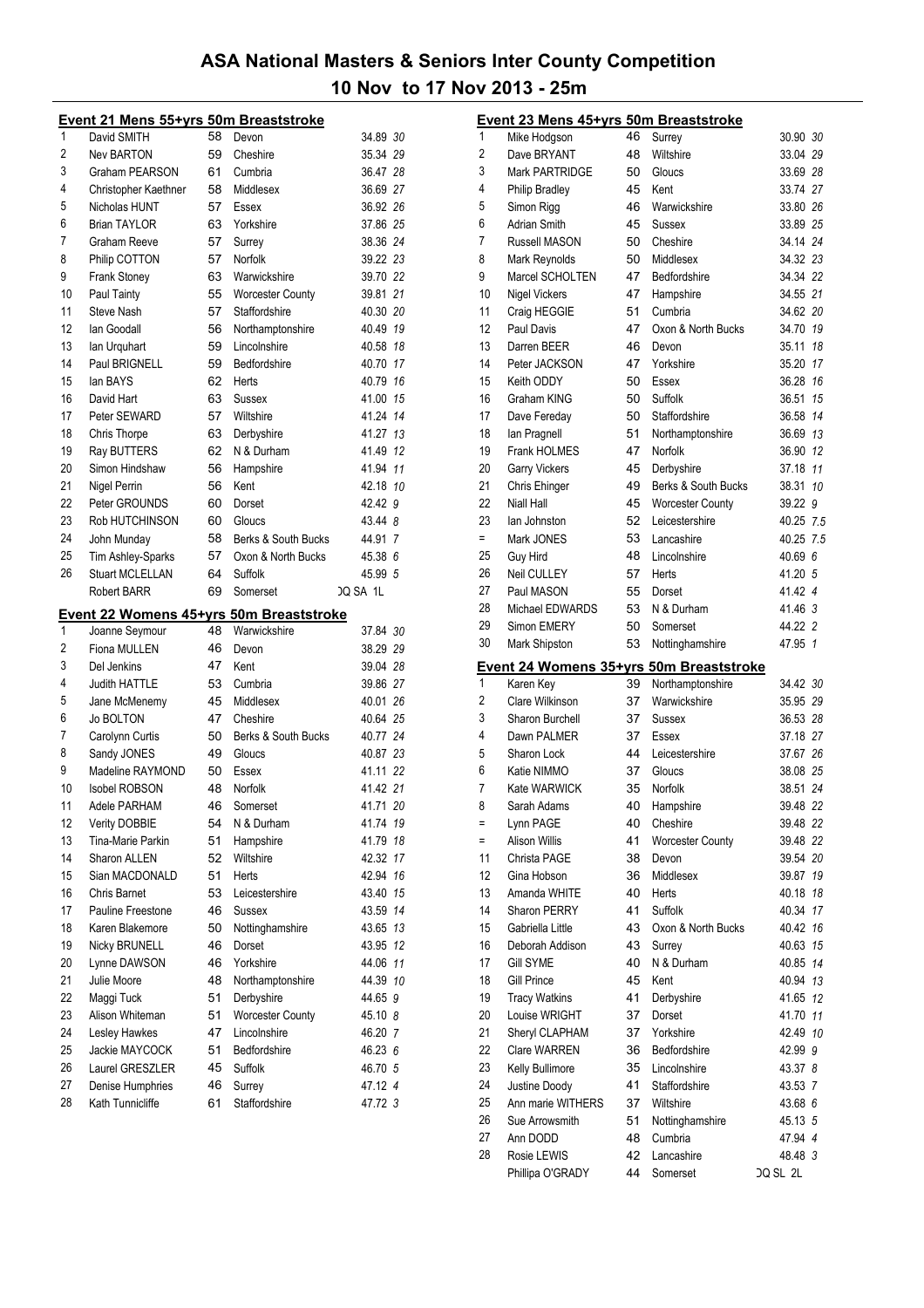|          | Event 25 Mens 35+yrs 50m Breaststroke   |          |                            |                    |    |
|----------|-----------------------------------------|----------|----------------------------|--------------------|----|
| 1        | Dave Warren                             | 42       | Middlesex                  | 31.06 30           |    |
| 2        | <b>Matthew Brehaut</b>                  | 36       | Hampshire                  | 31.80 29           |    |
| 3        | Rob WILL                                | 37       | Devon                      | 31.86 28           |    |
| 4        | Robert Robson                           | 40       | Warwickshire               | 32.23 27           |    |
| 5        | David REES                              | 40       | Cheshire                   | 32.25 26           |    |
| 6        | Sean Stimpson                           | 37       | Sussex                     | 33.00 25           |    |
| 7        | Mark Russell                            | 41       | Kent                       | 33.36 24           |    |
| 8        | Peter WILMOT                            | 41       | Lancashire                 | 33.48 23           |    |
| 9        | <b>Stuart Galvin</b>                    | 46       |                            | 33.70 22           |    |
| 10       |                                         |          | Surrey                     |                    |    |
|          | <b>Richard Stock</b>                    | 46       | Leicestershire             | 33.77 21           |    |
| 11       | Graham MARSHALL                         | 37       | Gloucs                     | 33.80 19.5         |    |
| $=$      | Keith TYLER                             | 35       | Dorset                     | 33.80 19.5         |    |
| 13       | <b>Tim GLEESON</b>                      | 39       | Yorkshire                  | 34.65 18           |    |
| 14       | David STEWART                           | 35       | Somerset                   | 34.91              | 17 |
| 15       | Dave CARTLEDGE                          | 53       | Bedfordshire               | 35.49 16           |    |
| 16       | Gary WRAIGHT                            | 36       | Essex                      | 35.56 15           |    |
| 17       | David Denny                             | 37       | Oxon & North Bucks         | 35.69 14           |    |
| 18       | Stephen Wells                           | 41       | <b>Worcester County</b>    | 35.88 13           |    |
| 19       | Richard GOODCHILD                       | 36       | Suffolk                    | 36.00 12           |    |
| 20       | Chris Rolle                             | 39       | Derbyshire                 | 36.05 10.5         |    |
| $=$      | Craig Mills                             | 41       | Northamptonshire           | 36.05 10.5         |    |
| 22       | <b>Mark CLAXTON</b>                     | 42       | Norfolk                    | 36.18 9            |    |
| 23       | Simeon Hemming                          | 41       | Staffordshire              | 36.97 8            |    |
| 24       | Graham PEARSON                          | 61       | Cumbria                    | 37.01 7            |    |
| 25       | Stephen KEMBALL-COOK39                  |          | Herts                      | 37.15 6            |    |
| 26       | David WALDER                            | 37       | Wiltshire                  | 37.18 5            |    |
| 27       | Adam STANNARD                           |          |                            |                    |    |
| 28       |                                         | 40       | N & Durham                 | 39.06 4            |    |
|          | <b>Phil Burdes</b>                      | 39       | Nottinghamshire            | 39.88 3            |    |
| 29       | <b>Steve Morris</b>                     | 41       | Lincolnshire               | 42.26 2            |    |
|          |                                         |          |                            |                    |    |
| 30       | Duncan McCreadie                        | 68       | Berks & South Bucks        | 42.87 1            |    |
|          | Event 26 Womens 25+yrs 50m Breaststroke |          |                            |                    |    |
| 1        | Hannah WILTSHIRE                        | 26       | Dorset                     | 35.36 30           |    |
| 2        | Sarah PEARCE                            | 31       | Bedfordshire               | 36.44 29           |    |
| 3        | Rachel WHITWELL                         | 33       | Yorkshire                  | 37.45 28           |    |
| 4        | <b>Collette FEAR</b>                    | 29       | Wiltshire                  | 37.79 27           |    |
| 5        | Sarah Brooksbank                        | 36       | Leicestershire             |                    |    |
|          |                                         |          |                            | 37.95 26           |    |
| 6        | Hannah Newsham                          | 34       | Kent                       | 38.10 25           |    |
| 7        | Christine Anglesea                      | 32       | Derbyshire                 | 38.18 24           |    |
| 8        | Sachika Yamawaki                        | 32       | Middlesex                  | 38.20 23           |    |
| 9        | Emma POWER                              | 28       | Devon                      | 38.26 22           |    |
| 10       | Jane Stalker                            | 28       | Warwickshire               | 38.49 21           |    |
| 11       | Laura BOWDEN                            | 26       | Cheshire                   | 38.51 20           |    |
| 12       | Kirsty Johnson                          | 32       | Berks & South Bucks        | 38.85 19           |    |
| 13       | Kate NICHOLSON                          | 31       | N & Durham                 | 38.86 18           |    |
| 14       | Hannah Weir                             | 25       | <b>Worcester County</b>    | 39.21 17           |    |
| 15       | Katie HOLMES                            | 29       | Essex                      | 39.45 16           |    |
| 16       | Natalie Thomas                          | 26       | Hampshire                  | 39.51              | 15 |
| 17       | Rhian Ridgeway                          | 27       | Lincolnshire               | 39.89 14           |    |
| 18       | Nichola Smith                           | 32       | Northamptonshire           | 39.92 13           |    |
| 19       | Liz Griffin-Hind                        | 41       | Sussex                     | 40.01 12           |    |
| 20       | Rachel RICHES                           | 33       | Suffolk                    | 40.94 11           |    |
| 21       | Jane TAYLOR                             | 33       | Norfolk                    | 41.25 10           |    |
| 22       | Rachel BARBER                           | 25       | Herts                      | 41.45 9            |    |
| 23       | Kim Ewins                               | 30       | Surrey                     | 41.89 8            |    |
| 24       | Sandy JONES                             | 49       | Gloucs                     | 42.37 7            |    |
|          |                                         |          |                            |                    |    |
| 25       | Gemma BOLT                              | 24       | Somerset                   | 42.95 6            |    |
| 26       | Hannah BURGESS                          | 40       | Lancashire                 | 44.40 5            |    |
| 27       | Diane Asbury                            | 38       | Staffordshire              | 45.40 4            |    |
| 28<br>29 | Julia CAPPER<br>Chris Gillard           | 30<br>57 | Cumbria<br>Nottinghamshire | 47.61 3<br>51.84 2 |    |

|                | Event 27 Mens 25+yrs 50m Breaststroke |          |                                                |                    |    |
|----------------|---------------------------------------|----------|------------------------------------------------|--------------------|----|
| 1              | David EBANKS                          | 31       | Essex                                          | 30.03 30           |    |
| $\overline{c}$ | Chris WINTLE                          | 31       | Somerset                                       | 31.15 29           |    |
| 3              | Alistair CRAWFORD                     | 29       | Yorkshire                                      | 31.20 28           |    |
| 4              | Ross Turner                           | 33       | Warwickshire                                   | 31.22 27           |    |
| 5              | Peter Williams                        | 33       | Oxon & North Bucks                             | 31.39 26           |    |
| 6              | <b>Tom HUGHES</b>                     | 28       | Devon                                          | 31.61 25           |    |
| 7              | <b>Barrie Stewart</b>                 | 30       | Hampshire                                      | 31.81 24           |    |
| 8              | Paul Wilkes                           | 29       | Worcester County                               | 31.85 23           |    |
| 9              | <b>Stewart Grant</b>                  | 29       | Kent                                           | 32.39 22           |    |
| 10             | Daniel BURROWS                        | 25       | Cheshire                                       | 32.60 21           |    |
| 11             | Dave Roberts                          | 32       | Middlesex                                      | 32.64 20           |    |
| 12             | <b>Tom WILLIAMS</b>                   | 28       | Suffolk                                        | 32.70 19           |    |
| 13             | Richard CHARLESWORT125                |          | Herts                                          | 32.72 18           |    |
| 14             | <b>Graham MARSHALL</b>                | 37       | Gloucs                                         | 32.82 17           |    |
| 15             | Haseley Gordon                        | 32       | Nottinghamshire                                | 33.21              | 16 |
| 16             | <b>Tony FLATTERY</b>                  | 35       | Dorset                                         | 33.23 15           |    |
| 17             | Ivo Mandradzhiyski                    | 27       | Surrey                                         | 33.51 14           |    |
| 18             | <b>Nick VALENTINE</b>                 | 32       | N & Durham                                     | 33.68 13           |    |
| 19             | <b>Clem Boutry</b>                    | 26       | Derbyshire                                     | 33.76 12           |    |
| 20             | <b>Matt Lambert</b>                   | 32       | Sussex                                         | 34.18 11           |    |
| 21             | Jon RUSSELL                           | 32       | Wiltshire                                      | 34.37 10           |    |
| 22             | Simon O'Haro                          | 25       | Berks & South Bucks                            | 34.60 9            |    |
| 23             | Chris LEWINDON                        | 30       | Bedfordshire                                   | 35.72 8            |    |
| 24             | Craig HEGGIE                          | 51       | Cumbria                                        | 35.76 7            |    |
| 25             | John Edwards                          | 30       | Leicestershire                                 | 36.00 6            |    |
| 26             | <b>Will APPLEBY</b>                   | 31       | Norfolk                                        | 37.03 5            |    |
| 27             | Andrew Green                          | 32       | Lincolnshire                                   | 37.26 4            |    |
| 28             | Tom LOWNDES                           | 26       | Lancashire                                     | 38.12 3            |    |
| 29             | Nathan White                          | 30       | Staffordshire                                  | 38.20 2            |    |
| 30             | Jonathan Page                         | 31       | Northamptonshire                               | 41.05 1            |    |
|                |                                       |          |                                                |                    |    |
|                |                                       |          | <b>Event 28 Womens 18+yrs 50m Breaststroke</b> |                    |    |
| 1              | Louise BUSH                           | 22       | Norfolk                                        | 34.82 30           |    |
| 2              | Naomi VIDES                           | 19       | Dorset                                         | 34.89 29           |    |
| 3              | Emma Oliver                           | 32       | Hampshire                                      | 36.37 28           |    |
| 4              | Jodie Barber                          | 24       | Northamptonshire                               | 36.50 27           |    |
| 5              | Catherine HARVEY                      | 19       | Devon                                          | 36.57 26           |    |
| 6              | Lorna MCDONALD                        | 24       | N & Durham                                     | 36.59 25           |    |
| 7              | Ruth Leong-Scanlan                    | 20       | Warwickshire                                   | 36.83 24           |    |
| 8              | Devon Amos                            | 19       | Kent                                           | 37.00 23           |    |
| 9              | Laura Cranshaw                        | 26       | <b>Worcester County</b>                        | 37.08 22           |    |
| 10             | Elizabeth BENTLEY                     | 20       | Yorkshire                                      | 37.65 21           |    |
| 11             | Cheryl WILSON                         | 19       | Cheshire                                       | 37.94 20           |    |
| 12             | Kira DOYLE                            | 18       | Herts                                          | 38.12 19           |    |
| 13             | Michelle Ware                         | 40       | Surrey                                         | 38.25 18           |    |
| 14             | Sally Wood                            | 33       | Essex                                          | 38.54 17           |    |
| 15             | Josephine Sunderland                  | 18       | Sussex                                         | 39.08 16           |    |
| 16             | Emma IRVINE                           | 19       | Bedfordshire                                   | 39.70 15           |    |
| 17             | Leigh THOMPSON                        | 18       | Cumbria                                        | 39.75              | 14 |
| 18             | Becky O'Brien                         | 24       | Berks & South Bucks                            | 39.80 13           |    |
| 19             | <b>Emily Wright</b>                   | 24       | Lincolnshire                                   | 39.88 12           |    |
| 20             | Ellen CHRISTMAS                       | 23       | Wiltshire                                      | 40.01 11           |    |
| 21             | Lauren Boland                         | 18       | Leicestershire                                 | 40.14 10           |    |
| 22             | Kelly MURRAY                          | 23       | Suffolk                                        | 41.00 9            |    |
| 23             | Catherine Hasnain                     | 32       | Middlesex                                      | 41.04 8            |    |
| 24             | Kelly-Ann Hutchinson                  | 21       | Derbyshire                                     | 41.27 7            |    |
| 25             | Luis CREEK                            | 20       | Somerset                                       | 41.36 6            |    |
| 26             | Elizabeth TAYLOR                      | 14       | Lancashire                                     | 41.37 5            |    |
| 27             | Nia WESTLAKE                          | 20       | Gloucs                                         | 41.92 4            |    |
| 28             | Lucy Ranford                          | 24       | Staffordshire                                  | 42.02 3            |    |
| 29<br>30       | Bea Moore<br>Sarah Wyllie-Howkins     | 20<br>36 | Nottinghamshire<br>Oxon & North Bucks          | 43.68 2<br>45.43 1 |    |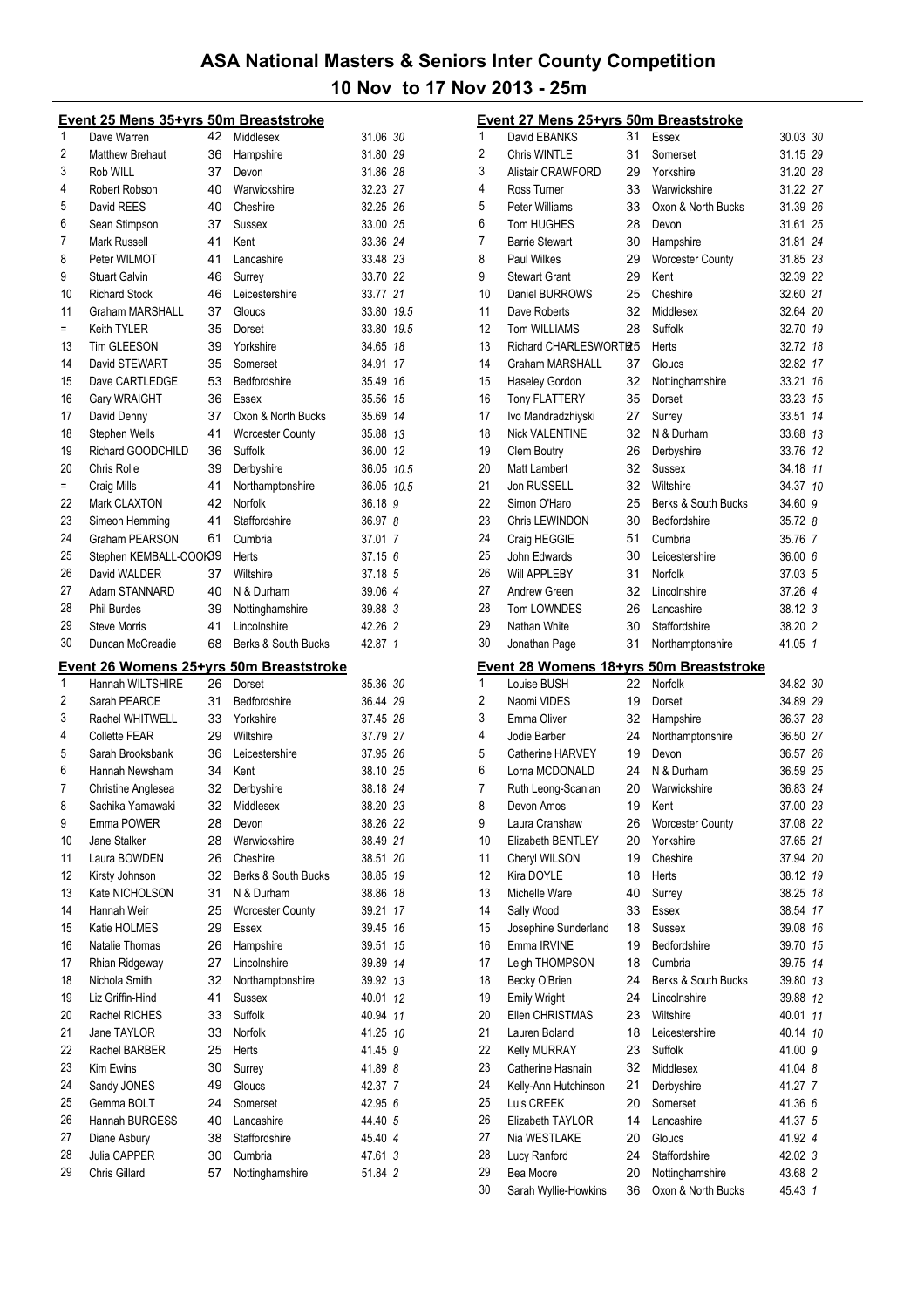|                | Event 29 Mens 18+yrs 50m Breaststroke     |    |                     |               |
|----------------|-------------------------------------------|----|---------------------|---------------|
| 1              | Lawrence PALMER                           | 21 | Bedfordshire        | 29.38 30      |
| $\overline{2}$ | <b>Martin Bennell</b>                     | 36 | Hampshire           | 30.34 29      |
| 3              | Mark WILLIAMS                             | 24 | Gloucs              | 31.31 27.5    |
| Ξ              | Levin VEALE                               | 19 | Devon               | 31.31 27.5    |
| 5              | Adam SMITH                                | 18 | Yorkshire           | 31.39 26      |
| 6              | Dave Warren                               | 42 | Middlesex           | 31.66 25      |
| 7              | Adam FROST                                | 18 | Cheshire            | 31.75 24      |
| 8              | Philip Harrington                         | 23 | Worcester County    | 31.87 23      |
| 9              | James ALLCHORNE                           | 24 | Herts               | 32.01 22      |
| 10             | <b>Chris Howe</b>                         | 23 | Derbyshire          | 32.19 21      |
| 11             | Andrew Reay                               | 19 | Warwickshire        | 32.25 20      |
| 12             | Ryan Steward                              | 26 | Oxon & North Bucks  | 32.29 19      |
| 13             | Jonny Glenny                              | 23 | Kent                | 32.44 18      |
| 14             | James Smith                               | 18 | Lincolnshire        | 32.70 17      |
| 15             | Mark COLLINS                              | 20 | Norfolk             | 32.82 16      |
| 16             | <b>Tom WILLIAMS</b>                       | 28 | Suffolk             | 32.88 15      |
| 17             | Martin Lane                               | 42 | Essex               | 33.58 14      |
| 18             | Mat PENNY                                 | 33 | Dorset              | 33.60 13      |
| 19             | lian HODGSON                              | 24 | N & Durham          | 33.64 12      |
| 20             | Alex Bowman                               | 21 | Nottinghamshire     | 34.45 11      |
| 21             | Max ROTHWELL                              | 20 | Lancashire          | 35.12 10      |
| 22             | Michael Donaldson                         | 19 | Sussex              | 35.56 9       |
| 23             | Dave CARRUTHERS                           | 27 | Cumbria             | 36.148        |
| 24             | Matt Aitken                               | 20 | Northamptonshire    | 36.90 7       |
| 25             | Dan Mcghie                                | 19 | Leicestershire      | 36.91 6       |
| 26             | Rob LANGAN                                | 26 | Wiltshire           | 37.64 5       |
| 27             | Jamie Oakey                               | 22 | Surrey              | 37.84 4       |
| 28             | JH Munday                                 | 19 | Berks & South Bucks | 38.92 3       |
| 29             | Simeon Hemming                            | 41 | Staffordshire       | 39.49 2       |
|                | Chris WINTLE                              |    | Somerset            | DQ T 1L       |
|                | Event 30 Mixed 220+yrs 4x50m Medley Relay |    |                     |               |
| 1              | Yorkshire                                 |    |                     | 2:14.79 30    |
| 2              | Devon                                     |    |                     | 2:15.32 29    |
| 3              | Warwickshire                              |    |                     | 2:19.74 28    |
| 4              | Middlesex                                 |    |                     | 2:21.71 27    |
| 5              | <b>Sussex</b>                             |    |                     | 2:22.20 26    |
| 6              | Staffordshire                             |    |                     | 2:24.28 25    |
| 7              | Cumbria                                   |    |                     | 2:25.13 24    |
| 8              | Herts                                     |    |                     | 2:25.47 23    |
| 9              | Hampshire                                 |    |                     | 2:28.11 22    |
| 10             | Cheshire                                  |    |                     | 2:30.00 21    |
| 11             | N & Durham                                |    |                     | 2:30.06 20    |
| 12             | Bedfordshire                              |    |                     | 2:30.51<br>19 |
| 13             | Derbyshire                                |    |                     | 2:32.13 18    |
| 14             | Nottinghamshire                           |    |                     | 2:32.69 17    |
| 15             | Surrey                                    |    |                     | 2:33.08 16    |
| 16             | <b>Essex</b>                              |    |                     | 2:33.77 15    |
| 17             | <b>Worcester County</b>                   |    |                     | 2:37.44 14    |
| 18             | Northamptonshire                          |    |                     | 2:37.85 13    |
| 19             | Norfolk                                   |    |                     | 2:39.36 12    |
| 20             | Wiltshire                                 |    |                     | 2:39.59 11    |
| 21             | Dorset                                    |    |                     | 2:40.80 10    |
| 22             | Suffolk                                   |    |                     | 2:41.84 9     |
| 23             | Leicestershire                            |    |                     | 2:42.41 8     |
| 24             | Lancashire                                |    |                     | 2:49.49 7     |
| 25             |                                           |    |                     | $2:51.21$ 6   |
|                | Lincolnshire                              |    |                     |               |
| 26             | Oxon & North Bucks                        |    |                     | 3:00.02 5     |

Somerset 3:20.06 *3*

|     | Event 31 Mens 140+yrs 4x50m Medley Relay   |                      |  |
|-----|--------------------------------------------|----------------------|--|
| 1   | Hampshire                                  | 1:52.44 30           |  |
| 2   | Warwickshire                               | 1:55.08 29           |  |
| 3   | Yorkshire                                  | 1:56.62 28           |  |
| 4   | Gloucs                                     | 1:56.89 27           |  |
| 5   | Devon                                      | 1:57.10 25.5         |  |
| Ξ   | Cheshire                                   | 1:57.10 25.5         |  |
| 7   | Middlesex                                  | 1:58.64 24           |  |
| 8   | Leicestershire                             | 1:59.45 23           |  |
| 9   | Dorset                                     | 1:59.64 22           |  |
| 10  | <b>Sussex</b>                              | 1:59.68 21           |  |
| 11  | Essex                                      | 1:59.96 20           |  |
| 12  | Surrey                                     | 2:00.78 19           |  |
| 13  | Herts                                      | 2:02.33 18           |  |
| 14  | Nottinghamshire                            | 2:02.75 17           |  |
| 15  | Oxon & North Bucks                         | 2:03.23 16           |  |
| 16  | Kent                                       | 2:04.76 15           |  |
| 17  | Bedfordshire                               | 2:04.93 14           |  |
| 18  | <b>Worcester County</b>                    | 2:07.49 13           |  |
| 19  | Berks & South Bucks                        | 2:07.65 12           |  |
| 20  | Cumbria                                    | 2:08.77 11           |  |
| 21  | Suffolk                                    | 2:09.34 10           |  |
| 22  | N & Durham                                 | 2:11.09 9            |  |
| 23  | Wiltshire                                  | 2:11.96 8            |  |
| 24  | Northamptonshire                           | 2:12.04 7            |  |
| 25  | Lincolnshire                               | $2:17.15$ 6          |  |
| 26  | Staffordshire                              | 2:22.46 5            |  |
|     | Somerset                                   | DQ SL 3L             |  |
|     | Norfolk                                    | DQ FI                |  |
|     | Event 32 Womens 140+yrs 4x50m Medley Relay |                      |  |
| 1   | Warwickshire                               | 2:12.75 30           |  |
| 2   | Middlesex                                  | 2:14.08 29           |  |
| 3   | Berks & South Bucks                        | 2:14.40 28           |  |
| 4   |                                            |                      |  |
| 5   | Hampshire                                  | 2:14.75 27           |  |
|     | Essex                                      | 2:15.04 26           |  |
| 6   | Bedfordshire                               | 2:15.87 25           |  |
| 7   | Sussex                                     | 2:16.59 24           |  |
| 8   | Northamptonshire                           | 2:17.40 23           |  |
| 9   | Leicestershire                             | 2:18.22 22           |  |
| 10  | Devon                                      | 2:19.76 21           |  |
| 11  | <b>Worcester County</b>                    | 2:20.03 20           |  |
| 12  | Yorkshire                                  | 2:20.37 19           |  |
| 13  | Nottinghamshire                            | 2:20.94 18           |  |
| 14  | Herts                                      | 2:22.92 17           |  |
| 15  | N & Durham                                 | 2:23.03 16           |  |
| 16  | Norfolk                                    | 2:23.66 15           |  |
| 17  | Somerset                                   | 2:24.63 14           |  |
| 18  | Wiltshire                                  | 2:27.28 13           |  |
| 19  | Kent                                       | 2:28.17 12           |  |
| 20  | Gloucs                                     | 2:28.86 11           |  |
| 21  | Staffordshire                              | 2:29.37 9.5          |  |
| $=$ | Cheshire                                   | 2:29.37 9.5          |  |
| 23  | Lincolnshire                               | 2:30.89 8            |  |
| 24  | Derbyshire                                 | 2:32.39 7            |  |
| 25  | Surrey                                     | 2:34.15 6            |  |
| 26  | Cumbria                                    | 2:34.20 5            |  |
| 27  | Suffolk                                    | 2:34.87 4            |  |
| 28  | Lancashire<br>Dorset                       | 2:57.73 3<br>DQ 0 3L |  |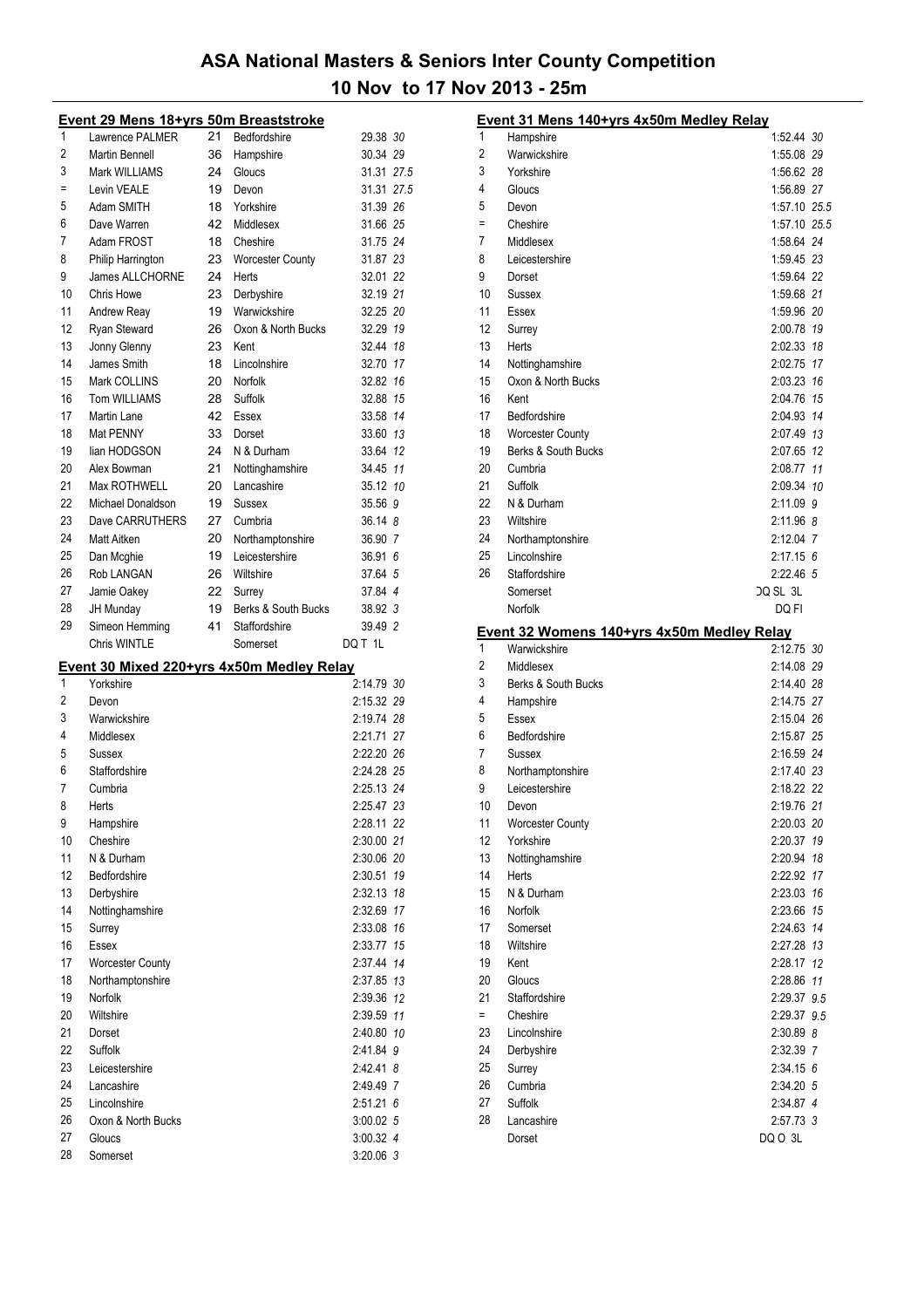|          | Event 33 Mens 72+yrs 4x50m Medley Relay   |                        |  |
|----------|-------------------------------------------|------------------------|--|
| 1        | Devon                                     | 1:47.29 30             |  |
| 2        | Warwickshire                              | 1:50.51 29             |  |
| 3        | Yorkshire                                 | 1:53.05 28             |  |
| 4        | Cheshire                                  | 1:53.97 27             |  |
| 5        | Hampshire                                 | 1:54.29 26             |  |
| 6        | Gloucs                                    | 1:54.70 25             |  |
| 7        | <b>Worcester County</b>                   | 1:55.03 24             |  |
| 8        | Suffolk                                   | 1:55.40 23             |  |
| 9        | Middlesex                                 | 1:56.79 22             |  |
| 10       | Dorset                                    | 1:56.94 21             |  |
| 11       | Nottinghamshire                           | 1:57.66 20             |  |
| 12       | Norfolk                                   | 1:57.87 19             |  |
| 13       | <b>Essex</b>                              | 1:58.10 18             |  |
| 14       | Oxon & North Bucks                        | 1:58.13 17             |  |
| 15       | N & Durham                                | 2:00.08 16             |  |
| 16       | Kent                                      | 2:00.11 15             |  |
| 17       | Bedfordshire                              | 2:00.36 14             |  |
| 18       | Herts                                     | 2:01.85 13             |  |
| 19       | <b>Sussex</b>                             | 2:02.43 12             |  |
| 20       | Lincolnshire                              | 2:03.07 11             |  |
| 21       | Wiltshire                                 | 2:03.43 10             |  |
| 22       | Derbyshire                                | 2:03.91 9              |  |
| 23       | Somerset                                  | 2:04.92 8              |  |
| 24       | Surrey                                    | 2:05.29 7              |  |
| 25       | Northamptonshire                          | $2:05.88$ 6            |  |
| 26       | Berks & South Bucks                       | 2:06.51 5              |  |
| 27       | Leicestershire                            | 2:09.95 4              |  |
| 28       | Lancashire                                | 2:12.03 3              |  |
|          |                                           |                        |  |
|          |                                           |                        |  |
| 29       | Cumbria                                   | 2:14.48 2              |  |
|          | Event 34 Womens 72+yrs 4x50m Medley Relay |                        |  |
| 1        | Worcester County                          | 2:05.19 30             |  |
| 2        | Warwickshire                              | 2:06.85 29             |  |
| 3        | Middlesex                                 | 2:09.95 28             |  |
| 4        | Dorset                                    | 2:10.32 27             |  |
| 5        | Cheshire                                  | 2:11.03 26             |  |
| 6        | Yorkshire                                 | 2:11.73 25             |  |
| 7        | Berks & South Bucks                       | 2:12.36 24             |  |
| 8        | Hampshire                                 | 2:12.78 23             |  |
| 9        | Norfolk                                   | 2:12.86 22             |  |
| 10       | Essex                                     | 2:12.92 21             |  |
| 11       | Herts                                     | 2:13.20 20             |  |
| 12       | Devon                                     | 2:13.92 19             |  |
| 13       | N & Durham                                | 2:13.98 18             |  |
| 14       | Kent                                      | 2:14.76 17             |  |
| 15       | Wiltshire                                 | 2:15.40 16             |  |
| 16       | Gloucs                                    | 2:15.70 15             |  |
| 17       | Sussex                                    | 2:17.33 14             |  |
| 18       | Bedfordshire                              | 2:18.15 13             |  |
| 19       | Leicestershire                            | 2:19.09 12             |  |
| 20       | Northamptonshire                          | 2:20.57 11             |  |
| 21       | Suffolk                                   | 2:21.82 10             |  |
| 22       | Derbyshire                                | 2:24.80 9              |  |
| 23       | Somerset                                  | 2:25.47 8              |  |
| 24       | Staffordshire                             | 2:26.76 7              |  |
| 25       | Cumbria                                   | $2:32.31$ 6            |  |
| 26       | Lincolnshire                              | 2:39.86 5              |  |
| 27<br>28 | Nottinghamshire<br>Surrey                 | 2:41.37 4<br>2:45.37 3 |  |

| 1        | <u>Event 35 Mens 65+yrs 50m Backstroke</u><br>Chris DUNN | 67       | Herts                      | 38.05 30                 |  |
|----------|----------------------------------------------------------|----------|----------------------------|--------------------------|--|
| 2        | Duncan BROWN                                             | 66       | Yorkshire                  | 38.28 29                 |  |
| 3        | <b>Barrie Rolfe</b>                                      | 65       | Sussex                     | 38.51 28                 |  |
| 4        | Roger Billing                                            | 70       | Surrey                     | 39.03 27                 |  |
| 5        | Malcolm Munro                                            | 66       | Middlesex                  | 39.04 26                 |  |
| 6        | <b>Neil MACKINNON</b>                                    | 72       | Cheshire                   | 39.81 25                 |  |
| 7        | Alan JACKSON                                             | 74       | Norfolk                    | 40.20 24                 |  |
| 8        | Duncan McCreadie                                         | 68       | Berks & South Bucks        | 40.59 23                 |  |
| 9        | Michael Gibson                                           | 65       | Hampshire                  | 40.60 22                 |  |
| 10       | Graham Short                                             | 67       | Warwickshire               | 40.63 21                 |  |
| 11       | <b>Bill LETCH</b>                                        | 73       | Devon                      | 41.26 20                 |  |
| 12       | John WEBB                                                | 67       | Gloucs                     | 42.09 19                 |  |
| 13       | Robert Apel                                              | 69       | Northamptonshire           | 42.26 18                 |  |
| 14       | Carl BUTLER                                              | 69       | N & Durham                 | 44.34 17                 |  |
| 15       | David Staveley                                           | 71       | Kent                       | 44.95 16                 |  |
| 16       | <b>Neil JACKSON</b>                                      | 67       | Lancashire                 | 45.52 15                 |  |
| 17       | <b>Tony Taylor</b>                                       | 71       | Nottinghamshire            | 46.53 14                 |  |
| 18       | Peter WADDELL                                            | 70       | Dorset                     | 47.23 13                 |  |
| 19       | Paul PARTINGTON                                          | 65       | Somerset                   | 49.61 12                 |  |
| 20       | lan Cherman                                              | 74       | Derbyshire                 | 49.74 11                 |  |
| 21       | Derek GORE                                               | 73       | Essex                      | 49.75 10                 |  |
| 22       | Paul CLARKE                                              | 71       | Bedfordshire               | 49.87 9                  |  |
| 23       | Lloyd SHORT                                              | 67       | Wiltshire                  | 52.58 8                  |  |
| 24       | <b>Brian Reed</b>                                        | 76       | Oxon & North Bucks         | 53.12 7                  |  |
| 25       | Allen Miles                                              | 85       | Leicestershire             | 57.59 6                  |  |
|          |                                                          |          |                            |                          |  |
|          |                                                          |          |                            |                          |  |
|          | Event 36 Womens 65+yrs 50m Backstroke                    |          |                            |                          |  |
| 1        | Alison Gwynn                                             | 65       | Sussex                     | 41.81 30                 |  |
| 2        | Julia KEMP                                               | 65       | Wiltshire                  | 42.16 29                 |  |
| 3        | Pat JACKSON                                              | 66       | Norfolk                    | 44.18 28                 |  |
| 4        | Elaine Blower                                            | 68       | Middlesex                  | 44.76 27                 |  |
| 5        | Helen JENKINS                                            | 67       | Lancashire                 | 47.12 26                 |  |
| 6        | Rosemarie Green                                          | 65       | Warwickshire               | 47.13 25                 |  |
| 7        | Carol BROWN                                              | 66       | Yorkshire                  | 48.91 24                 |  |
| 8        | <b>Janet Masters</b>                                     | 73       | Bedfordshire               | 48.94 23                 |  |
| 9        | Jane Asher                                               | 82       | Surrey                     | 49.29 22                 |  |
| 10       | Susan Dewar                                              | 67       | Hampshire                  | 49.93 21                 |  |
| 11<br>12 | Linda ASHMORE                                            | 67       | Dorset                     | 50.95 20                 |  |
|          | Jackie JACKSON                                           | 75       | Herts                      | 53.02 19                 |  |
| 13       | Sue HOLDICH                                              | 70       | Suffolk                    | 53.87 18                 |  |
| 14       | Rosemary BLACKMORE 76                                    |          | Devon                      | 55.11<br>17              |  |
| 15       | Nina Foord                                               | 65       | Kent                       | 59.28 16                 |  |
| 16       | Barbara Kolbert                                          | 65       | Oxon & North Bucks         | 59.54 15                 |  |
| 17       | Valerie STANDAGE                                         | 71       | Essex                      | 1:00.68 14               |  |
| 18       | Vivienne Williams-Hewitt                                 | 69       | <b>Worcester County</b>    | 1:00.96 13               |  |
| 19       | Rosemary JOHNSON<br><b>Esther MURRAY</b>                 | 73<br>66 | Somerset<br>Gloucs         | 1:01.88 12               |  |
| 20       | Jean Hiatt                                               |          |                            | 1:03.09 11               |  |
| 21<br>22 | Rita Baxter                                              | 66<br>77 | Derbyshire<br>Lincolnshire | 1:06.97 10               |  |
| 23       | Jenny Martin                                             | 75       | Cheshire                   | 1:10.33 9<br>$1:16.77$ 8 |  |
| 24       | Jean Thomas                                              | 69       | Northamptonshire           | 1:22.04 7                |  |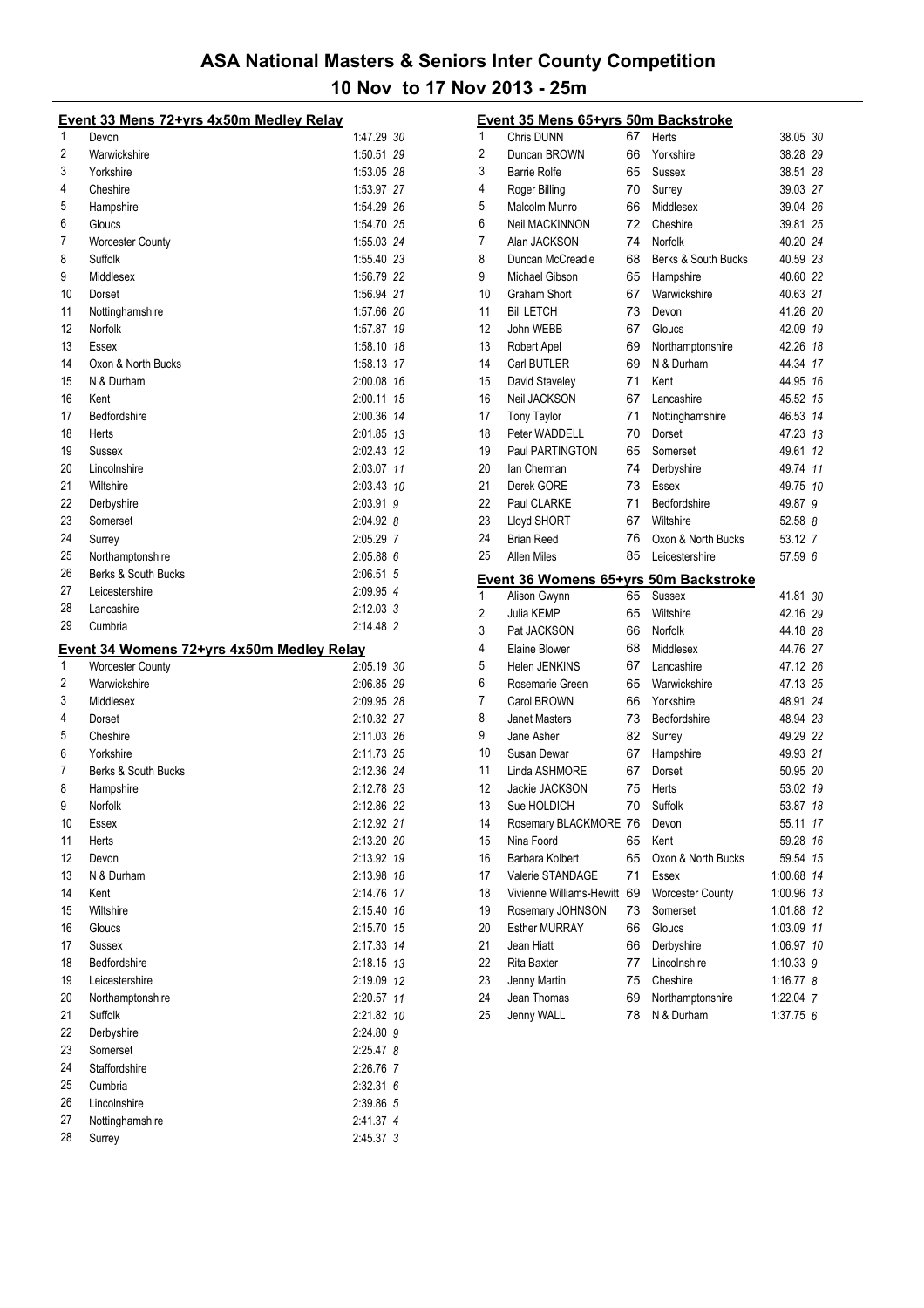|    | Event 37 Mens 55+yrs 50m Backstroke   |    |                     |          |    |
|----|---------------------------------------|----|---------------------|----------|----|
| 1  | Simon VEALE                           | 57 | Devon               | 30.95 30 |    |
| 2  | <b>Christopher BROWN</b>              | 60 | Yorkshire           | 32.61 29 |    |
| 3  | <b>Graham POWELL</b>                  | 57 | Bedfordshire        | 32.66 28 |    |
| 4  | <b>Trevor Clark</b>                   | 59 | Warwickshire        | 33.84 27 |    |
| 5  | Peter KIRK                            | 57 | Dorset              | 34.67 26 |    |
| 6  | Colin STEPHENSON                      | 55 | Gloucs              | 34.95 25 |    |
| 7  | Simon Davis                           | 58 | Sussex              | 36.06 24 |    |
| 8  | lan Woollard                          | 59 | Middlesex           | 36.98 23 |    |
| 9  | Andy PRATT                            | 55 | Lancashire          | 37.13 22 |    |
| 10 | <b>Tony Meek</b>                      | 63 | Kent                | 38.38 21 |    |
| 11 | Neil CULLEY                           | 57 | Herts               | 38.51 20 |    |
| 12 | Dave Thorpe                           | 62 | Derbyshire          | 38.64 19 |    |
| 13 | Peter SEWARD                          | 57 | Wiltshire           | 39.20 18 |    |
| 14 | Ray BUTTERS                           | 62 | N & Durham          | 39.60 17 |    |
| 15 | Paul NICHOLSON                        | 56 | Cumbria             | 39.61 16 |    |
| 16 | <b>Tony Baskyfield</b>                | 57 | Lincolnshire        | 39.64 15 |    |
| 17 | David ROYALL                          | 58 | Norfolk             | 40.12 14 |    |
| 18 | Derek BOOTH                           | 64 | Cheshire            | 40.32 13 |    |
| 19 | Nicholas HUNT                         | 57 | Essex               | 40.66 12 |    |
| 20 | Simon Hindshaw                        | 56 | Hampshire           | 41.39 11 |    |
| 21 | Simon O'Neill                         | 61 | Northamptonshire    | 41.53 10 |    |
| 22 | Len PHOENIX                           | 64 | Suffolk             | 42.87 9  |    |
| 23 | <b>Richard Stead</b>                  | 70 | Berks & South Bucks | 43.64 8  |    |
| 24 | Martin Heron                          | 60 | Surrey              | 44.81 7  |    |
| 25 | Martyn Finney                         | 55 | Staffordshire       | 45.11 6  |    |
| 26 | John SUTTON                           | 65 | Somerset            | 50.48 5  |    |
|    | Event 38 Womens 55+yrs 50m Backstroke |    |                     |          |    |
| 1  | Eileen Luther                         | 55 | Sussex              | 35.68 30 |    |
| 2  | Alyson FORDHAM                        | 57 | Essex               | 37.94 29 |    |
| 3  | Kath Tunnicliffe                      | 61 | Staffordshire       | 38.61 28 |    |
| 4  | Maggie Kelly                          | 57 | Nottinghamshire     | 39.48 27 |    |
| 5  | Anne Bourne                           | 59 | Warwickshire        | 39.99 26 |    |
| 6  | Sue HAIGH                             | 61 | Devon               | 40.92 25 |    |
| 7  | Catherine Beckett                     | 57 | Hampshire           | 41.13 24 |    |
| 8  | Amanda Heath                          | 56 | Berks & South Bucks | 41.22 23 |    |
| 9  | <b>Gill FERRIS</b>                    | 59 | Gloucs              | 41.95 22 |    |
| 10 | <b>Ruth Lowe</b>                      | 56 | Derbyshire          | 42.00 21 |    |
| 11 | Wendy OFFORD                          | 59 | Yorkshire           | 42.72 20 |    |
| 12 | Carol BARKER                          | 61 | Cheshire            | 42.79 19 |    |
| 13 | Joan EDWARDS                          | 55 | N & Durham          | 42.81    | 18 |
| 14 | Lesley Sutton                         | 56 | Leicestershire      | 43.59 17 |    |
| 15 | Amanda Doyle                          | 57 | Surrey              | 43.81    | 16 |
| 16 | Alison SHEEHAN                        | 55 | Bedfordshire        | 44.09 15 |    |
| 17 | Cathy HARTLE                          | 55 | Dorset              | 44.13 14 |    |
| 18 | Pat Reynolds                          | 63 | Northamptonshire    | 44.23 13 |    |
| 19 | Vanessa POOLEY                        | 55 | Norfolk             | 44.52 12 |    |
| 20 | Sara Perry                            | 56 | Middlesex           | 44.90 11 |    |
| 21 | Jane Carrroll                         | 56 | Kent                | 45.49 10 |    |
| 22 | Helen JENKINS                         | 67 | Lancashire          | 47.28 9  |    |
| 23 | Janet GARDINER                        | 64 | Herts               | 47.68 8  |    |
| 24 | Sharon MCLELLAN                       | 55 | Suffolk             | 48.21 7  |    |
| 25 | Jane Lewis                            | 60 | Worcester County    | 53.42 6  |    |
| 26 | Lesley MAYNARD                        | 70 | Wiltshire           | 53.91 5  |    |
| 27 | Vanessa FOSTER                        | 55 | Cumbria             | 55.44 4  |    |
| 28 | Barbara Kolbert                       | 65 | Oxon & North Bucks  | 57.72 3  |    |
|    |                                       |    |                     |          |    |

|          | Event 39 Mens 45+yrs 50m Backstroke   |    |                         |            |  |
|----------|---------------------------------------|----|-------------------------|------------|--|
| 1        | Mike Hodgson                          | 46 | Surrey                  | 30.42 30   |  |
| 2        | Malcolm Latta                         | 48 | <b>Worcester County</b> | 31.55 29   |  |
| 3        | lan RUDDLE                            | 49 | N & Durham              | 31.74 28   |  |
| 4        | Alec JOHNSON                          | 51 | Cheshire                | 32.67 27   |  |
| 5        | Geoff Goodwin                         | 46 | Sussex                  | 32.73 26   |  |
| 6        | Stephen ALLEN                         | 53 | Yorkshire               | 32.75 25   |  |
| 7        | Dave CARTLEDGE                        | 53 | Bedfordshire            | 33.00 24   |  |
| 8        | <b>Mark Phillips</b>                  | 47 | Kent                    | 33.13 23   |  |
| 9        | <b>Steve Greenfield</b>               | 55 | Hampshire               | 33.15 22   |  |
| 10       | <b>Nic VAUGHAN</b>                    | 49 | Dorset                  | 33.29 21   |  |
| 11       | Roy Mcwhirter                         | 45 | Warwickshire            | 33.30 20   |  |
| 12       | <b>Steve Conway</b>                   | 49 | Leicestershire          | 33.65 19   |  |
| 13       | Darren BEER                           | 46 | Devon                   | 33.95 18   |  |
| 14       | Chris Ehinger                         | 49 | Berks & South Bucks     | 34.05 17   |  |
| 15       | Richard Shand                         | 45 | Derbyshire              | 34.18 16   |  |
| 16       | Mark Reynolds                         | 50 | Middlesex               | 34.46 15   |  |
| 17       | <b>Matthew Gomez</b>                  | 47 | Oxon & North Bucks      | 34.72 14   |  |
| 18       | Konrad ADAMS                          | 45 | Wiltshire               | 35.12 13   |  |
| 19       | Simon EMERY                           | 50 | Somerset                | 35.22 12   |  |
| 20       | Kevin Boddington                      | 50 | Northamptonshire        | 35.55 11   |  |
| 21       | Paul GIBSON                           | 48 | Cumbria                 | 36.72 10   |  |
| 22       | lan BALFOUR                           | 45 | Norfolk                 | 36.84 9    |  |
| 23       | Guy Hird                              | 48 | Lincolnshire            | 37.00 8    |  |
| 24       | Phil GILBEY                           | 46 | Suffolk                 | 37.33 7    |  |
| 25       | Mark JONES                            | 53 | Lancashire              | 37.90 6    |  |
| 26       | Darren HAMPSHIRE                      | 46 | Herts                   | 39.83 5    |  |
| 27       | Rob HUTCHINSON                        | 60 | Gloucs                  | 40.86 4    |  |
| 28       | Peter Abel                            | 49 | Nottinghamshire         | 49.88 3    |  |
|          |                                       |    |                         |            |  |
|          |                                       |    |                         |            |  |
|          | Event 40 Womens 45+yrs 50m Backstroke |    |                         |            |  |
| 1        | Nikki HARRIS                          | 45 | Wiltshire               | 33.41 30   |  |
| 2        | Julie HOYLE                           | 51 | Yorkshire               | 33.86 29   |  |
| 3        | Carolynn Curtis                       | 50 | Berks & South Bucks     | 34.39 28   |  |
| 4        | Judy BROWN                            | 49 | Cheshire                | 34.93 27   |  |
| 5        | Jacqueline Grace                      | 51 | Warwickshire            | 35.31 26   |  |
| 6        | Rebecca JENKINSON                     | 50 | Devon                   | 35.72 25   |  |
| 7        | <b>Wendy Pritchard</b>                | 47 | <b>Sussex</b>           | 35.85 24   |  |
| 8        | Amanda Rush                           | 45 | Hampshire               | 35.99 23   |  |
| 9        | <b>Judith HATTLE</b>                  | 53 | Cumbria                 | 36.16 22   |  |
| 10       | Jayne SIMPSON                         | 46 | N & Durham              | 36.19 21   |  |
| 11       | Maggi Tuck                            | 51 | Derbyshire              | 37.08 19.5 |  |
| $=$      | Jennifer Powell                       | 45 | Staffordshire           | 37.08 19.5 |  |
| 13       | Sally WINTER                          | 53 | Herts                   | 37.68 18   |  |
| 14       | Lou Mcleish                           | 51 | Leicestershire          | 37.91 17   |  |
| 15       | Jane McMenemy                         | 45 | Middlesex               | 38.50 16   |  |
| 16       | Emma Lund                             | 47 | Lincolnshire            | 39.16 15   |  |
| 17       | Helen KULA-PRZEZWAN\$4                |    | Gloucs                  | 39.26 14   |  |
| 18       | Sue Arrowsmith                        | 51 | Nottinghamshire         | 39.35 13   |  |
| 19       | Donna Wickens                         | 47 | Kent                    | 39.63 12   |  |
| 20       | Adele PARHAM                          | 46 | Somerset                | 40.84 10.5 |  |
| $=$      | Sally ST CLAIR                        | 50 | Dorset                  | 40.84 10.5 |  |
| 22       | Julie Moore                           | 48 | Northamptonshire        | 40.96 9    |  |
| 23       | Dina THORNTON                         | 50 | Norfolk                 | 41.36 8    |  |
| 24       | Denise Humphries                      | 46 | Surrey                  | 42.14 7    |  |
| 25       | Madeline Raymond                      | 50 | Essex                   | 42.90 6    |  |
| 26       | Jane SMITH                            | 49 | Suffolk                 | 44.14 5    |  |
| 27<br>28 | Jackie MAYCOCK                        | 51 | Bedfordshire            | 45.59 4    |  |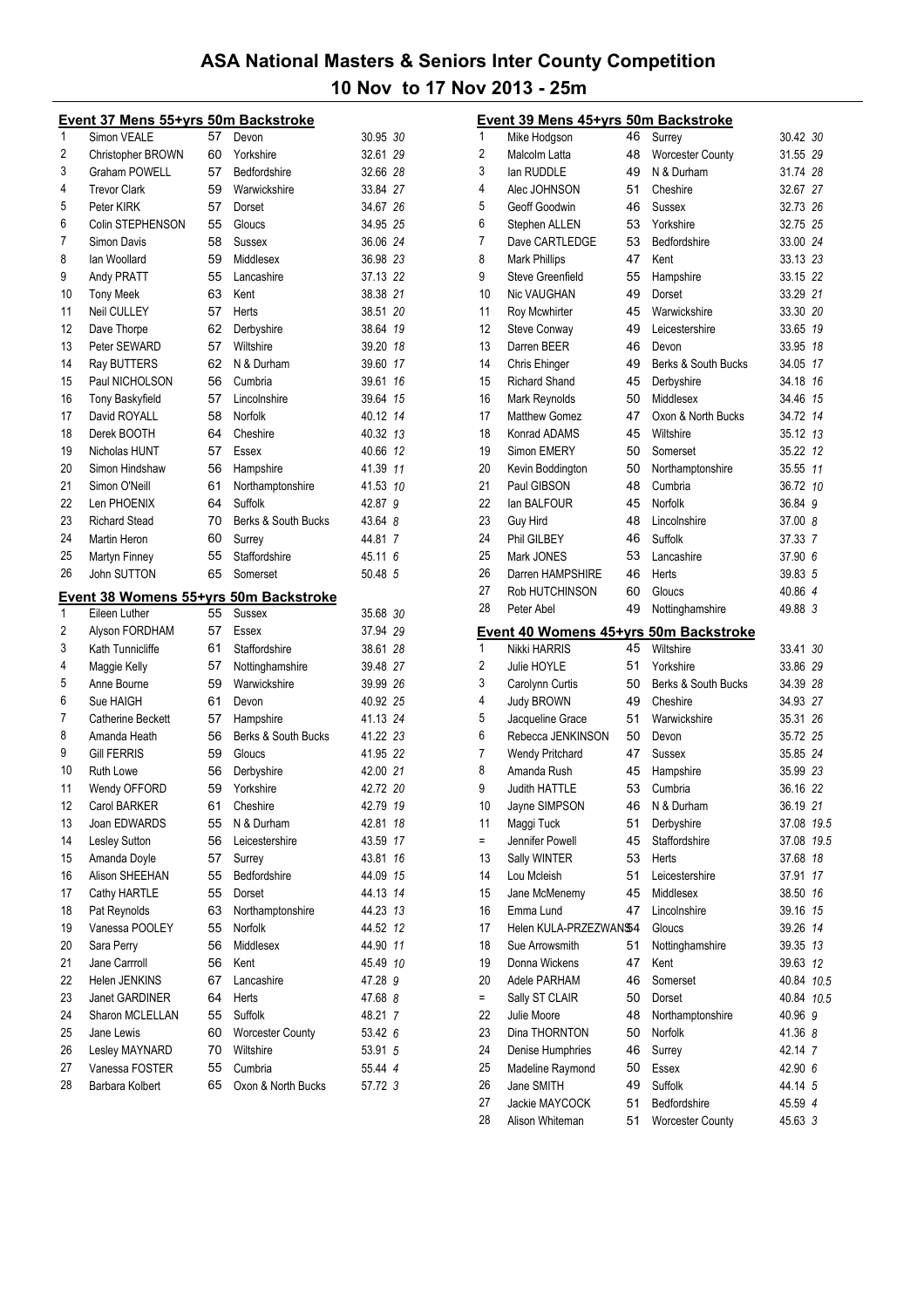|    | <u>Event 41 Mens 35+yrs 50m Backstroke</u> |    |                         |                    |  |
|----|--------------------------------------------|----|-------------------------|--------------------|--|
| 1  | Jim Kearney                                | 41 | Nottinghamshire         | 28.42 30           |  |
| 2  | Keith TYLER                                | 35 | Dorset                  | 29.23 29           |  |
| 3  | Dave Warren                                | 42 | Middlesex               | 29.57 28           |  |
| 4  | Paul Hinxman                               | 40 | Hampshire               | 29.98 27           |  |
| 5  | David WEBSTER                              | 35 | Norfolk                 | 30.33 26           |  |
| 6  | Simon KERRIGAN                             | 36 | Yorkshire               | 30.37 25           |  |
| 7  | Paul Allen                                 | 41 | Sussex                  | 30.39 24           |  |
| 8  | Mark OSTERITTER                            | 41 | Essex                   | 31.34 23           |  |
| 9  | <b>Graeme ATHERTON</b>                     | 38 | Cheshire                | 31.35 22           |  |
| 10 | Dom JOHNSON                                | 36 | N & Durham              | 31.47 21           |  |
| 11 | <b>Steve Crane</b>                         | 48 | Leicestershire          | 32.00 20           |  |
| 12 | <b>Stu BAKER</b>                           | 39 | Devon                   | 32.07 19           |  |
| 13 | John HOGG                                  | 39 | Wiltshire               | 32.11 18           |  |
| 14 | <b>Richard Gardner</b>                     | 40 | Kent                    | 32.73 17           |  |
| 15 | <b>Stuart Parker</b>                       | 40 | Warwickshire            | 32.76 16           |  |
| 16 | <b>Phil HAWKRIGG</b>                       | 38 | Cumbria                 | 32.80 15           |  |
| 17 | Gary Bennell                               | 37 | Oxon & North Bucks      | 32.86 14           |  |
| 18 | David STEWART                              | 35 | Somerset                | 32.89 13           |  |
| 19 | Peter GLEED                                | 35 | Gloucs                  | 33.09 12           |  |
| 20 | Jason Ellis                                | 38 | Surrey                  | 33.11 11           |  |
| 21 | Chris HOWARD                               | 38 | Suffolk                 | 34.11 10           |  |
| 22 | Mark WAREHAM                               | 42 | Bedfordshire            | 34.52 9            |  |
| 23 | Craig Mills                                | 41 | Northamptonshire        | 35.23 8            |  |
| 24 | Chris Ehinger                              | 49 | Berks & South Bucks     | 35.74 7            |  |
| 25 | Stephen KEMBALL-COOK39                     |    | Herts                   | 36.54 6            |  |
| 26 | Stephen Wells                              | 41 | <b>Worcester County</b> | 36.89 5            |  |
| 27 | Paul Ingle                                 | 42 | Derbyshire              | 37.22 4            |  |
| 28 | Peter WILMOT                               | 41 | Lancashire              | 37.30 3            |  |
| 29 | <b>Steve Morris</b>                        | 41 | Lincolnshire            | 50.76 2            |  |
| 30 | Simeon Hemming                             | 41 | Staffordshire           | 52.47 1            |  |
|    | Event 42 Womens 35+yrs 50m Backstroke      |    |                         |                    |  |
| 1  | Michelle Ware                              | 40 | Surrey                  | 32.84 30           |  |
| 2  | Gina Hobson                                | 36 | Middlesex               | 33.03 29           |  |
| 3  | Dawn PALMER                                | 37 | Essex                   | 33.60 28           |  |
| 4  | Heidi HUNT                                 | 43 | Devon                   | 33.61 27           |  |
| 5  | Lydianne Lock                              | 44 | Leicestershire          | 33.90 26           |  |
| 6  | Sarah Noble-Kendrick                       | 39 | Northamptonshire        | 35.16 25           |  |
| 7  | <b>Bethan LEWIS</b>                        | 40 | Gloucs                  | 35.51 23.5         |  |
| Ξ  | Nic PUDDY                                  | 39 | Somerset                | 35.51 23.5         |  |
| 9  | Paola Forconi                              | 38 | Hampshire               | 35.65 22           |  |
| 10 | Elizabeth BELLINGER                        | 35 | Herts                   | 35.94 21           |  |
| 11 | Suzanne Linton                             | 51 | Warwickshire            | 36.51 20           |  |
| 12 | Lisa Rushton                               | 36 | <b>Worcester County</b> | 36.65 19           |  |
| 13 | Rachel Langton                             | 44 | Berks & South Bucks     | 36.98 18           |  |
| 14 | Claire SYME                                | 40 | N & Durham              | 37.26 17           |  |
| 15 | Suzanne Wilding                            | 40 | Kent                    | 37.48 16           |  |
| 16 | Cheryl TEMPLEMAN                           | 35 | Bedfordshire            | 37.61 15           |  |
| 17 | Diane Nash                                 | 59 | Staffordshire           | 37.68 14           |  |
| 18 | Kelly STEENKAMP                            | 35 | Wiltshire               | 37.72 13           |  |
| 19 | Jo JOHNSON                                 | 43 | Norfolk                 | 37.88 12           |  |
| 20 | Andrea JUTZRENKA                           | 37 | Yorkshire               | 38.24 11           |  |
| 21 | Gabriella Little                           | 43 | Oxon & North Bucks      | 38.96 10           |  |
| 22 | Sarah Trott                                | 41 | Sussex                  | 39.27 9            |  |
| 23 |                                            | 41 |                         |                    |  |
| 24 | Hannah JONES<br>Lynn PAGE                  | 40 | Suffolk<br>Cheshire     | 39.32 8<br>40.59 7 |  |
| 25 | Nicky BRUNELL                              | 46 | Dorset                  | 42.57 6            |  |
| 26 | <b>Helen Streets</b>                       | 39 | Derbyshire              | 44.45 5            |  |
| 27 | Kiyoko Naish                               | 54 | Nottinghamshire         | 47.18 4            |  |
| 28 | Ann DODD                                   | 48 | Cumbria                 | 50.26 3            |  |
|    |                                            |    |                         |                    |  |

|                | Event 43 Mens 25+yrs 50m Backstroke   |          |                               |                    |
|----------------|---------------------------------------|----------|-------------------------------|--------------------|
| 1              | Phil MUSPRATT                         | 28       | Wiltshire                     | 27.62 30           |
| $\overline{c}$ | James EDMONDS                         | 27       | Gloucs                        | 27.76 29           |
| 3              | Warren BARRETT                        | 26       | Devon                         | 27.89 28           |
| 4              | Philip PRATT                          | 32       | Yorkshire                     | 28.16 27           |
| 5              | Craig Steenhoff                       | 31       | Sussex                        | 28.44 26           |
| 6              | James Wardle                          | 28       | Warwickshire                  | 28.83 25           |
| 7              | Ryan LIVINGSTONE                      | 27       | N & Durham                    | 29.19 24           |
| 8              | Simon CHURCHMAN                       | 26       | Cumbria                       | 29.71 23           |
| 9              | <b>Stuart Kirk</b>                    | 26       | <b>Worcester County</b>       | 29.72 22           |
| 10             | Ashley BUCK                           | 33       | Suffolk                       | 30.01 21           |
| 11             | Matt Smith                            | 28       | Leicestershire                | 30.02 20           |
| 12             | <b>Chris MALPASS</b>                  | 34       | Cheshire                      | 30.11<br>19        |
| 13             | <b>Stuart CLARKE</b>                  | 29       | Herts                         | 30.51<br>18        |
| 14             | <b>Robert Gilbert</b>                 | 26       | Hampshire                     | 30.62 17           |
| 15             | Peter Williams                        | 33       | Oxon & North Bucks            | 30.65 16           |
| 16             | Ivo Mandradzhiyski                    | 27       | Surrey                        | 31.11<br>15        |
| 17             | Nicolas Barber                        | 29       | Middlesex                     | 31.26 14           |
| 18             | <b>Christopher Pithey</b>             | 26       | Lincolnshire                  | 31.64 13           |
| 19             | Mariusz Barcikowski                   | 37       | Kent                          | 32.06<br>12        |
| 20             | <b>Jack WILTSHIRE</b>                 | 32       | Dorset                        | 32.26 11           |
| 21             |                                       | 28       | Essex                         | 32.59 10           |
| 22             | Mark Billyard<br>Paul Emmins          |          |                               |                    |
| 23             |                                       | 29       | Nottinghamshire               | 32.71 9            |
| 24             | Steve lley                            | 44       | Berks & South Bucks           | 33.38 8            |
| 25             | Rhodri HUMPHREYS                      | 31       | Somerset                      | 33.70 7            |
|                | <b>Will APPLEBY</b>                   | 31       | Norfolk                       | 33.88 6            |
| 26             | Nathan White                          | 30       | Staffordshire                 | 34.11 5            |
| 27             | Tom LOWNDES                           | 26       | Lancashire                    | 34.31 4            |
| 28             | Peter LEADBETTER                      | 29       | Bedfordshire                  | 35.25 3            |
| 29             | Joe Scurrah                           | 25       | Derbyshire                    | 35.51 2            |
| 30             | Jonathan Page                         | 31       | Northamptonshire              | 35.63 1            |
|                |                                       |          |                               |                    |
|                | Event 44 Womens 25+yrs 50m Backstroke |          |                               |                    |
| 1              | Lucy LLOYD ROACH                      | 30       | Cheshire                      | 31.52 30           |
| 2              | Kirsty Johnson                        | 32       | Berks & South Bucks           | 32.10 29           |
| 3              | Caroline SAXBY                        | 30       | N & Durham                    | 32.27 28           |
| 4              | Rachel WHITWELL                       | 33       | Yorkshire                     | 32.72 27           |
| 5              | Catherine Hasnain                     | 32       | Middlesex                     | 32.78 26           |
| 6              | Aimee Ramm                            | 31       | Leicestershire                | 32.85 25           |
| 7              | Katie NIMMO                           | 37       | Gloucs                        | 32.98 24           |
| 8              | Rebecca SMITH                         | 35       | Wiltshire                     | 33.01 23           |
| 9              | Emma CHALLIS                          | 27       | Devon                         | 33.83 22           |
| 10             | Michelle CURRY                        | 26       | Essex                         | 34.10 21           |
| 11             | Kathleen Baker                        | 25       | Hampshire                     | 34.26 20           |
| 12             | Nichola Smith                         | 32       | Northamptonshire              | 34.37 19           |
| 13             | Hannah LANGDOWN                       | 27       | Dorset                        | 34.86 18           |
| 14             | <b>Alison USHER</b>                   | 37       | Somerset                      | 35.00 17           |
| 15             | Kerry-anne EDWARDS                    | 35       | Herts                         | 35.13 16           |
| 16             | <b>Jill Groves</b>                    | 39       | Warwickshire                  | 35.25 15           |
| 17             |                                       | 32       | Norfolk                       | 35.44 14           |
| 18             | Catherine MARKWELL<br>Hannah Newsham  | 34       | Kent                          | 35.72 13           |
| 19             |                                       |          | Bedfordshire                  |                    |
|                | Samantha HAMMOND                      | 33       |                               | 35.88 12           |
| 20             | Hannah Weir                           | 25       | <b>Worcester County</b>       | 36.17 11           |
| 21<br>22       | Stephanie BIRD                        | 25       | Suffolk                       | 36.42 10           |
| 23             | Charlotte Woodman<br>Julia CAPPER     | 25       | Sussex                        | 37.53 9            |
|                |                                       | 30       | Cumbria                       | 38.89 8            |
| 24             | Kim Ewins                             | 30       | Surrey                        | 40.18 7            |
| 25             | Christine Anglesea                    | 32       | Derbyshire                    | 41.23 6            |
| 26             | Natalie Penniston                     | 29       | Lincolnshire                  | 41.75 5            |
| 27             | Diane Asbury                          | 38       | Staffordshire                 | 44.32 4            |
| 28             | <b>Hester Pollock</b>                 | 43       | Oxon & North Bucks            | 46.30 3            |
| 29<br>30       | Chris Gillard<br>Rosie LEWIS          | 57<br>42 | Nottinghamshire<br>Lancashire | 47.20 2<br>52.85 1 |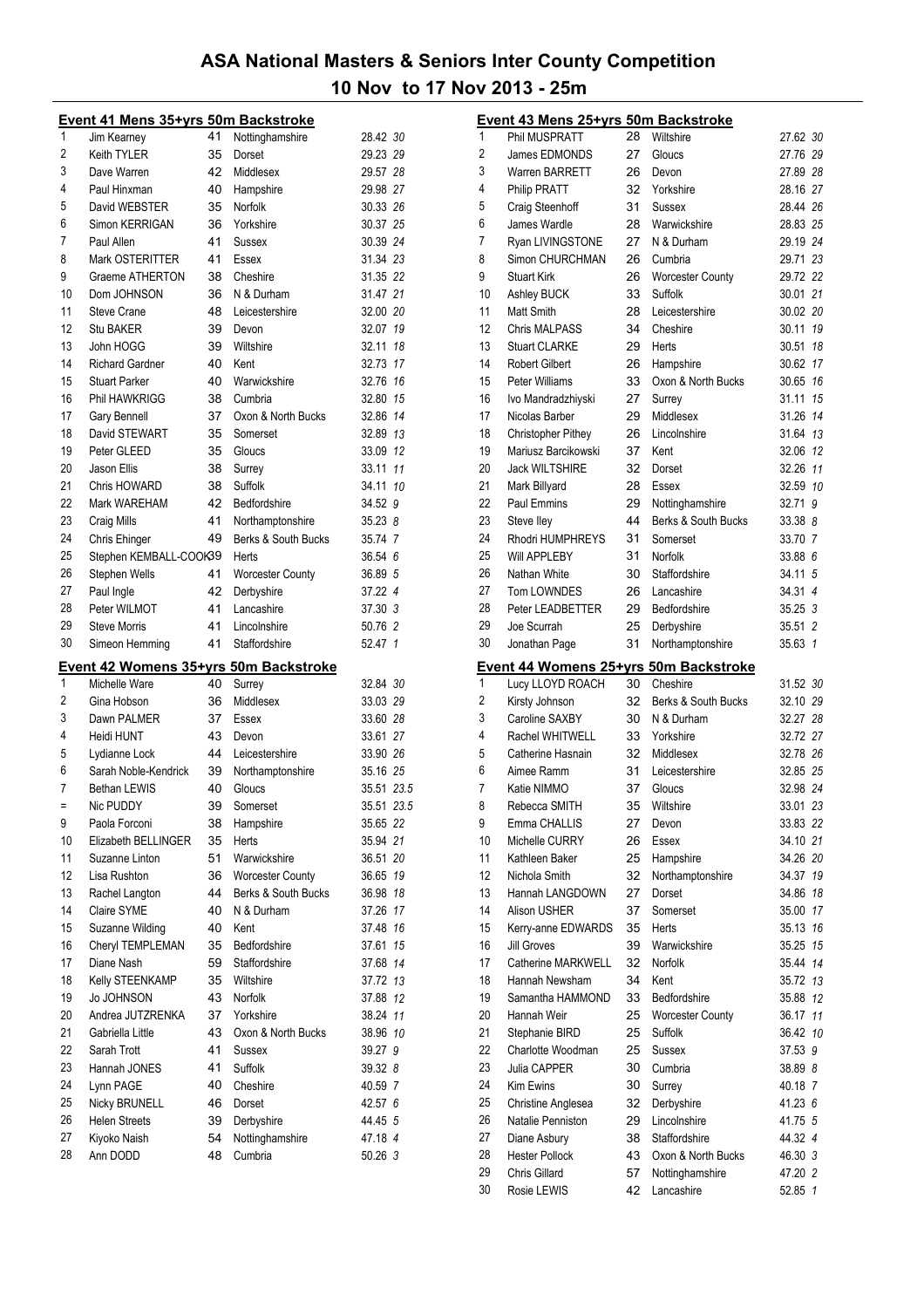|          | <u>Event 45 Mens 18+yrs 50m Backstroke</u> |          |                            |                    |  |
|----------|--------------------------------------------|----------|----------------------------|--------------------|--|
| 1        | Kalon VEALE                                | 22       | Devon                      | 26.30 30           |  |
| 2        | James Sutherland                           | 21       | Warwickshire               | 27.59 29           |  |
| 3        | Jamie GRAY                                 | 18       | Dorset                     | 28.15 28           |  |
| 4        | Adam FROST                                 | 18       | Cheshire                   | 28.62 27           |  |
| 5        | <b>Oliver Perkins</b>                      | 19       | Lincolnshire               | 28.96 26           |  |
| 6        | Ashley BUCK                                | 33       | Suffolk                    | 29.16 25           |  |
| 7        | Alex MURRAY                                | 20       | Norfolk                    | 29.52 24           |  |
| 8        | <b>Jake RYLATT</b>                         | 21       | Yorkshire                  | 29.80 23           |  |
| 9        | Paul Hinxman                               | 40       | Hampshire                  | 30.15 22           |  |
| 10       |                                            |          |                            |                    |  |
|          | James Brown                                | 27       | Nottinghamshire            | 30.26 21           |  |
| 11       | <b>Shaun Challis</b>                       | 26       | Sussex                     | 30.32 20           |  |
| 12       | <b>Conner CROSIER</b>                      | 21       | N & Durham                 | 30.44 19           |  |
| 13       | James ALLCHORNE                            | 24       | Herts                      | 30.68 18           |  |
| 14       | John Davey                                 | 24       | Derbyshire                 | 30.75 17           |  |
| 15       | <b>Mark Osteritter</b>                     | 41       | Essex                      | 30.93 16           |  |
| 16       | Rob LANGHAN                                | 26       | Wiltshire                  | 30.95 15           |  |
| 17       | Dan Adair                                  | 18       | <b>Worcester County</b>    | 31.21 14           |  |
| 18       | <b>Andrew Smith</b>                        | 27       | Oxon & North Bucks         | 31.65 13           |  |
| 19       | Jamie Oakey                                | 22       | Surrey                     | 31.69 12           |  |
| 20       | Patrick NOON                               | 18       | Gloucs                     | 31.86 10.5         |  |
| Ξ        | Harry Ballman                              | 28       | Northamptonshire           | 31.86 10.5         |  |
| 22       | Dave Roberts                               | 32       | Middlesex                  | 32.81 9            |  |
| 23       | Lewis KING                                 | 23       | Bedfordshire               | 32.91 8            |  |
| 24       | Chris White                                | 24       | Kent                       | 33.31 7            |  |
| 25       | <b>Edward LUPTON</b>                       | 18       | Somerset                   | 33.46 6            |  |
| 26       |                                            |          |                            |                    |  |
|          | JH Munday                                  | 19       | Berks & South Bucks        | 33.47 5            |  |
| 27       | Shailen Hinglajiya                         | 18       | Leicestershire             | 33.66 4            |  |
| 28       | Max ROTHWELL                               | 20       | Lancashire                 | 36.76 3            |  |
| 29       | Stephen FOSTER                             | 56       | Cumbria                    | 43.28 2            |  |
|          | Event 46 Womens 18+yrs 50m Backstroke      |          |                            |                    |  |
| 1        | Stephanie BREMNER                          | 19       | Wiltshire                  | 30.24 30           |  |
| 2        | Cheryl WILSON                              | 19       | Cheshire                   | 30.48 29           |  |
| 3        | Devon Amos                                 | 19       | Kent                       | 30.79 28           |  |
| 4        | Sarah Owen                                 | 23       | Hampshire                  | 30.94 27           |  |
| 5        | <b>Bethany Willetts</b>                    | 19       | <b>Worcester County</b>    | 31.10 26           |  |
| 6        | <b>Lucy CHARLES</b>                        | 20       | Herts                      | 31.25 25           |  |
| 7        | Abbie Brown                                | 24       | Warwickshire               | 32.24 24           |  |
| 8        | <b>Tracey KIDNER</b>                       | 22       | Somerset                   | 32.56 23           |  |
| 9        | Marcella ARIS                              | 18       | Norfolk                    |                    |  |
| 10       |                                            |          |                            | 32.72 22           |  |
|          | Sara Pezzutto                              | 21       | Sussex                     | 32.86 21           |  |
| 11       | Michelle Ware                              | 40       | Surrey                     | 32.92 20           |  |
| 12       | Catherine HARVEY                           | 19       | Devon                      | 32.95 19           |  |
| 13       | Leigh THOMPSON                             | 18       | Cumbria                    | 33.25 18           |  |
| 14       | Ashlee Ward                                | 21       | Northamptonshire           | 33.88 17           |  |
| 15       | Michelle CURRY                             | 26       | Essex                      | 34.17 16           |  |
| 16       | Amy Vaal                                   | 24       | Berks & South Bucks        | 34.36 15           |  |
| 17       | Ceris WESTLAKE                             | 22       | Gloucs                     | 34.54 14           |  |
| 18       | Sachika Yamawaki                           | 32       | Middlesex                  | 34.55 13           |  |
| 19       | <b>Bethany Kendall</b>                     | 18       | Nottinghamshire            | 34.56 12           |  |
| 20       | <b>Emily JONES</b>                         | 19       | Yorkshire                  | 34.94 11           |  |
| 21       | Jenn PENNY                                 | 30       | Dorset                     | 35.51 10           |  |
| 22       | Amii TURNBULL                              | 19       | N & Durham                 | 35.53 9            |  |
| 23       | Marion BRYANT                              | 18       | Suffolk                    | 36.00 8            |  |
| 24       | Nicole Terry                               | 19       | Staffordshire              | 36.41 7            |  |
| 25       | Kate ROBINSON                              | 22       | Bedfordshire               | 36.44 6            |  |
| 26       | Charlie Boland                             | 21       | Leicestershire             | 37.04 5            |  |
| 27       | Sarah Wyllie-Howkins                       | 36       | Oxon & North Bucks         | 39.24 4            |  |
| 28       | Lyndsay MURPHY                             | 23       | Lancashire                 | 39.28 3            |  |
|          |                                            |          |                            |                    |  |
|          |                                            |          |                            |                    |  |
| 29<br>30 | Kelly-Ann Hutchinson<br>Kelly Bullimore    | 21<br>35 | Derbyshire<br>Lincolnshire | 39.53 2<br>42.33 1 |  |

|     | Event 47 Mixed 260+yrs 4x50m Freestyle Relay                         |                   |
|-----|----------------------------------------------------------------------|-------------------|
| 1   | Warwickshire                                                         | 2:20.48 <i>30</i> |
| 2   | Sussex                                                               | 2:20.49 29        |
| 3   | Dorset                                                               | 2:21.92 28        |
| 4   | Devon                                                                | 2:22.23 27        |
| 5   | Surrey                                                               | 2:23.38 26        |
| 6   | Derbyshire                                                           | 2:25.68 25        |
| 7   | Hampshire                                                            | 2:27.66 24        |
| 8   | Herts                                                                | 2:28.60 23        |
| 9   | Yorkshire                                                            | 2:34.30 22        |
| 10  | Kent                                                                 | 2:35.76 21        |
| 11  | Norfolk                                                              | 2:37.02 20        |
| 12  | Bedfordshire                                                         | 2:40.22 19        |
| 13  | Wiltshire                                                            | 2:42.62 18        |
| 14  | Lincolnshire                                                         | 2:54.15 17        |
| 15  | Northamptonshire                                                     | 2:54.28 16        |
| 16  | Somerset                                                             | 3:00.90 15        |
| 17  | Cheshire                                                             | 3:15.29 14        |
|     | Essex                                                                | DO 0 4L           |
|     |                                                                      |                   |
| 1   | <u>Event 48 Womens 180+yrs 4x50m Freestyle Relay</u><br>Warwickshire | 2:00.61 30        |
| 2   | Yorkshire                                                            | 2:02.14 29        |
| 3   | Devon                                                                | 2:02.51 28        |
| 4   | Middlesex                                                            | 2:02.83 27        |
| 5   | Berks & South Bucks                                                  | 2:03.90 26        |
| 6   | Essex                                                                | 2:06.07 25        |
| 7   | Cheshire                                                             | 2:08.49 24        |
| 8   | Norfolk                                                              | 2:09.51 23        |
| 9   | Herts                                                                | 2:10.26 22        |
| 10  | Hampshire                                                            | 2:10.73 21        |
| 11  | Sussex                                                               | 2:11.77 20        |
| 12  | Gloucs                                                               | 2:12.23 19        |
| 13  | Staffordshire                                                        | 2:12.35 18        |
| 14  | <b>Worcester County</b>                                              | 2:12.80 17        |
| 15  | Kent                                                                 | 2:13.13 16        |
| 16  | Wiltshire                                                            | 2:13.24 15        |
| 17  | Bedfordshire                                                         | 2:15.47 14        |
| 18  | Nottinghamshire                                                      | 2:16.03 13        |
| 19  | Suffolk                                                              | 2:16.90 12        |
| 20  | N & Durham                                                           | 2:18.14 11        |
| 21  | Leicestershire                                                       | 2:18.26 9         |
| $=$ | Dorset                                                               | 2:18.26 9         |
| $=$ | Derbyshire                                                           | 2:18.26 9         |
| 24  | Somerset                                                             | 2:22.49 7         |
| 25  | Cumbria                                                              | 2:23.306          |
| 26  | Oxon & North Bucks                                                   | 2:24.28 5         |
| 27  | Lincolnshire                                                         | 2:29.17 4         |
| 28  | Surrey                                                               | 2:37.95 3         |
| 29  | Northamptonshire                                                     | 2:40.26 2         |
|     |                                                                      |                   |
|     |                                                                      |                   |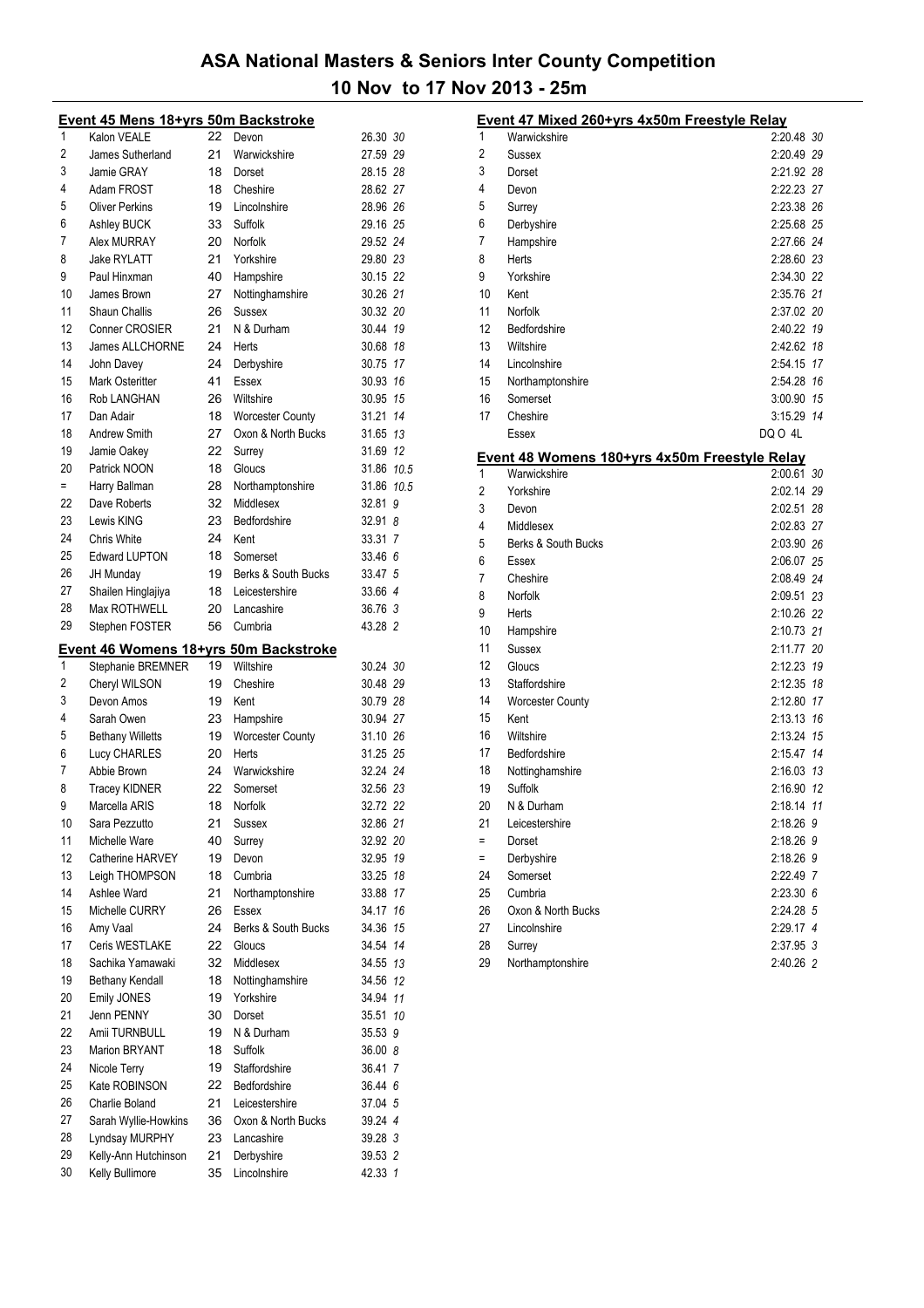|     | Event 49 Mens 180+yrs 4x50m Freestyle Relay   |              |  |
|-----|-----------------------------------------------|--------------|--|
| 1   | Middlesex                                     | 1:40.15 30   |  |
| 2   | N & Durham                                    | 1:47.99 29   |  |
| 3   | Warwickshire                                  | 1:48.06 28   |  |
| 4   | Yorkshire                                     | 1:48.24 27   |  |
| 5   | Herts                                         | 1:48.43 26   |  |
| 6   | Cheshire                                      | 1:48.65 25   |  |
| 7   | Devon                                         | 1:49.14 24   |  |
| 8   | <b>Worcester County</b>                       | 1:50.32 23   |  |
| 9   | Hampshire                                     | 1:50.60 22   |  |
| 10  | Kent                                          | 1:51.05 21   |  |
| 11  | Sussex                                        | 1:51.09 20   |  |
| 12  | Derbyshire                                    | 1:52.80 19   |  |
| 13  | Dorset                                        | 1:53.67 18   |  |
| 14  | Wiltshire                                     | 1:54.41 17   |  |
| 15  | Nottinghamshire                               | 1:55.83 16   |  |
| 16  | Leicestershire                                | 1:56.90 15   |  |
| 17  | Berks & South Bucks                           | 1:57.12 14   |  |
| 18  | Bedfordshire                                  | 1:57.66 13   |  |
| 19  | Essex                                         | 1:58.71 12   |  |
| 20  | Gloucs                                        | 1:59.61 11   |  |
| 21  | Suffolk                                       | 1:59.98 10   |  |
| 22  | Northamptonshire                              | 2:00.27 9    |  |
| 23  | Oxon & North Bucks                            | 2:00.36 8    |  |
| 24  | Norfolk                                       | 2:00.97 7    |  |
| 25  | Surrey                                        | 2:05.556     |  |
| 26  | Cumbria                                       | 2:08.86 5    |  |
| 27  | Staffordshire                                 | 2:10.63 4    |  |
| 28  | Somerset                                      | 2:10.98 3    |  |
| 29  | Lincolnshire                                  | 2:19.43 2    |  |
|     | Lancashire                                    | DQ ST        |  |
|     |                                               |              |  |
|     |                                               |              |  |
|     | Event 50 Womens 100+yrs 4x50m Freestyle Relay |              |  |
| 1   | Wiltshire                                     | 1:53.39 30   |  |
| 2   | <b>Worcester County</b>                       | 1:54.82 29   |  |
| 3   | Cheshire                                      | 1:57.04 28   |  |
| 4   | Middlesex                                     | 1:57.19 27   |  |
| 5   | Herts                                         | 1:57.66 26   |  |
| 6   | Northamptonshire                              | 1:57.74 25   |  |
| 7   | Warwickshire                                  | 1:57.76 24   |  |
| 8   | <b>Berks &amp; South Bucks</b>                | 1:58.66 23   |  |
| 9   | N & Durham                                    | 1:58.82 22   |  |
| 10  | Devon                                         | 1:59.83 21   |  |
| 11  | Hampshire                                     | 2:00.29 20   |  |
| 12  | Bedfordshire                                  | 2:00.89 19   |  |
| 13  | Gloucs                                        | 2:01.02 17.5 |  |
| $=$ | Dorset                                        | 2:01.02 17.5 |  |
| 15  | Essex                                         | 2:01.08 16   |  |
| 16  | Yorkshire                                     | 2:01.43 15   |  |
| 17  | Suffolk                                       | 2:02.42 14   |  |
| 18  | Surrey                                        | 2:04.93 13   |  |
| 19  | Kent                                          | 2:05.16 12   |  |
| 20  | Leicestershire                                | 2:05.53 11   |  |
| 21  | Norfolk                                       | 2:05.57 10   |  |
| 22  | Derbyshire                                    | 2:05.80 9    |  |
| 23  | Somerset                                      | 2:07.64 8    |  |
| 24  | Sussex                                        | 2:08.58 7    |  |
| 25  | Nottinghamshire                               | $2:10.17$ 6  |  |
| 26  | Staffordshire                                 | 2:11.22 5    |  |
| 27  | Lincolnshire                                  | 2:14.53 4    |  |
| 28  | Cumbria                                       | 2:14.97 3    |  |

|                | Event 51 Mens 100+yrs 4x50m Freestyle Relay |    |                    |               |  |
|----------------|---------------------------------------------|----|--------------------|---------------|--|
| 1              | Yorkshire                                   |    |                    | 1:38.91 30    |  |
| $\overline{c}$ | Warwickshire                                |    |                    | 1:39.42 29    |  |
| 3              | Hampshire                                   |    |                    | 1:42.03 28    |  |
| 4              | <b>Worcester County</b>                     |    |                    | 1.42.48 27    |  |
| 5              | Middlesex                                   |    |                    | 1:42.83 26    |  |
| 6              | Oxon & North Bucks                          |    |                    | 1:43.01 25    |  |
| 7              | Devon                                       |    |                    | 1:43.51 24    |  |
| 8              | Somerset                                    |    |                    | 1:43.63 23    |  |
| 9              | Essex                                       |    |                    | 1:43.75 22    |  |
| 10             | N & Durham                                  |    |                    | 1:44.19 21    |  |
| 11             | Nottinghamshire                             |    |                    | 1:44.21 20    |  |
| 12             | Wiltshire                                   |    |                    | 1:44.60 19    |  |
| 13             | Cheshire                                    |    |                    | 1:45.30 18    |  |
| 14             | Gloucs                                      |    |                    | 1:45.36 17    |  |
| 15             | Surrey                                      |    |                    | 1:45.69 16    |  |
| 16             | Dorset                                      |    |                    | 1:46.07 15    |  |
| 17             | Sussex                                      |    |                    | 1:46.61 14    |  |
| 18             | Kent                                        |    |                    | 1:46.82 13    |  |
| 19             | Norfolk                                     |    |                    | 1:46.96 12    |  |
| 20             | Suffolk                                     |    |                    | 1:47.10 11    |  |
| 21             | Leicestershire                              |    |                    | 1:47.82 10    |  |
| 22             | Lincolnshire                                |    |                    | 1:48.78 9     |  |
| 23             | Bedfordshire                                |    |                    | 1:49.35 8     |  |
| 24             | Derbyshire                                  |    |                    | 1:50.08 7     |  |
| 25             | Berks & South Bucks                         |    |                    | 1:50.636      |  |
| 26             | Northamptonshire                            |    |                    | 1:51.40 5     |  |
| 27             | Cumbria                                     |    |                    | 1:53.92 4     |  |
|                | Herts                                       |    |                    | DQ            |  |
|                | <b>Event 52 Womens 65+yrs 50m Butterfly</b> |    |                    |               |  |
| 1              | Julia KEMP                                  | 65 | Wiltshire          | 41.86 30      |  |
| 2              | Alison Gwynn                                | 65 | Sussex             | 42.06 29      |  |
| 3              | Pat JACKSON                                 | 66 | Norfolk            | 42.52 28      |  |
| 4              | Diane Ford                                  | 70 | Hampshire          | 45.40 27      |  |
| 5              | Jean HOWARD-JONES                           | 70 | Dorset             | 46.82 26      |  |
| 6              | Rosemarie Green                             | 65 | Warwickshire       | 47.36 25      |  |
| 7              | Elaine Blower                               | 68 | Middlesex          | 48.71 24      |  |
| 8              | Helen JENKINS                               | 67 | Lancashire         | 50.50 23      |  |
| 9              | <b>Janet Masters</b>                        | 73 | Bedfordshire       | 51.02 22      |  |
| 10             | Carol BROWN                                 | 66 | Yorkshire          | 51.88 21      |  |
| 11             | <b>Jill COMPLIN</b>                         | 73 | Essex              | 52.59 20      |  |
| 12             | Ellery McGowan                              | 67 | Surrey             | 55.87<br>19   |  |
| 13             | <b>Esther MURRAY</b>                        | 66 | Gloucs             | 1:00.10<br>18 |  |
| 14             | Barbara EDLIN                               | 68 | Herts              | 1:01.16<br>17 |  |
| 15             | Barbara Kolbert                             | 65 | Oxon & North Bucks | 1:05.18<br>16 |  |
| 16             | Nina Foord                                  | 65 | Kent               | 1:07.47 15    |  |
| 17             | Jean Thomas                                 | 69 | Northamptonshire   | 1:37.12 14    |  |
|                | <b>Riitta BONSTOW</b>                       | 66 | Devon              | DQ SL 2L      |  |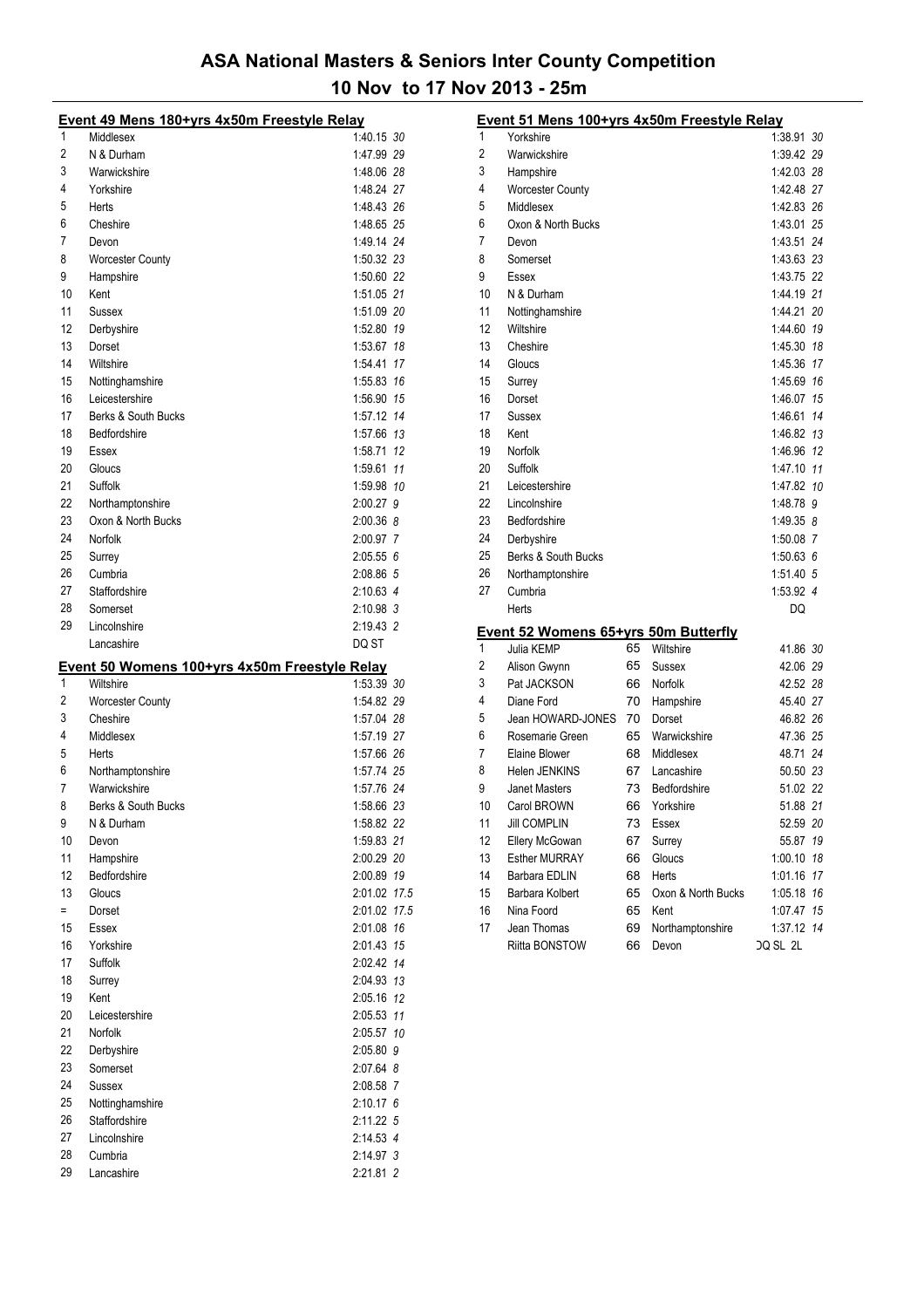|    | <b>Event 53 Mens 65+yrs 50m Butterfly</b>   |    |                         |           |    |
|----|---------------------------------------------|----|-------------------------|-----------|----|
| 1  | Derek Parr                                  | 69 | Middlesex               | 33.25 30  |    |
| 2  | <b>Barrie Rolfe</b>                         | 65 | Sussex                  | 34.67 29  |    |
| 3  | Michael Gibson                              | 65 | Hampshire               | 34.71 28  |    |
| 4  | Duncan BROWN                                | 66 | Yorkshire               | 35.49 27  |    |
| 5  | Chris DUNN                                  | 67 | Herts                   | 36.47 26  |    |
| 6  | <b>BIII LETCH</b>                           | 73 | Devon                   | 36.92 25  |    |
| 7  | Duncan McCreadie                            | 68 | Berks & South Bucks     | 37.19 24  |    |
| 8  | Graham Short                                | 67 | Warwickshire            | 37.27 23  |    |
| 9  | Graham PADGETT                              | 66 | Cheshire                | 38.16 22  |    |
| 10 | <b>Chris TRUEMAN</b>                        | 66 | Norfolk                 | 39.85 21  |    |
| 11 | Colin GERRARD                               | 66 | N & Durham              | 40.03 20  |    |
| 12 | Richard Braybrook                           | 67 | Northamptonshire        | 40.67 19  |    |
| 13 | David Staveley                              | 71 | Kent                    | 40.70 18  |    |
| 14 | Alan CANHAM                                 | 73 | Essex                   | 41.94 17  |    |
| 15 | David Hall                                  | 71 | Oxon & North Bucks      | 44.35 16  |    |
| 16 | Alun Lewis                                  | 68 | Surrey                  | 44.66 15  |    |
| 17 | Peter WADDELL                               | 70 | Dorset                  | 44.82 14  |    |
| 18 | John SUTTON                                 | 65 | Somerset                | 49.65 13  |    |
| 19 | Paul CLARKE                                 | 71 | Bedfordshire            | 52.24 12  |    |
| 20 | Lloyd SHORT                                 | 67 | Wiltshire               | 53.86 11  |    |
| 21 | lan Cherman                                 | 74 | Derbyshire              | 58.05 10  |    |
|    | <u>Event 54 Womens 55+yrs 50m Butterfly</u> |    |                         |           |    |
| 1  | Amanda Heath                                | 56 | Berks & South Bucks     | 35.05 30  |    |
| 2  | Eileen Luther                               | 55 | Sussex                  | 35.18 29  |    |
| 3  | <b>Lindsey Gowland</b>                      | 56 | Staffordshire           | 35.36 28  |    |
| 4  | Alyson FORDHAM                              | 55 | Essex                   | 37.67 27  |    |
| 5  | Sue HAIGH                                   | 61 | Devon                   | 37.82 26  |    |
| 6  | Mary PURVIS                                 | 58 | N & Durham              | 38.02 25  |    |
| 7  | Christina Victor                            | 59 | Surrey                  | 38.66 24  |    |
| 8  | Pauline Hogg                                | 56 | Hampshire               | 39.92 23  |    |
| 9  | Sally SHIELDS                               | 59 | Yorkshire               | 39.95 22  |    |
| 10 | Anne Bourne                                 | 59 | Warwickshire            | 40.05 21  |    |
| 11 | Jenny Meritt                                | 62 | Derbyshire              | 40.13 20  |    |
| 12 | <b>Gill FERRIS</b>                          | 59 | Gloucs                  | 41.54 19  |    |
| 13 | Margaret CARRIER                            | 59 | Herts                   | 42.03 18  |    |
| 14 | Viv Jones                                   | 59 | <b>Worcester County</b> | 42.13 17  |    |
| 15 | Pat Reynolds                                | 63 | Northamptonshire        | 42.50     | 16 |
| 16 | Cathy HARTLE                                | 55 | Dorset                  | 42.80 15  |    |
| 17 | <b>Christine AYERS</b>                      | 60 | Bedfordshire            | 43.13 14  |    |
| 18 | Pat JACKSON                                 | 66 | Norfolk                 | 43.16 13  |    |
| 19 | Lesley Sutton                               | 56 | Leicestershire          | 44.09 12  |    |
| 20 | <b>Chris Gillard</b>                        | 57 | Nottinghamshire         | 44.36 11  |    |
| 21 | Sara Perry                                  | 56 | Middlesex               | 44.84     | 10 |
| 22 | Vanessa FOSTER                              | 55 | Cumbria                 | 46.37 9   |    |
| 23 | <b>Carol BARKER</b>                         | 61 | Cheshire                | 50.97 8   |    |
| 24 | Shelley Robinson                            | 61 | Kent                    | 58.34 7   |    |
| 25 | Muriel HITCHCOCK                            | 75 | Wiltshire               | 1:00.526  |    |
| 26 | Jeanette Benn                               | 62 | Lincolnshire            | 1:01.07 5 |    |

| 1<br>56<br>29.46 30<br><b>Barry CHANDLER</b><br>Herts<br>2<br>Simon VEALE<br>57<br>29.64 29<br>Devon<br>3<br>55<br>30.44 28<br>Paul Tainty<br><b>Worcester County</b><br>4<br>Steve Nash<br>57<br>Staffordshire<br>31.68 27<br>5<br>59<br>31.82 26<br>Stephen Braine<br>Sussex<br>6<br>31.89 25<br>Graham POWELL<br>57<br>Bedfordshire<br>7<br>32.03 24<br>60<br>Yorkshire<br>Christopher BROWN<br>8<br>32.05 23<br><b>Trevor Clark</b><br>59<br>Warwickshire<br>9<br>32.45 22<br>Simon Hindshaw<br>56<br>Hampshire<br>10<br>33.17 21<br>Philip COTTON<br>Norfolk<br>57<br>11<br>33.64 20<br>Peter KIRK<br>57<br>Dorset<br>12<br>Middlesex<br>lan Woollard<br>59<br>33.91 19<br>13<br>63<br>Kent<br>34.14 18<br><b>Tony Meek</b><br>14<br>34.22 17<br>Andy PRATT<br>55<br>Lancashire<br>15<br>16<br>Andy CHAPMAN<br>60<br>Wiltshire<br>34.87<br>16<br><b>Graham PEARSON</b><br>34.89<br>15<br>61<br>Cumbria<br>17<br>lan Hicks<br>55<br>Derbyshire<br>35.09 14<br>18<br><b>Gerald Battams</b><br>58<br>Northamptonshire<br>35.90 13<br>19<br><b>Richard Stead</b><br>70<br>Berks & South Bucks<br>12<br>35.97<br>20<br>Nick HUNT<br>57<br>36.58 11<br>Essex<br>21<br>Ray BUTTERS<br>62<br>N & Durham<br>36.96 10<br>22<br>Carl Mullender<br>58<br>37.87 9<br>Surrey<br>23<br>Derek BOOTH<br>64<br>Cheshire<br>38.21 8<br>24<br>38.39 7<br>Rob HUTCHINSON<br>60<br>Gloucs<br>25<br><b>Stuart MCLELLAN</b><br>Suffolk<br>40.10 6<br>64<br>26<br>Keith SWAN<br>55<br>41.87 5<br>Somerset<br>27<br>Godfrey Green<br>64<br>Lincolnshire<br>42.84 4<br>28<br>David Hall<br>Oxon & North Bucks<br>44.63 3<br>71<br><u>Event 56 Womens 45+yrs 50m Butterfly</u><br>1<br>Liz WOOLNER<br>46<br>Bedfordshire<br>31.27 30<br>2<br>54<br>Carol BOAGEY<br>N & Durham<br>31.34 29<br>3<br>53<br>32.30 28<br>Lesley Norton<br><b>Sussex</b><br>4<br>Judith HATTLE<br>53<br>Cumbria<br>32.42 27<br>5<br>50<br>Carolynn Curtis<br>Berks & South Bucks<br>32.87 26<br>6<br>53<br>33.52 25<br><b>Christine Porter</b><br>Middlesex<br>7<br>33.54 24<br>Madeline RAYMOND<br>50<br>Essex<br>33.64 23<br>8<br>Sandy JONES<br>59<br>Gloucs<br>9<br>Karen GRAHAM<br>33.68 22<br>48<br>Yorkshire<br>10<br>48<br>33.92 21<br>Joanne Seymour<br>Warwickshire<br>11<br>Denise WARD<br>34.23 20<br>48<br>Devon<br>12<br>65<br>Cheshire<br>34.28 19<br>Judy BROWN<br>13<br>Sally WINTER<br>53<br>Herts<br>34.59<br>18<br>14<br>48<br>Leigh Chaytor<br>Hampshire<br>35.25 17<br>15<br>Jo CRESSWELL<br>Norfolk<br>35.42 16<br>45<br>16<br>47<br>Del Jenkins<br>Kent<br>35.43 15<br>17<br>Jennifer Powell<br>45<br>Staffordshire<br>36.12 14<br>18<br>Nell WALKER<br>47<br>Wiltshire<br>36.56 13<br>19<br>36.81<br>12<br>Elaine Seager<br>50<br>Leicestershire<br>20<br>Adele PARHAM<br>46<br>Somerset<br>37.40 11<br>21<br>Maggi Tuck<br>51<br>Derbyshire<br>37.53 10<br>22<br>40.24 9<br>Julie Moore<br>48<br>Northamptonshire<br>23<br>Laurel GRESZLER<br>Suffolk<br>45<br>40.58 8<br>24<br>42.29 7<br>Kate MASON<br>54<br>Dorset<br>25<br>Lesley Hawkes<br>47<br>Lincolnshire<br>43.43 6<br>26<br>Karen Blakemore<br>50<br>Nottinghamshire<br>44.29 5<br>27<br><b>Worcester County</b><br>45.49 4<br>Sue Watt<br>51 | <b>Event 55 Mens 55+yrs 50m Butterfly</b> |  |  |
|---------------------------------------------------------------------------------------------------------------------------------------------------------------------------------------------------------------------------------------------------------------------------------------------------------------------------------------------------------------------------------------------------------------------------------------------------------------------------------------------------------------------------------------------------------------------------------------------------------------------------------------------------------------------------------------------------------------------------------------------------------------------------------------------------------------------------------------------------------------------------------------------------------------------------------------------------------------------------------------------------------------------------------------------------------------------------------------------------------------------------------------------------------------------------------------------------------------------------------------------------------------------------------------------------------------------------------------------------------------------------------------------------------------------------------------------------------------------------------------------------------------------------------------------------------------------------------------------------------------------------------------------------------------------------------------------------------------------------------------------------------------------------------------------------------------------------------------------------------------------------------------------------------------------------------------------------------------------------------------------------------------------------------------------------------------------------------------------------------------------------------------------------------------------------------------------------------------------------------------------------------------------------------------------------------------------------------------------------------------------------------------------------------------------------------------------------------------------------------------------------------------------------------------------------------------------------------------------------------------------------------------------------------------------------------------------------------------------------------------------------------------------------------------------------------------------------------------------------------------------------------------------------------------------------------------------------------------------------------------------------------------------------------------------------------------------------------------------------------------------------------------------------------------------------------------|-------------------------------------------|--|--|
|                                                                                                                                                                                                                                                                                                                                                                                                                                                                                                                                                                                                                                                                                                                                                                                                                                                                                                                                                                                                                                                                                                                                                                                                                                                                                                                                                                                                                                                                                                                                                                                                                                                                                                                                                                                                                                                                                                                                                                                                                                                                                                                                                                                                                                                                                                                                                                                                                                                                                                                                                                                                                                                                                                                                                                                                                                                                                                                                                                                                                                                                                                                                                                                       |                                           |  |  |
|                                                                                                                                                                                                                                                                                                                                                                                                                                                                                                                                                                                                                                                                                                                                                                                                                                                                                                                                                                                                                                                                                                                                                                                                                                                                                                                                                                                                                                                                                                                                                                                                                                                                                                                                                                                                                                                                                                                                                                                                                                                                                                                                                                                                                                                                                                                                                                                                                                                                                                                                                                                                                                                                                                                                                                                                                                                                                                                                                                                                                                                                                                                                                                                       |                                           |  |  |
|                                                                                                                                                                                                                                                                                                                                                                                                                                                                                                                                                                                                                                                                                                                                                                                                                                                                                                                                                                                                                                                                                                                                                                                                                                                                                                                                                                                                                                                                                                                                                                                                                                                                                                                                                                                                                                                                                                                                                                                                                                                                                                                                                                                                                                                                                                                                                                                                                                                                                                                                                                                                                                                                                                                                                                                                                                                                                                                                                                                                                                                                                                                                                                                       |                                           |  |  |
|                                                                                                                                                                                                                                                                                                                                                                                                                                                                                                                                                                                                                                                                                                                                                                                                                                                                                                                                                                                                                                                                                                                                                                                                                                                                                                                                                                                                                                                                                                                                                                                                                                                                                                                                                                                                                                                                                                                                                                                                                                                                                                                                                                                                                                                                                                                                                                                                                                                                                                                                                                                                                                                                                                                                                                                                                                                                                                                                                                                                                                                                                                                                                                                       |                                           |  |  |
|                                                                                                                                                                                                                                                                                                                                                                                                                                                                                                                                                                                                                                                                                                                                                                                                                                                                                                                                                                                                                                                                                                                                                                                                                                                                                                                                                                                                                                                                                                                                                                                                                                                                                                                                                                                                                                                                                                                                                                                                                                                                                                                                                                                                                                                                                                                                                                                                                                                                                                                                                                                                                                                                                                                                                                                                                                                                                                                                                                                                                                                                                                                                                                                       |                                           |  |  |
|                                                                                                                                                                                                                                                                                                                                                                                                                                                                                                                                                                                                                                                                                                                                                                                                                                                                                                                                                                                                                                                                                                                                                                                                                                                                                                                                                                                                                                                                                                                                                                                                                                                                                                                                                                                                                                                                                                                                                                                                                                                                                                                                                                                                                                                                                                                                                                                                                                                                                                                                                                                                                                                                                                                                                                                                                                                                                                                                                                                                                                                                                                                                                                                       |                                           |  |  |
|                                                                                                                                                                                                                                                                                                                                                                                                                                                                                                                                                                                                                                                                                                                                                                                                                                                                                                                                                                                                                                                                                                                                                                                                                                                                                                                                                                                                                                                                                                                                                                                                                                                                                                                                                                                                                                                                                                                                                                                                                                                                                                                                                                                                                                                                                                                                                                                                                                                                                                                                                                                                                                                                                                                                                                                                                                                                                                                                                                                                                                                                                                                                                                                       |                                           |  |  |
|                                                                                                                                                                                                                                                                                                                                                                                                                                                                                                                                                                                                                                                                                                                                                                                                                                                                                                                                                                                                                                                                                                                                                                                                                                                                                                                                                                                                                                                                                                                                                                                                                                                                                                                                                                                                                                                                                                                                                                                                                                                                                                                                                                                                                                                                                                                                                                                                                                                                                                                                                                                                                                                                                                                                                                                                                                                                                                                                                                                                                                                                                                                                                                                       |                                           |  |  |
|                                                                                                                                                                                                                                                                                                                                                                                                                                                                                                                                                                                                                                                                                                                                                                                                                                                                                                                                                                                                                                                                                                                                                                                                                                                                                                                                                                                                                                                                                                                                                                                                                                                                                                                                                                                                                                                                                                                                                                                                                                                                                                                                                                                                                                                                                                                                                                                                                                                                                                                                                                                                                                                                                                                                                                                                                                                                                                                                                                                                                                                                                                                                                                                       |                                           |  |  |
|                                                                                                                                                                                                                                                                                                                                                                                                                                                                                                                                                                                                                                                                                                                                                                                                                                                                                                                                                                                                                                                                                                                                                                                                                                                                                                                                                                                                                                                                                                                                                                                                                                                                                                                                                                                                                                                                                                                                                                                                                                                                                                                                                                                                                                                                                                                                                                                                                                                                                                                                                                                                                                                                                                                                                                                                                                                                                                                                                                                                                                                                                                                                                                                       |                                           |  |  |
|                                                                                                                                                                                                                                                                                                                                                                                                                                                                                                                                                                                                                                                                                                                                                                                                                                                                                                                                                                                                                                                                                                                                                                                                                                                                                                                                                                                                                                                                                                                                                                                                                                                                                                                                                                                                                                                                                                                                                                                                                                                                                                                                                                                                                                                                                                                                                                                                                                                                                                                                                                                                                                                                                                                                                                                                                                                                                                                                                                                                                                                                                                                                                                                       |                                           |  |  |
|                                                                                                                                                                                                                                                                                                                                                                                                                                                                                                                                                                                                                                                                                                                                                                                                                                                                                                                                                                                                                                                                                                                                                                                                                                                                                                                                                                                                                                                                                                                                                                                                                                                                                                                                                                                                                                                                                                                                                                                                                                                                                                                                                                                                                                                                                                                                                                                                                                                                                                                                                                                                                                                                                                                                                                                                                                                                                                                                                                                                                                                                                                                                                                                       |                                           |  |  |
|                                                                                                                                                                                                                                                                                                                                                                                                                                                                                                                                                                                                                                                                                                                                                                                                                                                                                                                                                                                                                                                                                                                                                                                                                                                                                                                                                                                                                                                                                                                                                                                                                                                                                                                                                                                                                                                                                                                                                                                                                                                                                                                                                                                                                                                                                                                                                                                                                                                                                                                                                                                                                                                                                                                                                                                                                                                                                                                                                                                                                                                                                                                                                                                       |                                           |  |  |
|                                                                                                                                                                                                                                                                                                                                                                                                                                                                                                                                                                                                                                                                                                                                                                                                                                                                                                                                                                                                                                                                                                                                                                                                                                                                                                                                                                                                                                                                                                                                                                                                                                                                                                                                                                                                                                                                                                                                                                                                                                                                                                                                                                                                                                                                                                                                                                                                                                                                                                                                                                                                                                                                                                                                                                                                                                                                                                                                                                                                                                                                                                                                                                                       |                                           |  |  |
|                                                                                                                                                                                                                                                                                                                                                                                                                                                                                                                                                                                                                                                                                                                                                                                                                                                                                                                                                                                                                                                                                                                                                                                                                                                                                                                                                                                                                                                                                                                                                                                                                                                                                                                                                                                                                                                                                                                                                                                                                                                                                                                                                                                                                                                                                                                                                                                                                                                                                                                                                                                                                                                                                                                                                                                                                                                                                                                                                                                                                                                                                                                                                                                       |                                           |  |  |
|                                                                                                                                                                                                                                                                                                                                                                                                                                                                                                                                                                                                                                                                                                                                                                                                                                                                                                                                                                                                                                                                                                                                                                                                                                                                                                                                                                                                                                                                                                                                                                                                                                                                                                                                                                                                                                                                                                                                                                                                                                                                                                                                                                                                                                                                                                                                                                                                                                                                                                                                                                                                                                                                                                                                                                                                                                                                                                                                                                                                                                                                                                                                                                                       |                                           |  |  |
|                                                                                                                                                                                                                                                                                                                                                                                                                                                                                                                                                                                                                                                                                                                                                                                                                                                                                                                                                                                                                                                                                                                                                                                                                                                                                                                                                                                                                                                                                                                                                                                                                                                                                                                                                                                                                                                                                                                                                                                                                                                                                                                                                                                                                                                                                                                                                                                                                                                                                                                                                                                                                                                                                                                                                                                                                                                                                                                                                                                                                                                                                                                                                                                       |                                           |  |  |
|                                                                                                                                                                                                                                                                                                                                                                                                                                                                                                                                                                                                                                                                                                                                                                                                                                                                                                                                                                                                                                                                                                                                                                                                                                                                                                                                                                                                                                                                                                                                                                                                                                                                                                                                                                                                                                                                                                                                                                                                                                                                                                                                                                                                                                                                                                                                                                                                                                                                                                                                                                                                                                                                                                                                                                                                                                                                                                                                                                                                                                                                                                                                                                                       |                                           |  |  |
|                                                                                                                                                                                                                                                                                                                                                                                                                                                                                                                                                                                                                                                                                                                                                                                                                                                                                                                                                                                                                                                                                                                                                                                                                                                                                                                                                                                                                                                                                                                                                                                                                                                                                                                                                                                                                                                                                                                                                                                                                                                                                                                                                                                                                                                                                                                                                                                                                                                                                                                                                                                                                                                                                                                                                                                                                                                                                                                                                                                                                                                                                                                                                                                       |                                           |  |  |
|                                                                                                                                                                                                                                                                                                                                                                                                                                                                                                                                                                                                                                                                                                                                                                                                                                                                                                                                                                                                                                                                                                                                                                                                                                                                                                                                                                                                                                                                                                                                                                                                                                                                                                                                                                                                                                                                                                                                                                                                                                                                                                                                                                                                                                                                                                                                                                                                                                                                                                                                                                                                                                                                                                                                                                                                                                                                                                                                                                                                                                                                                                                                                                                       |                                           |  |  |
|                                                                                                                                                                                                                                                                                                                                                                                                                                                                                                                                                                                                                                                                                                                                                                                                                                                                                                                                                                                                                                                                                                                                                                                                                                                                                                                                                                                                                                                                                                                                                                                                                                                                                                                                                                                                                                                                                                                                                                                                                                                                                                                                                                                                                                                                                                                                                                                                                                                                                                                                                                                                                                                                                                                                                                                                                                                                                                                                                                                                                                                                                                                                                                                       |                                           |  |  |
|                                                                                                                                                                                                                                                                                                                                                                                                                                                                                                                                                                                                                                                                                                                                                                                                                                                                                                                                                                                                                                                                                                                                                                                                                                                                                                                                                                                                                                                                                                                                                                                                                                                                                                                                                                                                                                                                                                                                                                                                                                                                                                                                                                                                                                                                                                                                                                                                                                                                                                                                                                                                                                                                                                                                                                                                                                                                                                                                                                                                                                                                                                                                                                                       |                                           |  |  |
|                                                                                                                                                                                                                                                                                                                                                                                                                                                                                                                                                                                                                                                                                                                                                                                                                                                                                                                                                                                                                                                                                                                                                                                                                                                                                                                                                                                                                                                                                                                                                                                                                                                                                                                                                                                                                                                                                                                                                                                                                                                                                                                                                                                                                                                                                                                                                                                                                                                                                                                                                                                                                                                                                                                                                                                                                                                                                                                                                                                                                                                                                                                                                                                       |                                           |  |  |
|                                                                                                                                                                                                                                                                                                                                                                                                                                                                                                                                                                                                                                                                                                                                                                                                                                                                                                                                                                                                                                                                                                                                                                                                                                                                                                                                                                                                                                                                                                                                                                                                                                                                                                                                                                                                                                                                                                                                                                                                                                                                                                                                                                                                                                                                                                                                                                                                                                                                                                                                                                                                                                                                                                                                                                                                                                                                                                                                                                                                                                                                                                                                                                                       |                                           |  |  |
|                                                                                                                                                                                                                                                                                                                                                                                                                                                                                                                                                                                                                                                                                                                                                                                                                                                                                                                                                                                                                                                                                                                                                                                                                                                                                                                                                                                                                                                                                                                                                                                                                                                                                                                                                                                                                                                                                                                                                                                                                                                                                                                                                                                                                                                                                                                                                                                                                                                                                                                                                                                                                                                                                                                                                                                                                                                                                                                                                                                                                                                                                                                                                                                       |                                           |  |  |
|                                                                                                                                                                                                                                                                                                                                                                                                                                                                                                                                                                                                                                                                                                                                                                                                                                                                                                                                                                                                                                                                                                                                                                                                                                                                                                                                                                                                                                                                                                                                                                                                                                                                                                                                                                                                                                                                                                                                                                                                                                                                                                                                                                                                                                                                                                                                                                                                                                                                                                                                                                                                                                                                                                                                                                                                                                                                                                                                                                                                                                                                                                                                                                                       |                                           |  |  |
|                                                                                                                                                                                                                                                                                                                                                                                                                                                                                                                                                                                                                                                                                                                                                                                                                                                                                                                                                                                                                                                                                                                                                                                                                                                                                                                                                                                                                                                                                                                                                                                                                                                                                                                                                                                                                                                                                                                                                                                                                                                                                                                                                                                                                                                                                                                                                                                                                                                                                                                                                                                                                                                                                                                                                                                                                                                                                                                                                                                                                                                                                                                                                                                       |                                           |  |  |
|                                                                                                                                                                                                                                                                                                                                                                                                                                                                                                                                                                                                                                                                                                                                                                                                                                                                                                                                                                                                                                                                                                                                                                                                                                                                                                                                                                                                                                                                                                                                                                                                                                                                                                                                                                                                                                                                                                                                                                                                                                                                                                                                                                                                                                                                                                                                                                                                                                                                                                                                                                                                                                                                                                                                                                                                                                                                                                                                                                                                                                                                                                                                                                                       |                                           |  |  |
|                                                                                                                                                                                                                                                                                                                                                                                                                                                                                                                                                                                                                                                                                                                                                                                                                                                                                                                                                                                                                                                                                                                                                                                                                                                                                                                                                                                                                                                                                                                                                                                                                                                                                                                                                                                                                                                                                                                                                                                                                                                                                                                                                                                                                                                                                                                                                                                                                                                                                                                                                                                                                                                                                                                                                                                                                                                                                                                                                                                                                                                                                                                                                                                       |                                           |  |  |
|                                                                                                                                                                                                                                                                                                                                                                                                                                                                                                                                                                                                                                                                                                                                                                                                                                                                                                                                                                                                                                                                                                                                                                                                                                                                                                                                                                                                                                                                                                                                                                                                                                                                                                                                                                                                                                                                                                                                                                                                                                                                                                                                                                                                                                                                                                                                                                                                                                                                                                                                                                                                                                                                                                                                                                                                                                                                                                                                                                                                                                                                                                                                                                                       |                                           |  |  |
|                                                                                                                                                                                                                                                                                                                                                                                                                                                                                                                                                                                                                                                                                                                                                                                                                                                                                                                                                                                                                                                                                                                                                                                                                                                                                                                                                                                                                                                                                                                                                                                                                                                                                                                                                                                                                                                                                                                                                                                                                                                                                                                                                                                                                                                                                                                                                                                                                                                                                                                                                                                                                                                                                                                                                                                                                                                                                                                                                                                                                                                                                                                                                                                       |                                           |  |  |
|                                                                                                                                                                                                                                                                                                                                                                                                                                                                                                                                                                                                                                                                                                                                                                                                                                                                                                                                                                                                                                                                                                                                                                                                                                                                                                                                                                                                                                                                                                                                                                                                                                                                                                                                                                                                                                                                                                                                                                                                                                                                                                                                                                                                                                                                                                                                                                                                                                                                                                                                                                                                                                                                                                                                                                                                                                                                                                                                                                                                                                                                                                                                                                                       |                                           |  |  |
|                                                                                                                                                                                                                                                                                                                                                                                                                                                                                                                                                                                                                                                                                                                                                                                                                                                                                                                                                                                                                                                                                                                                                                                                                                                                                                                                                                                                                                                                                                                                                                                                                                                                                                                                                                                                                                                                                                                                                                                                                                                                                                                                                                                                                                                                                                                                                                                                                                                                                                                                                                                                                                                                                                                                                                                                                                                                                                                                                                                                                                                                                                                                                                                       |                                           |  |  |
|                                                                                                                                                                                                                                                                                                                                                                                                                                                                                                                                                                                                                                                                                                                                                                                                                                                                                                                                                                                                                                                                                                                                                                                                                                                                                                                                                                                                                                                                                                                                                                                                                                                                                                                                                                                                                                                                                                                                                                                                                                                                                                                                                                                                                                                                                                                                                                                                                                                                                                                                                                                                                                                                                                                                                                                                                                                                                                                                                                                                                                                                                                                                                                                       |                                           |  |  |
|                                                                                                                                                                                                                                                                                                                                                                                                                                                                                                                                                                                                                                                                                                                                                                                                                                                                                                                                                                                                                                                                                                                                                                                                                                                                                                                                                                                                                                                                                                                                                                                                                                                                                                                                                                                                                                                                                                                                                                                                                                                                                                                                                                                                                                                                                                                                                                                                                                                                                                                                                                                                                                                                                                                                                                                                                                                                                                                                                                                                                                                                                                                                                                                       |                                           |  |  |
|                                                                                                                                                                                                                                                                                                                                                                                                                                                                                                                                                                                                                                                                                                                                                                                                                                                                                                                                                                                                                                                                                                                                                                                                                                                                                                                                                                                                                                                                                                                                                                                                                                                                                                                                                                                                                                                                                                                                                                                                                                                                                                                                                                                                                                                                                                                                                                                                                                                                                                                                                                                                                                                                                                                                                                                                                                                                                                                                                                                                                                                                                                                                                                                       |                                           |  |  |
|                                                                                                                                                                                                                                                                                                                                                                                                                                                                                                                                                                                                                                                                                                                                                                                                                                                                                                                                                                                                                                                                                                                                                                                                                                                                                                                                                                                                                                                                                                                                                                                                                                                                                                                                                                                                                                                                                                                                                                                                                                                                                                                                                                                                                                                                                                                                                                                                                                                                                                                                                                                                                                                                                                                                                                                                                                                                                                                                                                                                                                                                                                                                                                                       |                                           |  |  |
|                                                                                                                                                                                                                                                                                                                                                                                                                                                                                                                                                                                                                                                                                                                                                                                                                                                                                                                                                                                                                                                                                                                                                                                                                                                                                                                                                                                                                                                                                                                                                                                                                                                                                                                                                                                                                                                                                                                                                                                                                                                                                                                                                                                                                                                                                                                                                                                                                                                                                                                                                                                                                                                                                                                                                                                                                                                                                                                                                                                                                                                                                                                                                                                       |                                           |  |  |
|                                                                                                                                                                                                                                                                                                                                                                                                                                                                                                                                                                                                                                                                                                                                                                                                                                                                                                                                                                                                                                                                                                                                                                                                                                                                                                                                                                                                                                                                                                                                                                                                                                                                                                                                                                                                                                                                                                                                                                                                                                                                                                                                                                                                                                                                                                                                                                                                                                                                                                                                                                                                                                                                                                                                                                                                                                                                                                                                                                                                                                                                                                                                                                                       |                                           |  |  |
|                                                                                                                                                                                                                                                                                                                                                                                                                                                                                                                                                                                                                                                                                                                                                                                                                                                                                                                                                                                                                                                                                                                                                                                                                                                                                                                                                                                                                                                                                                                                                                                                                                                                                                                                                                                                                                                                                                                                                                                                                                                                                                                                                                                                                                                                                                                                                                                                                                                                                                                                                                                                                                                                                                                                                                                                                                                                                                                                                                                                                                                                                                                                                                                       |                                           |  |  |
|                                                                                                                                                                                                                                                                                                                                                                                                                                                                                                                                                                                                                                                                                                                                                                                                                                                                                                                                                                                                                                                                                                                                                                                                                                                                                                                                                                                                                                                                                                                                                                                                                                                                                                                                                                                                                                                                                                                                                                                                                                                                                                                                                                                                                                                                                                                                                                                                                                                                                                                                                                                                                                                                                                                                                                                                                                                                                                                                                                                                                                                                                                                                                                                       |                                           |  |  |
|                                                                                                                                                                                                                                                                                                                                                                                                                                                                                                                                                                                                                                                                                                                                                                                                                                                                                                                                                                                                                                                                                                                                                                                                                                                                                                                                                                                                                                                                                                                                                                                                                                                                                                                                                                                                                                                                                                                                                                                                                                                                                                                                                                                                                                                                                                                                                                                                                                                                                                                                                                                                                                                                                                                                                                                                                                                                                                                                                                                                                                                                                                                                                                                       |                                           |  |  |
|                                                                                                                                                                                                                                                                                                                                                                                                                                                                                                                                                                                                                                                                                                                                                                                                                                                                                                                                                                                                                                                                                                                                                                                                                                                                                                                                                                                                                                                                                                                                                                                                                                                                                                                                                                                                                                                                                                                                                                                                                                                                                                                                                                                                                                                                                                                                                                                                                                                                                                                                                                                                                                                                                                                                                                                                                                                                                                                                                                                                                                                                                                                                                                                       |                                           |  |  |
|                                                                                                                                                                                                                                                                                                                                                                                                                                                                                                                                                                                                                                                                                                                                                                                                                                                                                                                                                                                                                                                                                                                                                                                                                                                                                                                                                                                                                                                                                                                                                                                                                                                                                                                                                                                                                                                                                                                                                                                                                                                                                                                                                                                                                                                                                                                                                                                                                                                                                                                                                                                                                                                                                                                                                                                                                                                                                                                                                                                                                                                                                                                                                                                       |                                           |  |  |
|                                                                                                                                                                                                                                                                                                                                                                                                                                                                                                                                                                                                                                                                                                                                                                                                                                                                                                                                                                                                                                                                                                                                                                                                                                                                                                                                                                                                                                                                                                                                                                                                                                                                                                                                                                                                                                                                                                                                                                                                                                                                                                                                                                                                                                                                                                                                                                                                                                                                                                                                                                                                                                                                                                                                                                                                                                                                                                                                                                                                                                                                                                                                                                                       |                                           |  |  |
|                                                                                                                                                                                                                                                                                                                                                                                                                                                                                                                                                                                                                                                                                                                                                                                                                                                                                                                                                                                                                                                                                                                                                                                                                                                                                                                                                                                                                                                                                                                                                                                                                                                                                                                                                                                                                                                                                                                                                                                                                                                                                                                                                                                                                                                                                                                                                                                                                                                                                                                                                                                                                                                                                                                                                                                                                                                                                                                                                                                                                                                                                                                                                                                       |                                           |  |  |
|                                                                                                                                                                                                                                                                                                                                                                                                                                                                                                                                                                                                                                                                                                                                                                                                                                                                                                                                                                                                                                                                                                                                                                                                                                                                                                                                                                                                                                                                                                                                                                                                                                                                                                                                                                                                                                                                                                                                                                                                                                                                                                                                                                                                                                                                                                                                                                                                                                                                                                                                                                                                                                                                                                                                                                                                                                                                                                                                                                                                                                                                                                                                                                                       |                                           |  |  |
|                                                                                                                                                                                                                                                                                                                                                                                                                                                                                                                                                                                                                                                                                                                                                                                                                                                                                                                                                                                                                                                                                                                                                                                                                                                                                                                                                                                                                                                                                                                                                                                                                                                                                                                                                                                                                                                                                                                                                                                                                                                                                                                                                                                                                                                                                                                                                                                                                                                                                                                                                                                                                                                                                                                                                                                                                                                                                                                                                                                                                                                                                                                                                                                       |                                           |  |  |
|                                                                                                                                                                                                                                                                                                                                                                                                                                                                                                                                                                                                                                                                                                                                                                                                                                                                                                                                                                                                                                                                                                                                                                                                                                                                                                                                                                                                                                                                                                                                                                                                                                                                                                                                                                                                                                                                                                                                                                                                                                                                                                                                                                                                                                                                                                                                                                                                                                                                                                                                                                                                                                                                                                                                                                                                                                                                                                                                                                                                                                                                                                                                                                                       |                                           |  |  |
|                                                                                                                                                                                                                                                                                                                                                                                                                                                                                                                                                                                                                                                                                                                                                                                                                                                                                                                                                                                                                                                                                                                                                                                                                                                                                                                                                                                                                                                                                                                                                                                                                                                                                                                                                                                                                                                                                                                                                                                                                                                                                                                                                                                                                                                                                                                                                                                                                                                                                                                                                                                                                                                                                                                                                                                                                                                                                                                                                                                                                                                                                                                                                                                       |                                           |  |  |
|                                                                                                                                                                                                                                                                                                                                                                                                                                                                                                                                                                                                                                                                                                                                                                                                                                                                                                                                                                                                                                                                                                                                                                                                                                                                                                                                                                                                                                                                                                                                                                                                                                                                                                                                                                                                                                                                                                                                                                                                                                                                                                                                                                                                                                                                                                                                                                                                                                                                                                                                                                                                                                                                                                                                                                                                                                                                                                                                                                                                                                                                                                                                                                                       |                                           |  |  |
|                                                                                                                                                                                                                                                                                                                                                                                                                                                                                                                                                                                                                                                                                                                                                                                                                                                                                                                                                                                                                                                                                                                                                                                                                                                                                                                                                                                                                                                                                                                                                                                                                                                                                                                                                                                                                                                                                                                                                                                                                                                                                                                                                                                                                                                                                                                                                                                                                                                                                                                                                                                                                                                                                                                                                                                                                                                                                                                                                                                                                                                                                                                                                                                       |                                           |  |  |
|                                                                                                                                                                                                                                                                                                                                                                                                                                                                                                                                                                                                                                                                                                                                                                                                                                                                                                                                                                                                                                                                                                                                                                                                                                                                                                                                                                                                                                                                                                                                                                                                                                                                                                                                                                                                                                                                                                                                                                                                                                                                                                                                                                                                                                                                                                                                                                                                                                                                                                                                                                                                                                                                                                                                                                                                                                                                                                                                                                                                                                                                                                                                                                                       |                                           |  |  |
|                                                                                                                                                                                                                                                                                                                                                                                                                                                                                                                                                                                                                                                                                                                                                                                                                                                                                                                                                                                                                                                                                                                                                                                                                                                                                                                                                                                                                                                                                                                                                                                                                                                                                                                                                                                                                                                                                                                                                                                                                                                                                                                                                                                                                                                                                                                                                                                                                                                                                                                                                                                                                                                                                                                                                                                                                                                                                                                                                                                                                                                                                                                                                                                       |                                           |  |  |
|                                                                                                                                                                                                                                                                                                                                                                                                                                                                                                                                                                                                                                                                                                                                                                                                                                                                                                                                                                                                                                                                                                                                                                                                                                                                                                                                                                                                                                                                                                                                                                                                                                                                                                                                                                                                                                                                                                                                                                                                                                                                                                                                                                                                                                                                                                                                                                                                                                                                                                                                                                                                                                                                                                                                                                                                                                                                                                                                                                                                                                                                                                                                                                                       |                                           |  |  |
|                                                                                                                                                                                                                                                                                                                                                                                                                                                                                                                                                                                                                                                                                                                                                                                                                                                                                                                                                                                                                                                                                                                                                                                                                                                                                                                                                                                                                                                                                                                                                                                                                                                                                                                                                                                                                                                                                                                                                                                                                                                                                                                                                                                                                                                                                                                                                                                                                                                                                                                                                                                                                                                                                                                                                                                                                                                                                                                                                                                                                                                                                                                                                                                       |                                           |  |  |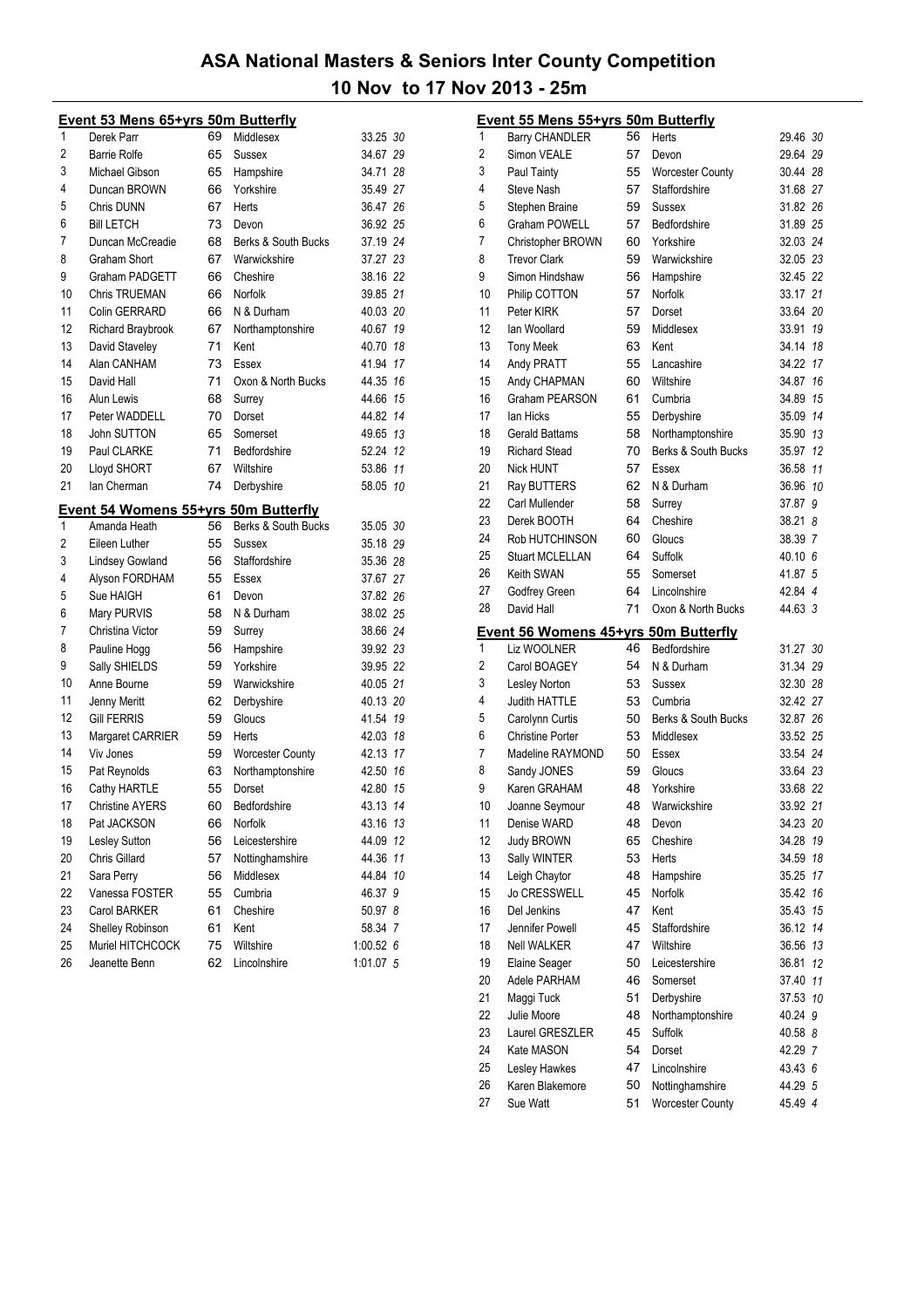|     | Event 57 Mens 45+yrs 50m Butterfly   |    |                         |            |  |
|-----|--------------------------------------|----|-------------------------|------------|--|
| 1   | David CHANEY                         | 45 | N & Durham              | 28.13 30   |  |
| 2   | Mike Hodgson                         | 46 | Surrey                  | 28.34 29   |  |
| 3   | Alec JOHNSON                         | 51 | Cheshire                | 28.67 28   |  |
| 4   | Nic VAUGHAN                          | 49 | Dorset                  | 28.83 27   |  |
| 5   | Steve Goodall                        | 48 | Derbyshire              | 28.85 26   |  |
| 6   | Graham CRIDLAND                      | 45 | Devon                   | 29.67 25   |  |
| 7   | Christopher Ryall                    | 48 | Warwickshire            | 29.73 24   |  |
| 8   | Kevin Trayler                        | 47 | Hampshire               | 30.07 23   |  |
| 9   | Stephen Hirst                        | 51 | Sussex                  | 30.18 22   |  |
| 10  | Peter Abel                           | 49 | Nottinghamshire         | 30.29 21   |  |
| 11  | Dave BRYANT                          | 48 | Wiltshire               | 30.34 20   |  |
| 12  | <b>Matthew Gomez</b>                 | 47 | Oxon & North Bucks      | 30.40 19   |  |
| 13  | Lucas Bullard                        | 47 | Kent                    | 30.75 18   |  |
| 14  | Mark PARTRIDGE                       | 50 | Gloucs                  | 30.86 17   |  |
| 15  | lan Smith                            | 47 | Berks & South Bucks     | 30.95 16   |  |
| 16  | Andrew WYCHERLEY                     | 48 | Yorkshire               | 31.06 15   |  |
| 17  | Mark Reynolds                        | 50 | Middlesex               | 31.13 14   |  |
| 18  | Kevin Boddington                     | 50 | Northamptonshire        | 31.31 13   |  |
| 19  | Craig HEGGIE                         | 51 | Cumbria                 | 31.40 12   |  |
| 20  | Dave CARTLEDGE                       | 53 | Bedfordshire            | 31.45 11   |  |
| 21  | <b>Geoff BAKER</b>                   | 54 | Essex                   | 31.50 10   |  |
| 22  | Phillip MOULSON                      | 47 | Norfolk                 | 32.02 9    |  |
| 23  | Kevin BINNS                          | 51 | Herts                   | 32.22 8    |  |
| 24  | <b>Mick Commons</b>                  | 52 | Leicestershire          | 32.50 7    |  |
| 25  | Simon EMERY                          | 50 | Somerset                | 33.85 6    |  |
| 26  | Martyn Finney                        | 55 | Staffordshire           | 34.18 5    |  |
| 27  | Niall Hall                           | 45 | <b>Worcester County</b> | 35.21 4    |  |
| 28  | Guy Hird                             | 48 | Lincolnshire            | 35.94 3    |  |
| 29  | Mark JONES                           | 53 | Lancashire              | 36.17 2    |  |
| 30  | Peter LYNCH                          | 51 | Suffolk                 | 37.74 1    |  |
|     | Event 58 Womens 35+yrs 50m Butterfly |    |                         |            |  |
| 1   | Elizabeth BELLINGER                  | 35 | Herts                   | 30.50 30   |  |
| 2   | Gina Hobson                          | 36 | Middlesex               | 30.88 29   |  |
| 3   | Philippa RICKARD                     | 42 | Yorkshire               | 31.44 28   |  |
| 4   | Dawn PALMER                          | 37 | Essex                   | 31.65 27   |  |
| 5   | Karen Key                            | 39 | Northamptonshire        | 32.28 26   |  |
| 6   | Michelle Ware                        | 40 | Surrey                  | 32.50 25   |  |
| 7   | Michelle Matson                      | 35 | Hampshire               | 32.81 24   |  |
| 8   | Hayley Bettinson                     | 50 | Warwickshire            | 32.88 23   |  |
| 9   | Lynn PAGE                            | 40 | Cheshire                | 33.13 22   |  |
| 10  | Phillipa O'GRADY                     | 44 | Somerset                | 33.76 21   |  |
| 11  | Jessica WOODDISSE                    | 38 | Gloucs                  | 33.82 20   |  |
| 12  | Lisa Rushton                         | 36 | <b>Worcester County</b> | 33.94 19   |  |
| 13  | Heidi HUNT                           | 43 | Devon                   | 34.64 18   |  |
| 14  | Kelly STEENKAMP                      | 35 | Wiltshire               | 34.85 17   |  |
| 15  | Kate Hughes                          | 46 | Leicestershire          | 35.05 16   |  |
| 16  | Amanda Heath                         | 56 | Berks & South Bucks     | 35.44 14.5 |  |
| $=$ | Clare WARREN                         | 36 | Bedfordshire            | 35.44 14.5 |  |
| 18  | Sharon PERRY                         | 41 | Suffolk                 | 35.52 13   |  |
| 19  | Gabriella Little                     | 43 | Oxon & North Bucks      | 35.89 12   |  |
| 20  | Becci Harvey                         | 35 | Kent                    | 35.92 11   |  |
| 21  | Judith HATTLE                        | 53 | Cumbria                 | 36.43 9.5  |  |
| $=$ | Catie Read                           | 43 | Derbyshire              | 36.43 9.5  |  |
| 23  | <b>Gill HOOK</b>                     | 38 | N & Durham              | 36.46 8    |  |
| 24  | Clarissa Tilley                      | 37 | Sussex                  | 36.49 7    |  |
| 25  | Dina THORNTON                        | 50 | Norfolk                 | 36.53 6    |  |
| 26  | Kelly Bullimore                      | 35 | Lincolnshire            | 38.06 5    |  |
| 27  | Justine Doody                        | 41 | Staffordshire           | 38.93 4    |  |
| 28  | Jemma STOKES                         | 35 | Dorset                  | 40.36 3    |  |
| 29  | Kiyoko Naish                         | 54 | Nottinghamshire         | 41.56 2    |  |
| 30  | Rosie LEWIS                          | 42 | Lancashire              | 42.09 1    |  |
|     |                                      |    |                         |            |  |

|          | <b>Event 59 Mens 35+yrs 50m Butterfly</b>   |          |                          |                    |  |
|----------|---------------------------------------------|----------|--------------------------|--------------------|--|
| 1        | Dave Warren                                 | 42       | Middlesex                | 27.08 30           |  |
| 2        | Paul CLEMENCE                               | 43       | Yorkshire                | 27.36 29           |  |
| 3        | Dave REES                                   | 40       | Cheshire                 | 27.41 28           |  |
| 4        | Martin Bennell                              | 36       | Hampshire                | 27.42 27           |  |
| 5        | John Smith                                  | 37       | Warwickshire             | 27.98 26           |  |
| 6        | <b>Andrew Farrell</b>                       | 35       | Sussex                   | 28.16 25           |  |
| 7        | David Denny                                 | 37       | Oxon & North Bucks       | 28.22 24           |  |
| 8        | lan Wilkes                                  | 46       | Leicestershire           | 28.62 22.5         |  |
| Ξ        | Mark Russell                                | 41       | Kent                     | 28.62 22.5         |  |
| 10       | Peter GLEED                                 | 35       | Gloucs                   | 28.64 21           |  |
| 11       | <b>Stu BAKER</b>                            | 39       | Devon                    | 29.08 20           |  |
| 12       | <b>Phil Burdes</b>                          | 39       | Nottinghamshire          | 29.09 19           |  |
| 13       | <b>Bryan FEILDER</b>                        | 36       | Dorset                   | 29.23 18           |  |
| 14       | Jason Ellis                                 | 38       | Surrey                   | 29.53 17           |  |
| 15       | Craig KIRKLAND                              | 45       | Herts                    | 29.72 16           |  |
| 16       | <b>Stuart DYBLE</b>                         | 42       | Norfolk                  | 30.10 15           |  |
| 17       | Matt Leach                                  | 37       | Derbyshire               | 30.24 14           |  |
| 18       | <b>Stuart GIBBS</b>                         | 40       | Wiltshire                | 30.53 13           |  |
| 19       | Steve lley                                  | 44       | Berks & South Bucks      | 30.97 12           |  |
| 20       | Andy Cox                                    | 44       | <b>Worcester County</b>  | 31.07 11           |  |
| 21       | <b>Martin HAILES</b>                        | 39       | Suffolk                  | 31.23 10           |  |
| 22       | Marcel SCHOLTEN                             | 47       | Bedfordshire             | 31.37 9            |  |
| 23       | Adrian Homer                                | 43       | Northamptonshire         | 32.02 8            |  |
| 24       | Adam STANNARD                               | 40       | N & Durham               | 32.08 7            |  |
| 25       | Gary WRAIGHT                                | 36       | Essex                    | 32.12 6            |  |
| 26       | David STEWART                               | 35       | Somerset                 | 32.14 5            |  |
| 27       | Mark LITTLE                                 | 47       | Cumbria                  | 33.78 4            |  |
|          | <u>Event 60 Womens 25+yrs 50m Butterfly</u> |          |                          |                    |  |
| 1        | Laura Campbell                              | 26       | <b>Worcester County</b>  | 29.49 30           |  |
| 2        | Lucy LLOYD ROACH                            | 30       | Cheshire                 | 30.54 29           |  |
| 3        | Emma Oliver                                 | 32       | Hampshire                | 30.81 28           |  |
| 4        | Caroline SAXBY                              | 30       | N & Durham               | 30.97 27           |  |
| 5        | Colette FEAR                                | 29       | Wiltshire                |                    |  |
|          |                                             |          |                          | 31.28 26           |  |
| 6        | Kirsty Johnson                              | 32       | Berks & South Bucks      | 32.03 25           |  |
| 7        | Kirsty Krouwel                              | 34       | Sussex                   | 32.19 24           |  |
| 8        | Rachel CURNOCK                              | 26       | Gloucs                   | 32.48 23           |  |
| 9        | Catherine Hasnain                           | 32       | Middlesex                | 32.66 22           |  |
| 10       | Emma CHALLIS                                | 27       | Devon                    | 32.83 21           |  |
| 11       | Jenn PENNY                                  | 30       | Dorset                   | 33.20 20           |  |
| 12       | Sarah LIVESEY                               | 27       | Yorkshire                | 33.24 19           |  |
| 13       | Samantha HAMMOND                            | 33       | Bedfordshire             | 33.71 18           |  |
| 14       | <b>Melanie Mcwhirter</b>                    | 40       | Warwickshire             | 34.23 17           |  |
| 15       | Sarah Wyllie-Howkins                        | 36       | Oxon & North Bucks       | 34.42 16           |  |
| 16       | Louise Woolley                              | 27       | Surrey                   | 34.52 15           |  |
| 17       | Nichola Smith                               | 32       | Northamptonshire         | 34.60 14           |  |
| 18       | <b>Melanie Parris</b>                       | 26       | Kent                     | 34.71 13           |  |
| 19       | Hanna DABBOUR                               | 30       | Norfolk                  | 34.73 12           |  |
| 20       | Karen Howells                               | 42       | Leicestershire           | 35.26 11           |  |
| 21       | Stephanie BIRD                              | 25       | Suffolk                  | 35.37 10           |  |
| 22       | Leanne Atkins                               | 27       | Derbyshire               | 35.48 9            |  |
| 23       | <b>Emily TAYLOR</b>                         | 30       | Somerset                 | 36.09 8            |  |
| 24       | Dani HARRISON                               | 41       | Herts                    | 37.00 7            |  |
| 25       | Sally WOOD                                  | 33       | Essex                    | 37.20 6            |  |
| 26<br>27 | Diane Nash<br>Julia CAPPER                  | 59<br>30 | Staffordshire<br>Cumbria | 37.96 5<br>41.28 4 |  |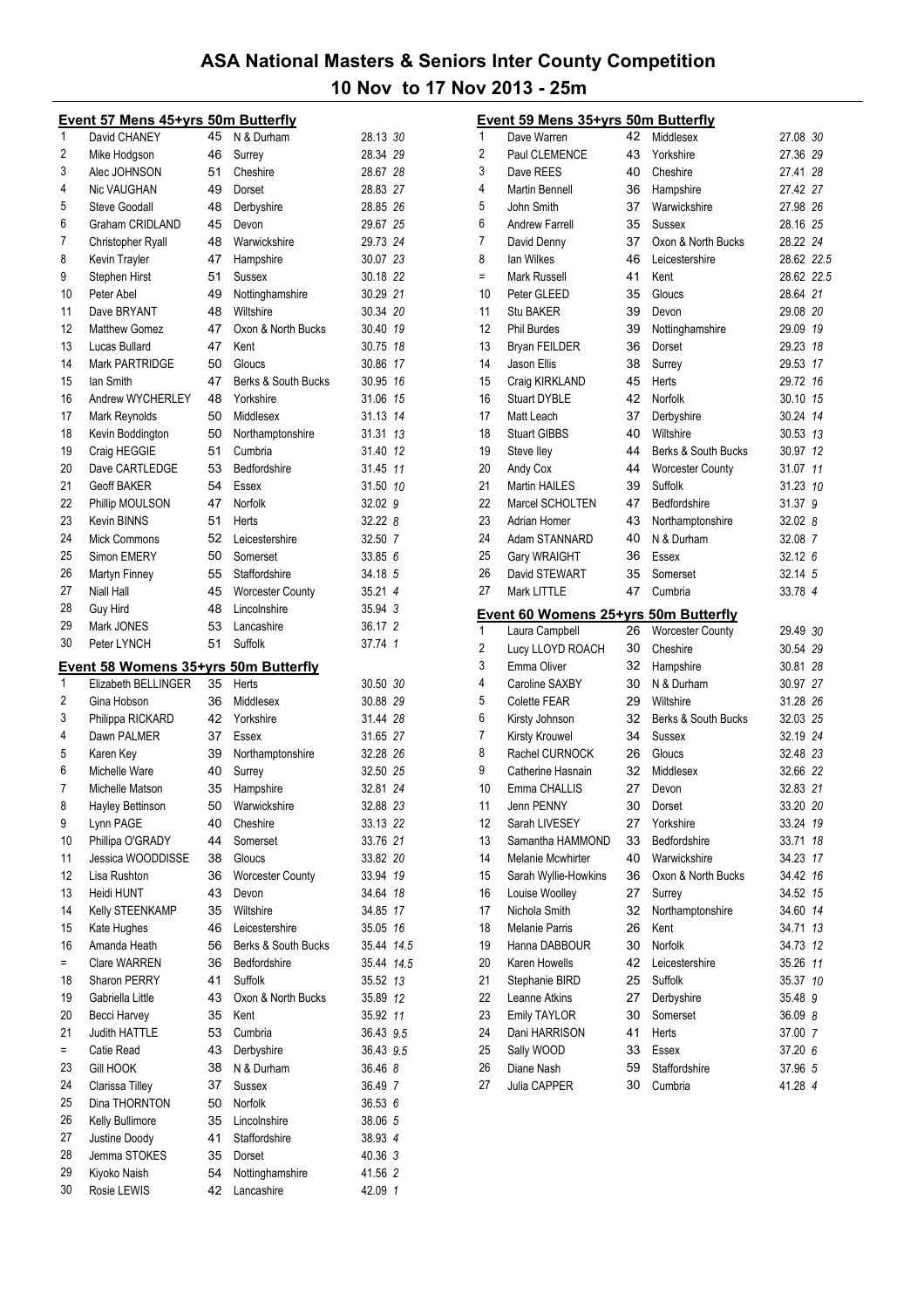|          | <b>Event 61 Mens 25+yrs 50m Butterfly</b>   |          |                            |                    |  |
|----------|---------------------------------------------|----------|----------------------------|--------------------|--|
| 1        | James Wardle                                | 28       | Warwickshire               | 25.96 30           |  |
| 2        | Alistair CRAWFORD                           | 29       | Yorkshire                  | 26.54 28.5         |  |
| Ξ        | Paul Wilkes                                 | 29       | <b>Worcester County</b>    | 26.54 28.5         |  |
| 4        | <b>Warren BARRETT</b>                       | 26       | Devon                      | 27.07 27           |  |
| 5        | <b>Brendan Giltinane</b>                    | 27       | Hampshire                  | 27.25 26           |  |
| 6        | Craig Steenhoff                             | 31       | Sussex                     | 27.72 25           |  |
| 7        | Dave Roberts                                | 32       | Middlesex                  | 27.75 24           |  |
| 8        | Craig WARD                                  | 28       | Cheshire                   | 27.89 23           |  |
| 9        | Simon CHURCHMAN                             | 26       | Cumbria                    | 27.92 22           |  |
| 10       | Ivo Mandradzhiyski                          | 27       | Surrey                     | 28.11 21           |  |
| 11       | <b>Stuart CLARKE</b>                        | 29       | Herts                      | 28.15 20           |  |
| 12       | Phil MUSPRATT                               | 28       | Wiltshire                  | 28.27 19           |  |
| 13       | Christopher Pithey                          | 26       | Lincolnshire               | 28.28 18           |  |
| 14       | Rhodri HUMPHREYS                            | 31       | Somerset                   | 28.46 17           |  |
| 15       | <b>Tom WILLIAMS</b>                         | 28       | Suffolk                    | 28.87 16           |  |
| 16       | James EDMONDS                               | 27       | Gloucs                     | 28.98 15           |  |
| 17       | Matt Smith                                  | 28       | Leicestershire             | 29.02 14           |  |
| 18       | Mark BILLYARD                               | 28       | Essex                      | 29.03 13           |  |
| 19       | <b>Nick Bunclark</b>                        | 39       | Kent                       | 29.18 12           |  |
| 20       | <b>Nick VALENTINE</b>                       | 32       | N & Durham                 | 29.20 11           |  |
| 21       | Matt PENNY                                  | 33       | Dorset                     | 29.32 10           |  |
| 22       |                                             |          | Staffordshire              |                    |  |
| 23       | Nathan White<br>Chris Middleton             | 30       |                            | 29.61 9            |  |
|          |                                             | 30       | Northamptonshire           | 29.68 8            |  |
| 24       | <b>Clem Boutry</b>                          | 26       | Derbyshire                 | 29.99 7            |  |
| 25       | Chris LEWINDON                              | 30       | Bedfordshire               | 30.146             |  |
| 26       | Ryan Steward                                | 26       | Oxon & North Bucks         | 30.38 5            |  |
| 27       | <b>Will APPLEBY</b>                         | 31       | Norfolk                    | 30.63 4            |  |
| 28       | <b>Paul Emmins</b>                          | 29       | Nottinghamshire            | 31.20 3            |  |
| 29       | Tom LOWNDES                                 | 26       | Lancashire                 | 32.40 2            |  |
| 30       | lan Smith                                   | 47       | Berks & South Bucks        | 35.43 1            |  |
|          | <u>Event 62 Womens 18+yrs 50m Butterfly</u> |          |                            |                    |  |
| 1        | Nicola REES                                 | 23       | Essex                      | 29.30 30           |  |
| 2        | Robyn Le Friec                              | 23       | Warwickshire               | 29.41 29           |  |
|          |                                             |          |                            |                    |  |
| 3        | Lucy CHARLES                                | 20       | Herts                      | 29.84 28           |  |
| 4        | Aimee Ramm                                  | 31       | Leicestershire             | 29.87 27           |  |
| 5        | Cheryl WILSON                               | 19       | Cheshire                   | 30.25 26           |  |
| 6        |                                             | 19       |                            | 30.85 24.5         |  |
|          | <b>Bethany Willetts</b>                     | 19       | Worcester County           |                    |  |
|          | Devon Amos                                  |          | Kent                       | 30.85 24.5         |  |
| 8        | Naomi VIDES                                 | 19       | Dorset                     | 31.04 23           |  |
| 9        | Jennifer Hussey                             | 18       | Hampshire                  | 31.23 22           |  |
| 10       | Leigh THOMPSON                              | 18       | Cumbria                    | 31.40 21           |  |
| 11       | Sara Pezzutto                               | 21       | Sussex                     | 31.58 20           |  |
| 12       | Michelle Senecal                            | 36       | Middlesex                  | 31.60 19           |  |
| 13       | Sarah Ryder                                 | 25       | Northamptonshire           | 31.78 18           |  |
| 14       | Catherine HARVEY                            | 19       | Devon                      | 31.82 17           |  |
| 15       | Ceris WESTLAKE                              | 22       | Gloucs                     | 32.09 16           |  |
| 16       | Lauren CHRISTIAN                            | 24       | N & Durham                 | 32.28 15           |  |
| 17       | <b>Tracey KIDNER</b>                        | 22       | Somerset                   | 32.36 14           |  |
| 18       | Becky O'Brien                               | 24       | Berks & South Bucks        | 32.39 13           |  |
| 19       | Natasha MASON                               | 23       | Bedfordshire               | 32.74 12           |  |
| 20       | Elizabeth BENTLEY                           | 20       | Yorkshire                  | 33.15 11           |  |
| 21       | Charlotte SMITH                             | 20       | Norfolk                    | 33.47 10           |  |
| 22       | Bea Moore                                   | 20       | Nottinghamshire            | 33.49 9            |  |
| 23       | Lucy Ranford                                | 24       | Staffordshire              | 33.59 8            |  |
| 24       | <b>Kelly MURRAY</b>                         | 23       | Suffolk                    | 34.01 7            |  |
| 25       | <b>Tracey SHARLAND</b>                      | 24       | Wiltshire                  | 34.50 6            |  |
| 26       | Sarah Wyllie-Howkins                        | 36       | Oxon & North Bucks         | 35.26 5            |  |
| 27       | <b>Kim Ewins</b>                            | 30       | Surrey                     | 35.35 4            |  |
| 28       | Elizabeth TAYLOR                            | 24       | Lancashire                 | 37.06 3            |  |
| 29<br>30 | Kelly-Ann Hutchinson<br>Jessica Mckone      | 21<br>21 | Derbyshire<br>Lincolnshire | 40.10 2<br>41.76 1 |  |

|          | <u>Event 63 Mens 18+yrs 50m Butterfly</u>    |    |                         |                        |    |
|----------|----------------------------------------------|----|-------------------------|------------------------|----|
| 1        | <b>Robin Williams</b>                        | 23 | <b>Worcester County</b> | 25.69 30               |    |
| 2        | Kalon VEALE                                  | 22 | Devon                   | 25.73 29               |    |
| 3        | James Sutherland                             | 21 | Warwickshire            | 26.29 28               |    |
| 4        | Lawrence PALMER                              | 21 | Bedfordshire            | 26.87 27               |    |
| 5        | <b>Thomas Hill</b>                           | 23 | Hampshire               | 27.33 26               |    |
| 6        | <b>Oliver Perkins</b>                        | 19 | Lincolnshire            | 27.46 25               |    |
| 7        | Adam SMITH                                   | 18 | Yorkshire               | 27.48 24               |    |
| 8        | Adam FROST                                   | 18 | Cheshire                | 27.60 23               |    |
| 9        | <b>Richard HILL</b>                          | 25 | Somerset                | 28.15 22               |    |
| 10       | Danny BAKER                                  | 19 | Essex                   | 28.20 21               |    |
| 11       | Dan Mcghie                                   | 19 | Leicestershire          | 28.28 20               |    |
| 12       | Lawrence LOWMAN                              | 24 | Suffolk                 | 28.31                  | 19 |
| 13       | Ryan LIVINGSTONE                             | 27 | N & Durham              | 28.37                  | 18 |
| 14       | James Lankford                               | 20 | Derbyshire              | 28.52                  | 17 |
| 15       | Simon CHURCHMAN                              | 26 | Cumbria                 | 28.55 16               |    |
| 16       | <b>Adrian Wright</b>                         | 19 | Sussex                  | 28.66                  | 15 |
| 17       | Jamie GRAY                                   | 18 | Dorset                  | 29.10 14               |    |
| 18       | Alex Bowman                                  | 21 | Nottinghamshire         | 29.21                  | 13 |
| 19       | Patrick NOON                                 | 18 | Gloucs                  | 29.64 12               |    |
| 20       | Ben JOHNSON                                  | 21 | Norfolk                 | 29.79 11               |    |
| 21       | Jordanne Hill-Cambell                        | 23 | Northamptonshire        | 29.89 10               |    |
| 22       | Jonny Glenny                                 | 23 | Kent                    | 30.25 9                |    |
| 23       | Paul MACKIE                                  | 20 | Herts                   | 30.31 8                |    |
| 24       | <b>Francis Varney</b>                        | 27 | Oxon & North Bucks      | 30.81 7                |    |
| 25       | <b>JH Munday</b>                             | 19 | Berks & South Bucks     | 30.86 6                |    |
| 26       | Nicolas Barber                               | 29 | Middlesex               | 30.90 5                |    |
| 27       | Rob LANGAN                                   | 26 | Wiltshire               | 30.97 4                |    |
| 28       | <b>Tom Baxter</b>                            | 20 | Surrey                  | 31.64 3                |    |
| 29       | Max ROTHWELL                                 | 20 | Lancashire              | 33.69 2                |    |
|          |                                              |    |                         |                        |    |
|          | Event 64 Mixed 220+yrs 4x50m Freestyle Relay |    |                         |                        |    |
| 1        | Devon                                        |    |                         | 1:59.29 30             |    |
| 2        | Berks & South Bucks                          |    |                         | 2:02.66 29             |    |
| 3        | Hampshire                                    |    |                         | 2:03.99 28             |    |
| 4        | Sussex                                       |    |                         | 2:04.32 27             |    |
| 5        | Middlesex                                    |    |                         | 2:06.58 26             |    |
| 6        | Staffordshire                                |    |                         | 2:06.99 25             |    |
| 7        | Warwickshire                                 |    |                         | 2:07.24 24             |    |
| 8        | Yorkshire                                    |    |                         | 2:07.73 23             |    |
| 9        | N & Durham                                   |    |                         | 2:09.56 22             |    |
| 10       | Wiltshire                                    |    |                         | 2:09.75 21             |    |
| 11       | Cheshire                                     |    |                         | 2:10.74 20             |    |
| 12       | Leicestershire                               |    |                         | 2:12.43 19             |    |
| 13       | Kent                                         |    |                         | 2:12.97                | 18 |
| 14       | Herts                                        |    |                         | 2:13.67                | 17 |
| 15       | Dorset                                       |    |                         | 2:13.95 16             |    |
| 16       | Northamptonshire                             |    |                         | 2:14.96 15             |    |
| 17       | Nottinghamshire                              |    |                         | 2:15.19 14             |    |
| 18       | Derbyshire                                   |    |                         | 2:16.04 13             |    |
| 19       | Worcester County                             |    |                         | 2:17.57 12             |    |
| 20       | Surrey                                       |    |                         | 2:18.65 11             |    |
| 21       | Cumbria                                      |    |                         | 2:19.20 10             |    |
| 22       | Bedfordshire                                 |    |                         | 2:19.74 9              |    |
| 23       | Suffolk                                      |    |                         | 2:20.57 8              |    |
| 24       | Essex                                        |    |                         | 2:21.18 7              |    |
| 25       | Oxon & North Bucks                           |    |                         | 2:27.24 6              |    |
| 26       | Norfolk                                      |    |                         | 2:29.42 5              |    |
| 27       | Lincolnshire                                 |    |                         | 2:29.64 4              |    |
| 28       | Gloucs                                       |    |                         | 2:40.65 3              |    |
| 29<br>30 | Lancashire<br>Somerset                       |    |                         | 2:42.22 2<br>2:59.91 1 |    |